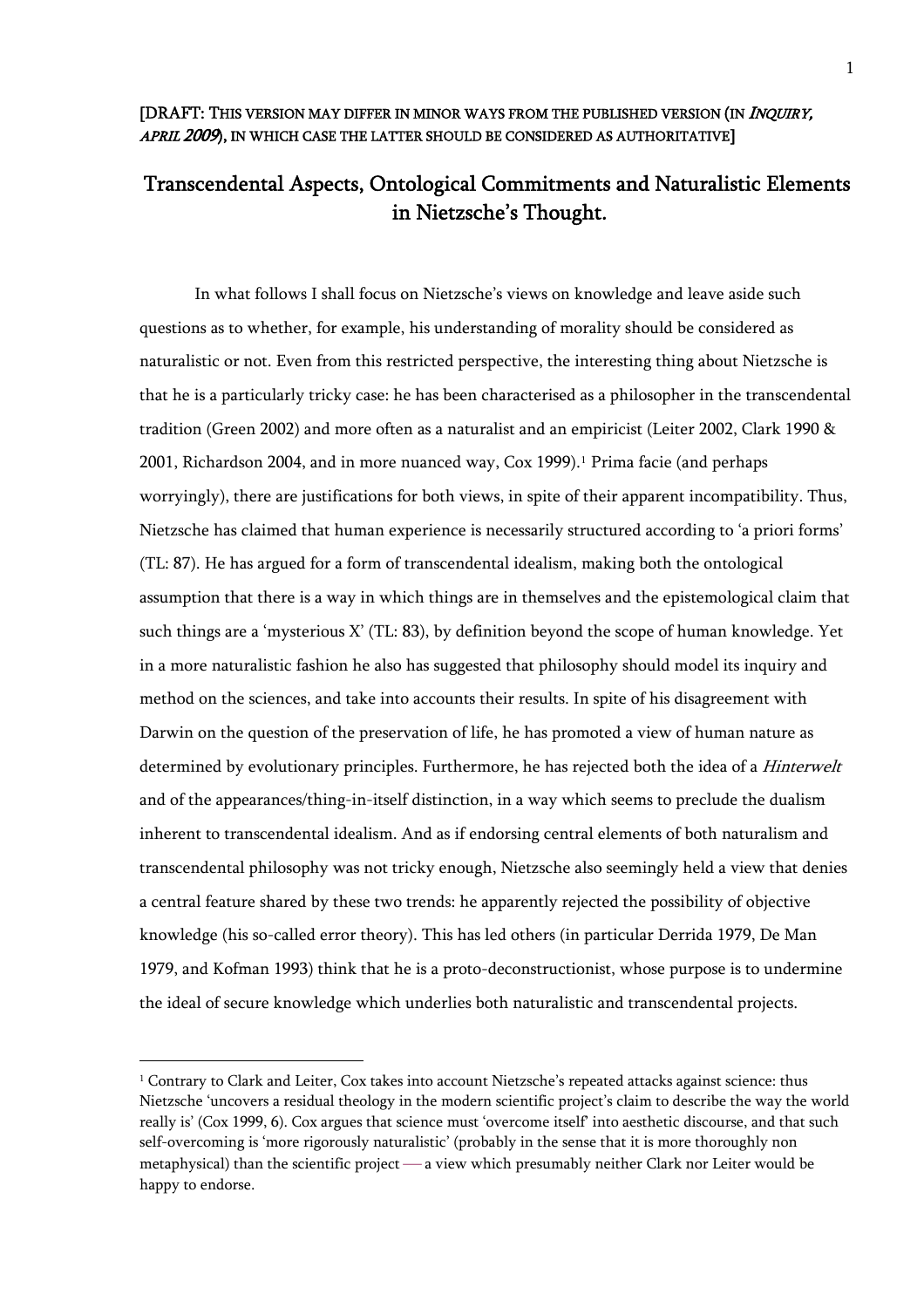The main way to at least reduce the confusion is to look at things chronologically. In this regard, the dominant interpretation (put forward by pro-naturalistic interpreters such as M. Clark and B. Leiter) is that while the early Nietzsche, under the influence of Kant and Schopenhauer, was a transcendental idealist, he soon renounced the mistaken ways of his youth and became a naturalist. To put it simply, the Nietzsche of Truth and Lies believed both in the existence of thingsin-themselves beyond the empirical realm and in their unknowability. Correlatively, this early commitment to transcendental idealism is seen as the main ground for his error theory: since its empirical nature prevents it from capturing the essence of things-in-themselves, all human knowledge is by definition erroneous. Yet from Human All Too Human onwards Nietzsche would have started to have doubts about the existence of things-in-themselves, and ultimately rejected the notion as well as the rather inconvenient error theory it warranted. This would have paved the way for a naturalistic epistemology characterised by his alleged enthusiasm for the sciences,<sup>[2](#page-1-0)</sup> his emphasis on the continuity between philosophy and science and a 'non metaphysical' commitment to what Clark calls 'common sense realism', i.e. the belief in the existence of mind independent empirical objects (Clark 1993: 61. See chapter 2 in general).

 In my view, the problem with this neat reconstruction is that it oversimplifies both Nietzsche's early position and his philosophical development.[3](#page-1-1) The main reason for this is that it implicitly rests on two unwarranted assumptions: firstly, that transcendental idealism can be uncontroversially identified with a two-world view and the strong ontological commitment to the autonomous existence of things-in-themselves it entails; secondly, that being a transcendental idealist in this robust sense is the only way to cash out transcendental claims.<sup>[4](#page-1-2)</sup> Yet as it is well-

<span id="page-1-0"></span><sup>&</sup>lt;sup>2</sup> There are many other passages, both in the published and unpublished work, which suggest (contra Clark or Leiter) that science does not enjoy any particular epistemic privilege for Nietzsche: thus 'science at its best seeks most to keep us in this simplified, thoroughly artificial, suitably constructed and suitably falsified world (...) — it loves error because, being alive, it loves life' (BGE 24). Or again, 'physicists believe in a "true world" of their own fashion: a firm systematisation of atoms in necessary motion (...). But they are in error. The atom they posit is inferred according to the logic of the perspectivism of consciousness' (WP §636). Perhaps the most lapidary formula is the following one: 'ultimately, man finds in things nothing but what he himself has imported into them; the finding is called science' (WP §606).

<span id="page-1-1"></span><sup>&</sup>lt;sup>3</sup> Another difficulty, noted by many commentators (in particular Poellner, Cox and Green) is that this reconstruction is not supported by uncontroversial textual evidence, and leaves out the entirety of the Nachlass. Having said that, I should say that in other regards, I am sympathetic to Leiter and Clark's approach, which I have often found illuminating. In particular, I completely agree with Leiter's criticism of the interpretations of Nietzsche that see him as a precursor of post-modernism intent on denying the possibility of any truth and objectivity (cf. Leiter 1994).

<span id="page-1-2"></span><sup>4</sup> There are other, related problems with the naturalistic line of interpretation. Of particular relevance is the fact that it rests on a mistaken definition of transcendental philosophy as 'the search for a priori modes of knowledge which might allow knowledge of the thing-in-itself' (Clark 1993: 68) — along the same lines,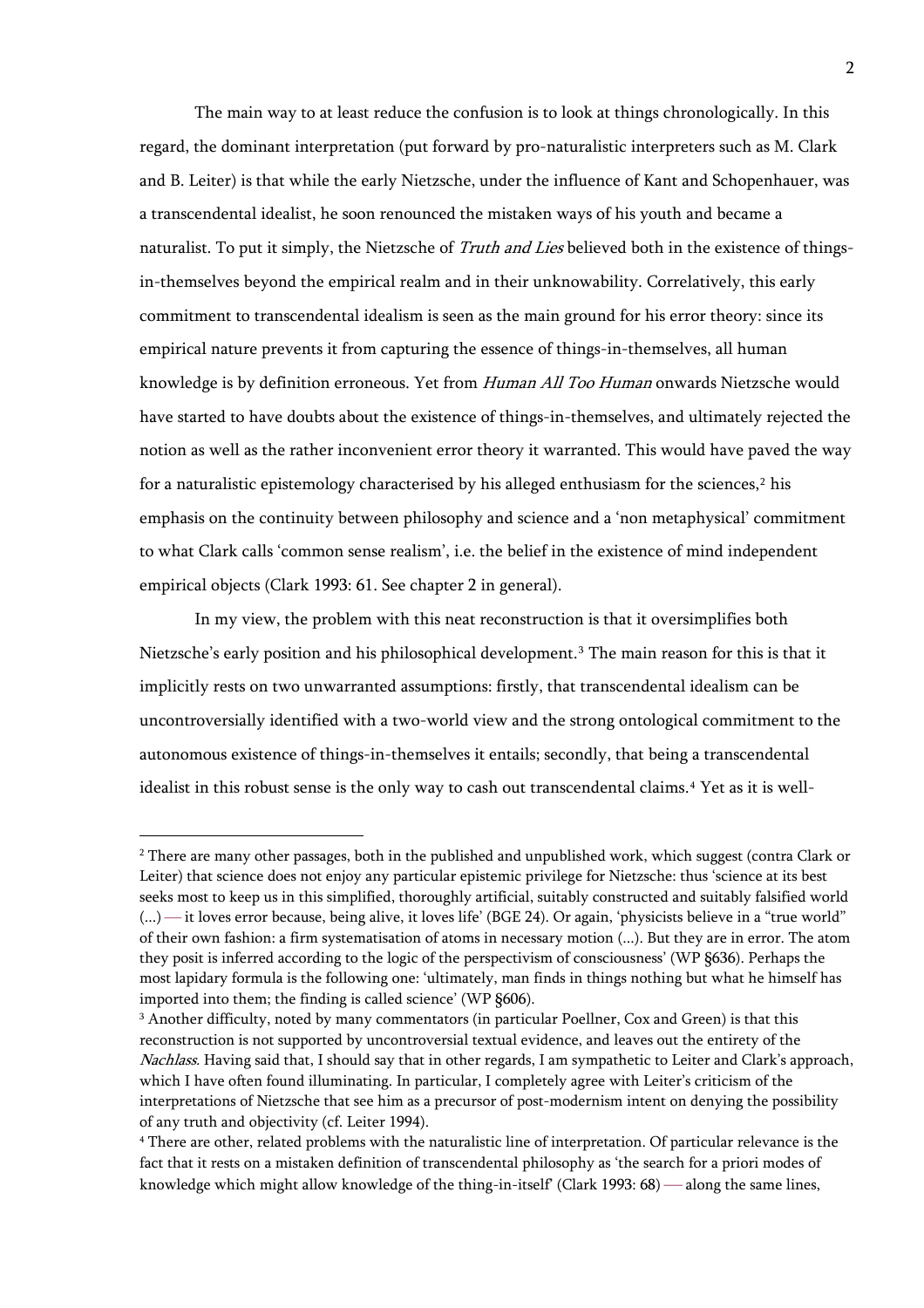known, deflationary interpretations such as Bird's (Bird 1962) or Allison's (Allison 1983) reject the two-world view in favour of a two-aspect reading which radically minimises the ontological commitments of transcendental idealism in order to emphasise its epistemological ambit, i.e. its attempt to secure the possibility of objective empirical knowledge by identifying its a priori necessary conditions. Interpretations such as Strawson's (Strawson 1966) go even further in this direction by arguing that the best way to bolster this epistemological core is to strip away the ontological commitments entirely. In this paper, I shall suggest that likewise, Nietzsche had a much more nuanced view of transcendental idealism than is attributed to him by his pro-naturalistic readers, and that he too was concerned with prying apart its ontological and epistemological dimensions. By means of a close re-examination of a text central to Clark's own interpretation, namely 'Truth and Lies', I shall establish that his early views about the existence of things-inthemselves are accompanied by a separate analysis of perception which concludes that our experience now has what looks like transcendental conditions<sup>[5](#page-2-0)</sup> in that it is necessarily structured by

another passage defines 'metaphysical or a priori knowledge as non empirical access to reality and a basis for rejecting the relevance of sense testimony' (Clark 1993: 71)). Yet Kant's ambition was not to reject the relevance of sense testimony, but to show that it is not sufficient, per se, to account for the possibility of knowledge. Moreover, defining transcendental knowledge in this way is tantamount to reverting to a pre-Kantian understanding of the a priori: for Descartes or Leibniz, having a priori knowledge is indeed equivalent to having innate ideas which provide us with non empirically acquired information about such metaphysical issues as the nature of the soul or the existence of God. But as it is well known, Kant was as keen as Hume (although for different reasons) to reject the idea that we could have a priori knowledge of metaphysical essences. More generally, many of the naturalistically inclined Nietzsche interpreters often do not define what they mean by 'transcendental philosophy', nor the ways in which they think it is opposed to naturalism. As a result, the criteria they use to argue in favour of Nietzsche's 'naturalism' are often indecisive, because they would equally well apply to a transcendental philosopher and/or rely on an unsubTL:e view of transcendental philosophy. The reasons for this, I think, are parTL:y historical, and parTL:y due to the context of Nietzsche studies. Thus the rise of naturalism (and of proto-naturalist movements such as materialism in the  $18<sup>th</sup>$  century or positivism in the  $19<sup>th</sup>$  century) was mosTL:y targeted at *metaphysics* rather than at transcendental philosophy. There are traces of this, for example, in the often quoted Quinean definition of naturalism as the rejection of 'first philosophy'. ConsequenTL:y many of the arguments offered in favour of the naturalistic reading of Nietzsche are grounded in his rejection of metaphysics. Correlatively, this antimetaphysical bend is accentuated by the perceived need to oppose interpretations — one of the first and most famous being Heidegger's — which emphasise the resurgence of metaphysical aspects in Nietzsche's thought. However as indicated above Kant was equally distrustful of what he called 'dogmatic' metaphysics. Because they often do not take this into account, the naturalistically inclined readers of Nietzsche, while they have litTL:e trouble showing that he does not want to be a metaphysician, fail to argue convincingly against his being a transcendental philosopher.

-

<span id="page-2-0"></span>5 By this I mean, in the most general way possible, conditions which a) are non empirical, non causal conditions of possibility; b) are modally necessary and presuppose a normative conception of knowledge, prescribing what must be the case (rather than just describing what is the case) in order for us to be able to know anything; c) consequenTL:y, involve a bid for universality and are governed by a distinctively foundationalist ambition (grounding and thus securing against skepticism the possibility of objective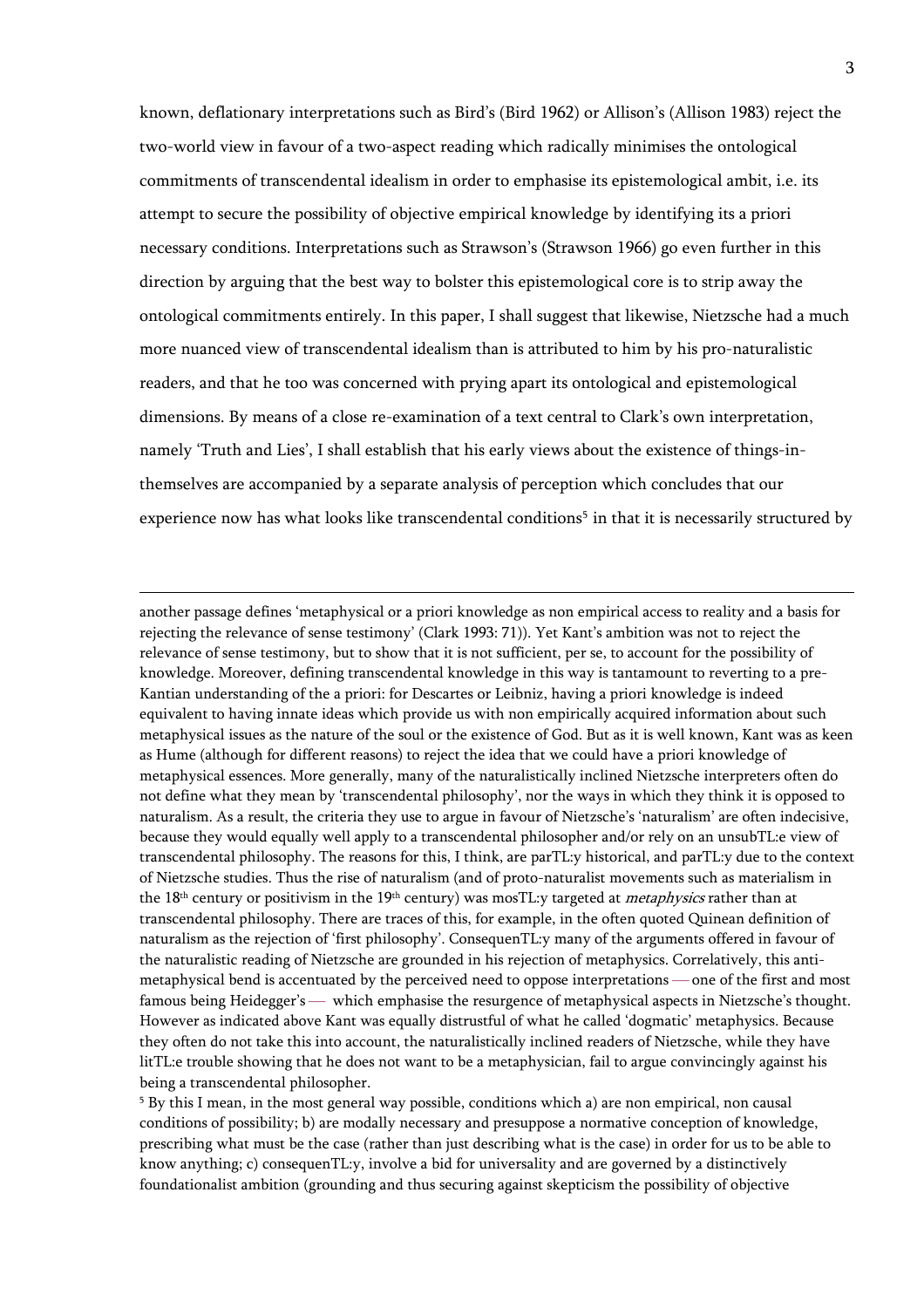'a priori forms' (TL: 87), amongst which time, space, succession and coexistence. These conditions are identified independently from any ontological commitments, through a proto-genealogical study of the evolution of human perception. Given this dual angle, it is no longer possible to conclude, as Leiter and Clark do, that Nietzsche's later revision of his early views about things-inthemselves is tantamount to a rejection of transcendental idealism *simpliciter*, nor that it results in the elimination of all possible transcendental aspects in his thought<sup>[6](#page-3-0)</sup>. In fact, his reflection on his previous ontological commitments is much more subtle than is usually allowed for: as we shall see, it warrants the passage from a robust to an ultra-deflationary position which establishes the need to remain agnostic about ontological commitments (rather than rejecting them, which per se is another form of robust commitment). Correlatively, Nietzsche's philosophical itinerary can be fruitfully interpreted as a deepening of his early thoughts on the nature of the conditions of possibility of experience, and thus as the development of the epistemological heritage of transcendental idealism.

 In a similar way, the so-called error theory is not so easily explained away by Nietzsche's abandonment of his earlier beliefs in the existence of things-in-themselves. As seen by Clark, it does remove one of its grounds, namely the impossible demand for a metaphysical adequation between human knowledge and the essence of things considered in themselves. However TL offers a second, independent argument for the error theory: regardless of any ontological commitments, it infers from the contrast between our current perceptual experience and a different, more primordial form of experience (relegated to a mythical past) that the structuration of the former by a priori elements is *in itself* a form of falsification. As we shall see, this early claim is developed by later Nietzsche's reflection on the perspectival conditions of life and their relation both to the primal stream of our impressions and what he calls the 'world of becoming'. Unless an alternative interpretation which does not simply rest on Nietzsche's rejection of his early robust ontological commitments is proposed, the error theory will thus remain a serious obstacle to all interpreters (naturalistically and transcendentally inclined) which seek to find in Nietzsche's thought a ground for the possibility of objective knowledge.

 Once the complexity of the relation between ontological commitments, transcendental aspects and naturalistic elements in Nietzsche's work is fully acknowledged, new questions arise, on

<span id="page-3-0"></span>knowledge). I shall discuss the notion further along in the paper, in particular when examining Nietzsche's naturalisation of the transcendental.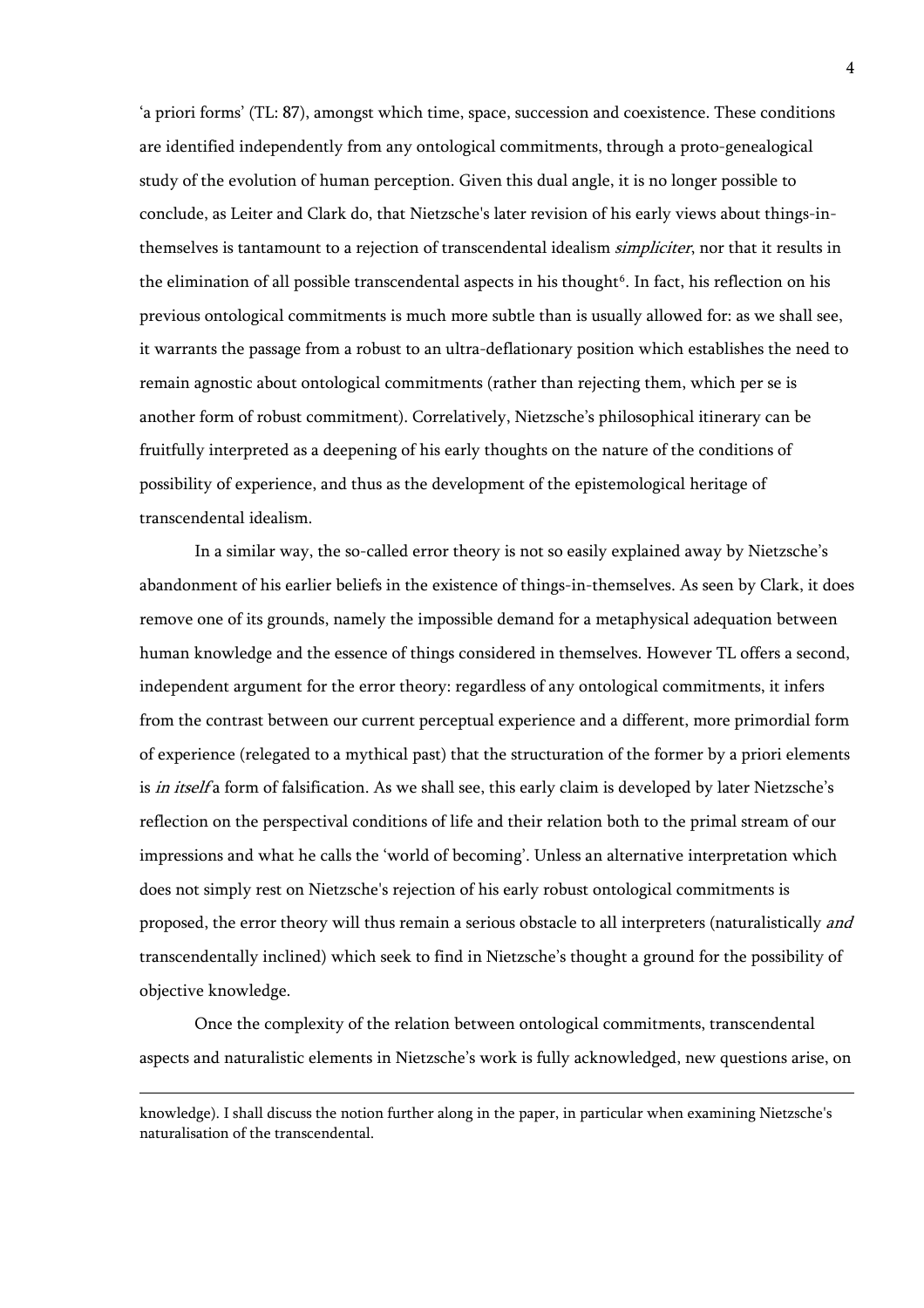which I shall focus the second part of this paper: clearly the thrust of Nietzsche's analysis in TL is both to assert the existence of 'transcendental' conditions and to show that they have an empirical genesis, which of course throws their transcendental status into question (hence my use of quotation marks) and attests to the presence of strong naturalistic elements in his thought (in particular because of his Humean insistence on the part played by belief, habit and social practices in the genesis of our 'a priori' forms). So how should we construe Nietzsche's so-called 'naturalisation' of the transcendental[7](#page-4-0), and what are its consequences for the idea of transcendental conditions (in particular, re: their modality and their scope)? Secondly, how do the ontological and epistemological dimensions of transcendental idealism fare in later Nietzsche's work? Finally, and most importantly, is it possible to interpret his error theory in a way that doesn't radically threaten the possibility of his having coherent views about knowledge (be they naturalistic or transcendental)?

 Allow me one more remark before I turn to a close examination of these issues: it should be clear from what precedes that my aim in this paper will not be to make a case for Nietzsche being either a naturalist or a transcendental philosopher. I do not think that it is possible to decide either way, let alone to identify, as Clark and Leiter do, an evolution from an early, transcendentally inclined position to a more mature, naturalistic one. For reasons that will appear progressively, I don't even think that one *should* decide either way. The idea here is rather to examine the interaction of naturalistic and transcendental elements in Nietzsche's thought with a view to identifying nodes of tension, and the way they unfold in his work. As we shall see, such tensions focus mostly on a) the question of whether experience is actively constituted by the mind or passively received through the senses, b) the status of the constituting forms and concepts (a priori or not), c) the problem of whether such a conception of experience requires the existence of a mind independent reality (and if so, how experience relates to the latter), and d) depending on the answers provided to the first three questions, the scope and validity of human knowledge. In the course of examining these tensions, I shall suggest that perhaps the most profitable hermeneutic hypothesis is to see Nietzsche's struggle with them as an attempt to overcome the strict opposition

<sup>6</sup> Cf. Clark 1990: 61: 'in fact there is nothing at all transcendental about the position I attribute to Nietzsche. Nothing I attribute to him is out of accord with Rorty's view that "philosophy will have no more to offer than common sense (supplemented by biology, history, etc.) about knowledge and truth"'.

<span id="page-4-0"></span><sup>7</sup> The expression was coined by Stack. However he was mosTL:y interested in showing the extent of Lange's influence on Nietzsche's thought; my own concern is not so much with the history of ideas as with the theoretical implications of such a move, both for transcendental philosophy and naturalism.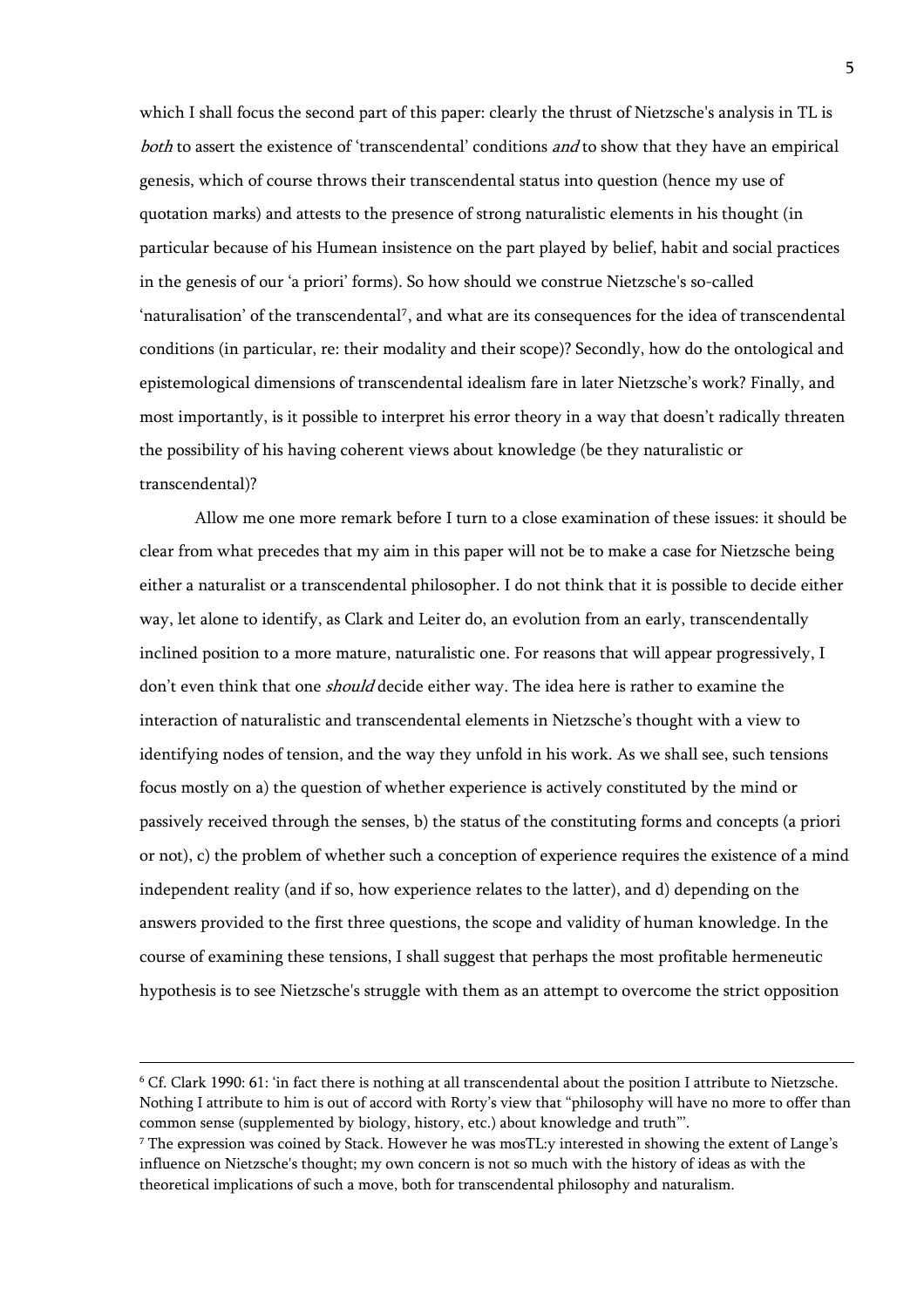between naturalism and transcendental philosophy. It is this third way, with its theoretical benefits and costs, which I want to explore in this paper.

 What makes 'Truth and Lies' (henceforth TL) particularly interesting is that it can be seen as a matrix in which most of the strands of Nietzsche's views on knowledge are already present. The text is notoriously complex, and has been the object of numerous interpretations.<sup>[8](#page-5-0)</sup> While it is obviously an attack against the possibility of universal truth and objective knowledge, what is far less clear is Nietzsche's strategy. The main reason for such complication is that TL constantly intertwines two main lines of argumentation, which both have their source in a reflection on transcendental idealism. On the one hand, and most obviously, Nietzsche infers from the lack of metaphysical correspondence between empirical knowledge and things-in-themselves that our knowledge is 'anthropomorphic' and therefore invalid from a transcendental point of view. As we shall see, per se this is not a particularly good point. Yet on the other hand, there is a more subtle argument: Nietzsche is concerned, not only with what he sees as the failure of human knowledge to adequately capture the in itself, but also with describing the conditions of possibility of experience in a way that remains agnostic about their possible ontological implications. In doing so, he first presents an anti-rationalist view of perception as 'metaphorical': such a view can be interpreted as both anti-Kantian (it rejects the claim that experience is constituted by means of objective judgments) and anti-empiricist (it denies that there is any raw sense data). It then turns out, however, that this view is supposed to describe the way things were experienced in a mythical and forgotten past, and does not reflect the way we perceive anymore. In order to explain the changes in perceptual conditions, Nietzsche offers a fairly Humean description of the ways in which conceptualisation was made necessary by the development of new social practices (the need for truthfulness) and habits. This proto-genealogical account, however, culminates unexpectedly in a quasi-Kantian vision of experience as now shaped by 'a priori forms' (TL: 87). Before analysing the substantial changes the second account brings to the idea of transcendental conditions, I shall endeavour to flesh out and clarify the successive steps of this rather dizzying argument, with a view to bringing out both its transcendental and naturalistic aspects, and their mutual tensions.

<span id="page-5-0"></span><sup>8</sup> In particular De Man, Kofman, Clark. While De Man and Kofman read TL: as a deconstructionist analysis of language (as metaphorical), Clark insists holds that the main object of the text is to provide a Schopenhauerian criticism of representation as fundamentally inadequate to the in-itself. While I agree with Clark that the text should be read as an engagement with transcendental idealism, I do not think that this is its only dimension (cf. main text).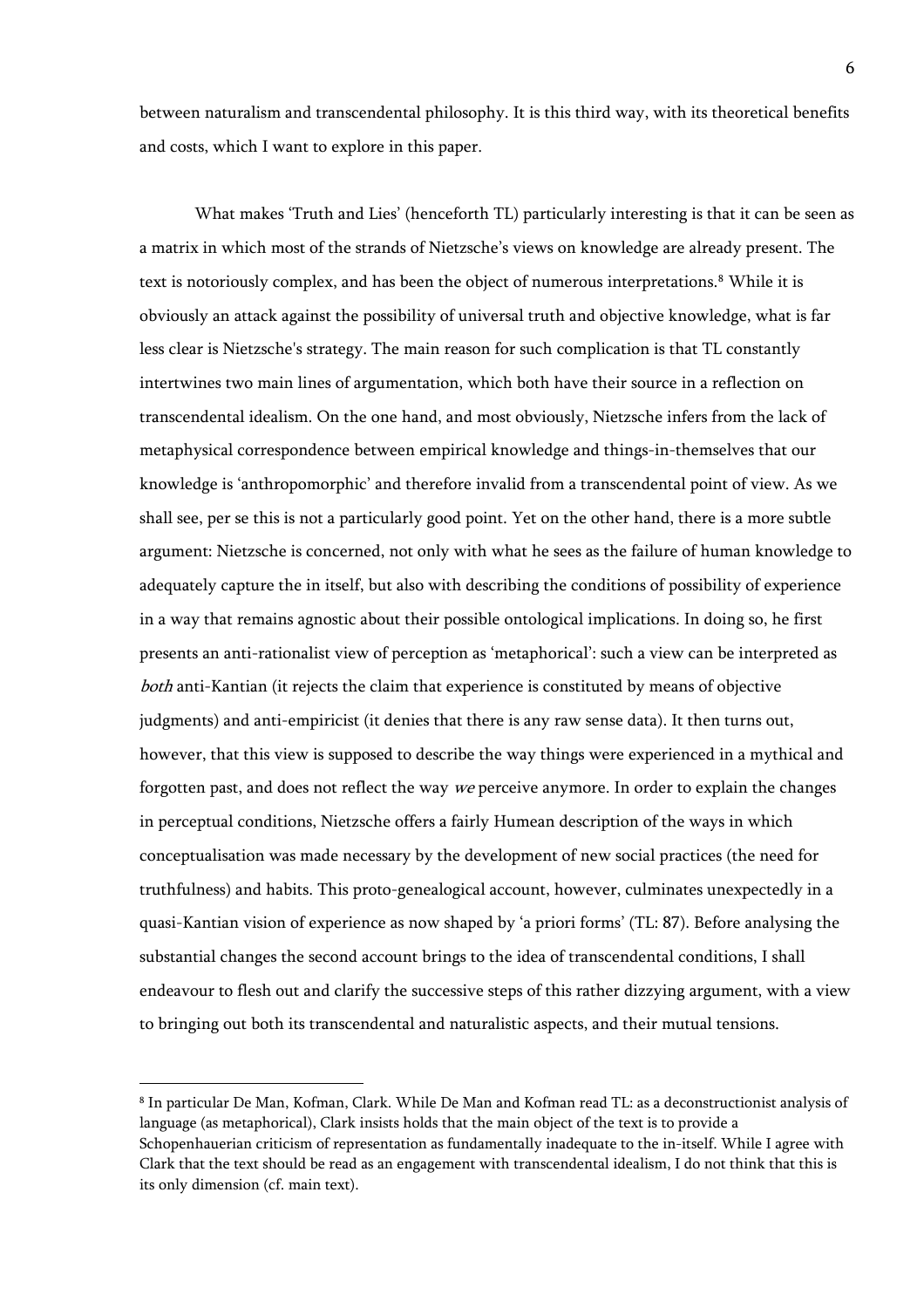As seen by Clark, TL's attack against objectivity does not rest on an analysis of language, but of perception (thus the metaphors Nietzsche describes are 'perceptual' (TL: 84) and, as we shall see, both pre-verbal and pre-linguistic). The perceptual process is detailed as follows: 'a nerve stimulus is transferred into an image: first metaphor. The image, in turn, is imitated into a sound: second metaphor' (TL: 81).<sup>[9](#page-6-0)</sup> Per se, there is nothing here that suggests an endorsement of transcendental idealism. Prima facie, the description is pitched at the empirical level and concerns the genesis of representations. As it is very compressed, it is worth looking at into more detail. According to Aristotle (Poetics 1457b), a metaphor is the 'application of a strange term either transferred from the genus and applied to the species, or from the species and applied to the genus, or from one species to another or else by analogy'.<sup>[10](#page-6-1)</sup> No rules or conditions are specified for such transfer (*meta*phorein). In the case of a transfer from species to genus (or vice versa) there is clearly a relation of kinship between the two terms considered, but this is not the case when the metaphor links two species 'or else'. By virtue of their analogical nature, metaphors point out a similarity between the two terms considered (although strictly speaking an analogy involves four terms, paired two by two, and concerns the relation between the two pairs rather than the terms themselves). But such similarity is not grounded in an objective consideration of the nature of the objects linked: the connection is subjective, and the resulting judgment, taken literally, would be false. The purpose of such a connection is not to form any knowledge of the objects, but to stimulate the imagination so that it bridges the gap between two terms which per se have little in common, and engages in a free play of significations. Thus Paul Eluard's verse, 'the earth is blue like an orange', does not disclose any objective facts about the earth or oranges. However the metaphor brings to mind aspects in which they could be thought of as similar (such as roundness, natural character, fertility, pitted surface, etc.); the way in which it does this is by sparking an imaginative, almost immediate vision rather than by making us reflect on the nature of the objects (although it is possible, as I have started to do, to articulate after the fact some of the connections established).

 How does this apply to perception? Nietzsche's idea seems to be that just as metaphors involve a transfer of meaning from one term to another which does not reflect their objective characteristics so much as the workings of the imagination, in the same way in the case of perception there is no objective, necessary or rational connection between nerve stimuli, images

<span id="page-6-1"></span><span id="page-6-0"></span><sup>&</sup>lt;sup>9</sup> The process is detailed in almost similar terms in a later passage: 'first *images* — to explain how images arise in the spirit. Then *words*, applied to images. Finally *concepts*, possible only when there are words — the collecting of many images in something non visible but audible (word)'. (WP §506, 1884). 10 Trans. H. Fyfe, Cambridge: Harvard UP, 1973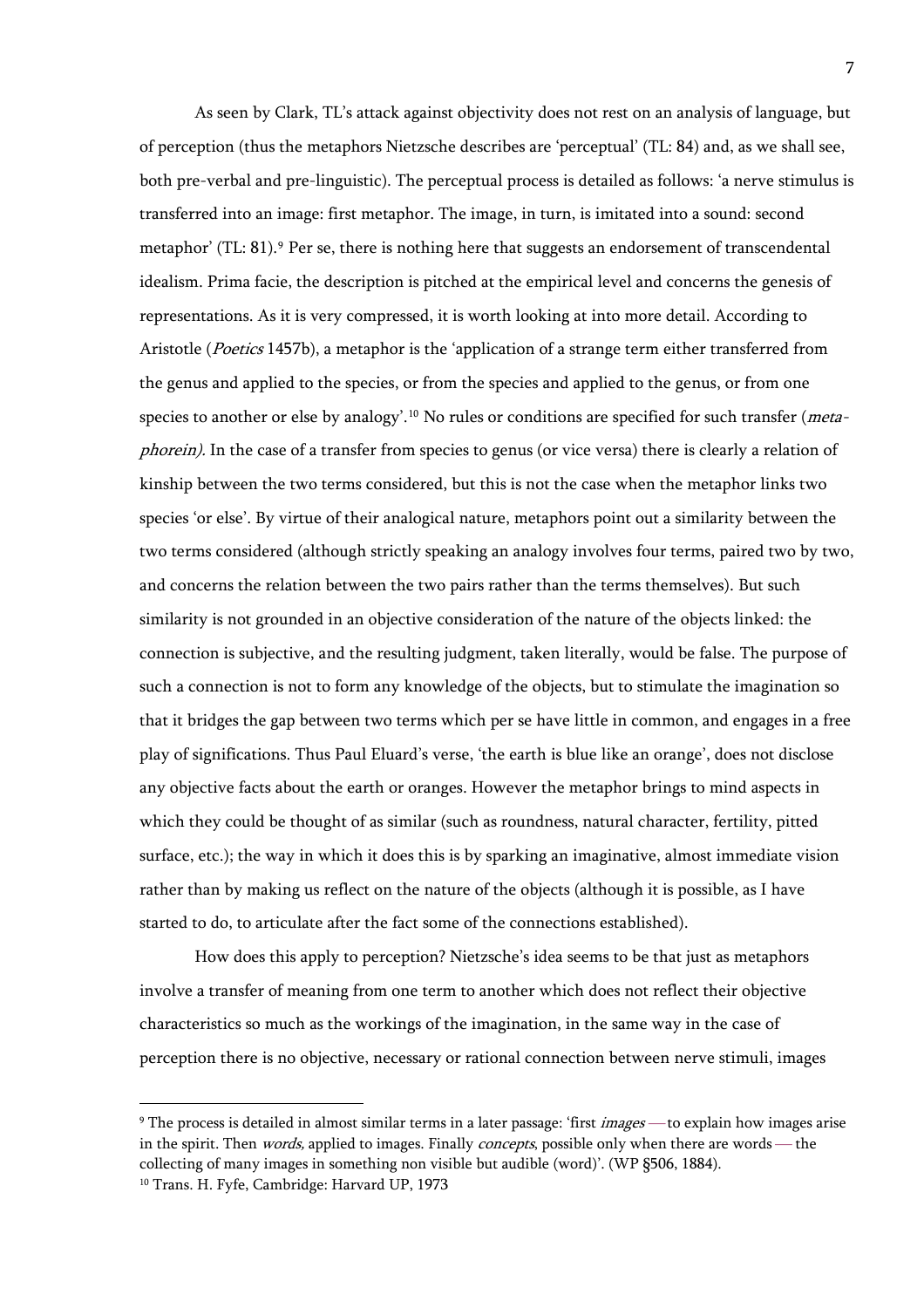and sounds. They are all different in nature and the passage from one to another is only made possible by the subjective power of our imagination, seen as a primal, artistic power upon which there are, originally, no conceptual constraints.[11](#page-7-0) It has 'no need for [concepts], those makeshifts of indigence' (TL: 90). Thus we are 'artistically creative subjects' (TL: 86) and sounds are the 'coagulation of a mass of images which originally streamed from the primal faculty of imagination like a fiery liquid' (TL: 86). Along the same lines, Nietzsche speaks of the 'drive towards the formation of metaphors' as 'the fundamental human drive' (TL: 88): we are animated by 'an ardent desire to refashion the world (...) so that it will be as colourful, (...) charming, and eternally new as the world of dreams' (TL: 89). As it depends purely on the idiosyncrasies on the perceiving individual, each 'perceptual metaphor' is singular and 'without equal'. This also applies to the 'words' used to convey the images: their assimilation to mere sounds, and the fact that they are distinct from concepts (and do not require the latter for their formation) suggests that this protolanguage is extremely rudimentary. It clearly has no grammar, no logical connectors, no verbs, etc. Each 'word' is likely to be an onomatopoeia functioning like a proper name, associated by further metaphorical transfer to an individual image after the latter has been independently formed by the imagination. Because there are no conceptual constraints on the power of the imagination, neither the images nor the words coalesce into an ordered world of representations, but are 'irregular, lacking in results and coherence' (TL: 89). Correlatively, as there are no common structures for their formation and all perceptual metaphor are private, there is no intersubjectively shared world.

<span id="page-7-1"></span>Although it is problematic<sup>[12](#page-7-1)</sup>, such a view is interesting in that it seems aimed *both* at transcendental and empiricist accounts of experience. It is clearly an attack against the Kantian understanding of experience as dependent on judgments which would bind intuitions into objective representations. For one thing, the formation of images as described here is said not to involve any concepts (as we shall see, for Nietzsche the latter arise from the equalisation of pre-existing perceptual differences), which removes the possibility of judgment as unification of the manifold under a rule. Correlatively, the idea that representations are perceptual metaphors suggests that there is no need for such a possibility anyway: the process can be thought of as purely associative. At one point, Nietzsche claims explicitly that 'metonymy lies at the essence of synthetic judgment' (PT152). Along the same lines, his insistence on the exclusive part played by the imagination in the

<span id="page-7-0"></span><sup>&</sup>lt;sup>11</sup> Later in the text, Nietzsche will offer a proto-genealogy of the empirical reasons why this primal creative power has become constrained, in particular by the need to find resemblances.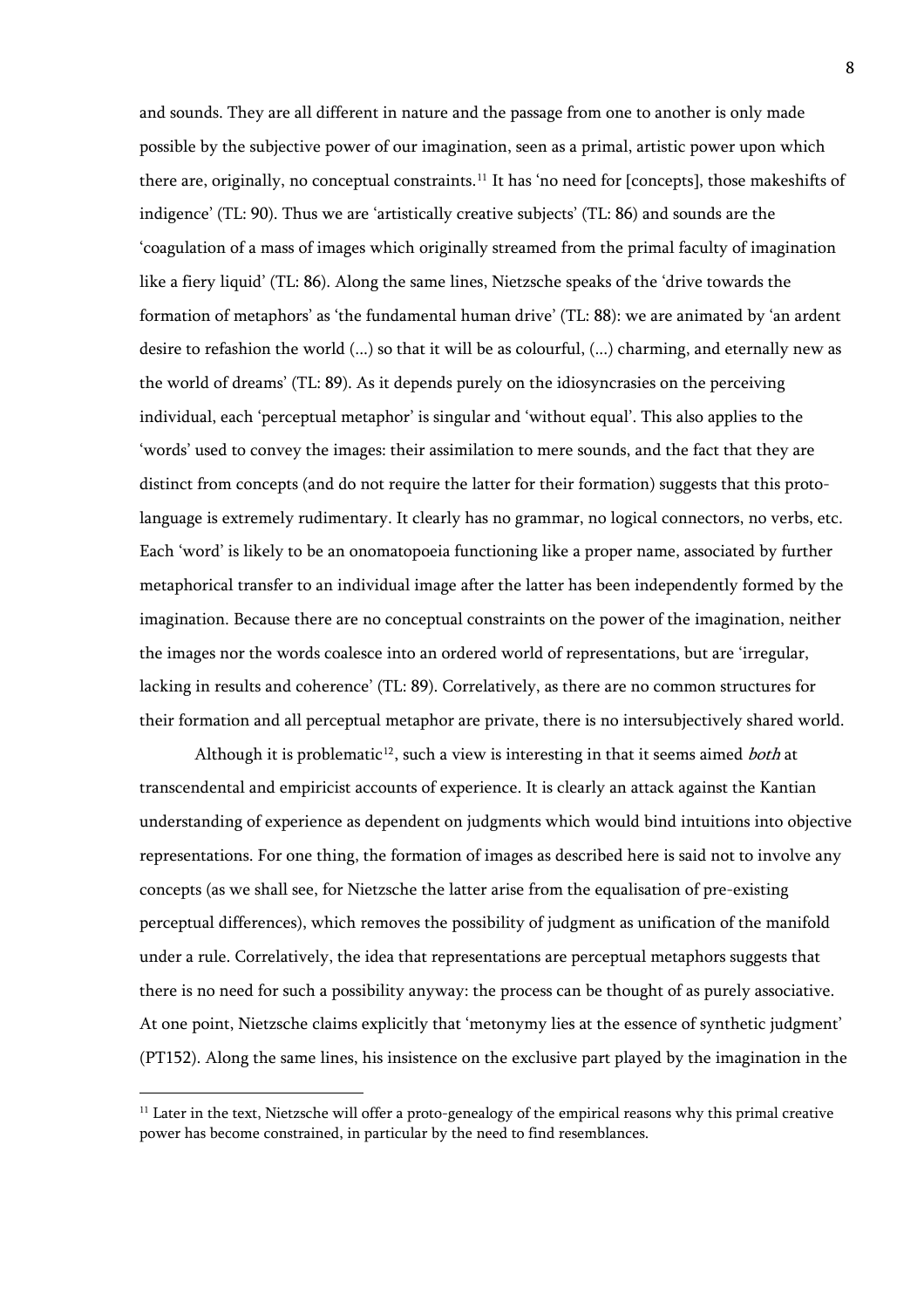formation of representations can be seen as an indirect attack on the notion of schematism. In the first *Critique*, the role of the imagination is limited to bridging the gap between sensibility and understanding by making sure that our categorial framework can apply to intuitions.[13](#page-8-0) Thus the purpose of the imaginative schemata (as determinate pure intuitions) is to enable the unification of sensory impressions under the rule of the pure concepts of the understanding. Here, Nietzsche lifts such limitations by removing the need for any kind of conceptualisation.<sup>[14](#page-8-1)</sup> However there are also some strongly anti-empiricist elements in his account. For one thing, most empiricists, although they deny that experience is conceptually united, still grant that it has regularity. Thus for Hume our mental associations are not free: they are regulated, not by a priori concepts or forms, but by psychological principles such as resemblance, contiguity or causality. Yet this is rejected by Nietzsche's insistence on the 'arbitrary' (TL: 82) power of the imagination and the irregularity and lack of coherence of our perceptual metaphors. Secondly both the notion of metaphor itself and the idea that the activity of the imagination is 'primal' suggest that there is nothing which would count as a raw sense datum, passively imprinted on the mind. On the contrary, for something to count as a perceptual content there is need of the interpretative activity of the imagination (which is why the relation between stimulus and image is not merely causal). The very disjunction of the spheres of nervous impulse and image suggests that a pure nervous stimulus could not register on the mind nor become significant for us unless it was interpreted by the imagination. As Nietzsche puts it, a stimulus must be 'seen as red, another as blue', or 'heard as a sound' (TL: 87, my italics). Per se, it is neither blue nor red: it is nothing to us. The 'artistic' power of the imagination thus lies in its ability to transpose nervous stimuli into images which are meaningful for us.[15](#page-8-2)

<sup>&</sup>lt;sup>12</sup> Amongst other things, one could argue that it is difficult to understand how 'images' could be formed without any conceptual input. Moreover, it would be difficult to distinguish between two different images if one could not avail oneself to such concepts as coexistence, succession, etc. I shall return to these issues later. <sup>13</sup> cf. A136/B175 : schematism provides the 'sensible conditions [the schemata] under which alone pure concepts of the understanding can be employed'.

<span id="page-8-1"></span><span id="page-8-0"></span><sup>&</sup>lt;sup>14</sup> One might be tempted to say that Nietzsche is shifting to an aesthetic perspective, according to which the imagination schematises without concepts. However even the *Third Critique* requires the existence of a sensus communis, and the postulation that reflective judgments can be universal, two requirements which are clearly not endorsed by Nietzsche's account of perceptual metaphors here.

<span id="page-8-2"></span><sup>&</sup>lt;sup>15</sup> As we shall see, this anti-empiricist spirit remains present until the end of Nietzsche's work: thus, 'everything of which we become conscious is arranged, simplified, schematised, interpreted through and though' (WP §477, nov 1887-March 1888), or again 'everything that enters consciousness as a 'unity' is already tremendously complex' (WP § 489). However, it should be noted that it sits ill at ease with Nietzsche's anti-conceptualism in his early account of perceptual metaphors. Further along in TL:, and also in his later work, Nietzsche holds that judgment plays a bottom-down part in the formation of experience.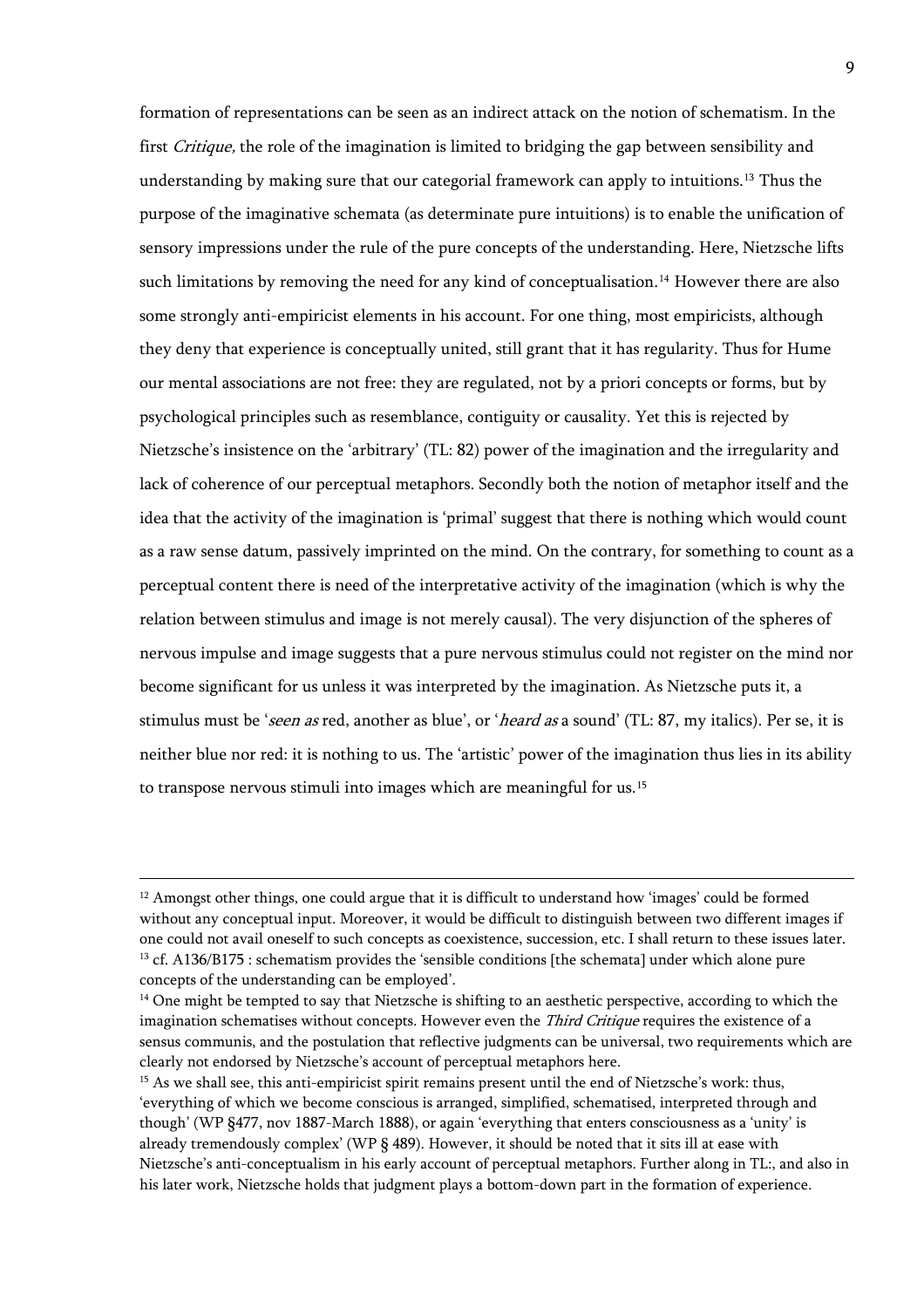So the first way of understanding Nietzsche's brief comments on the metaphorical nature of perception is to construe them as an independent description which does not rely on any ontological assumptions: it is purely based on an internal analysis of the genesis of our representations which denies the possibility of synthetic a priori judgments without, however, endorsing an empiricist view of experience. Yet Nietzsche immediately (and rather confusingly) shifts the discussion to another, more metaphysically loaded, level: his analysis of perception is now itself taken as a metaphor illustrating the inscrutable relation of human knowledge to what is seen as the essence of things. The focus moves imperceptibly from the idea that the genesis of perceptual experience does not warrant the possibility of objective empirical knowledge to the claim that it is impossible for our representations to correspond to the true nature of things anyway. The argument here is not that objectivity is a priori impossible: it is that even if it was possible (and thus if we could have true knowledge of the empirical world), still our representations would fail to describe the world as it is. We would be in a situation analogous to that of a deaf person contemplating Chladni's figures: seeing the waves produced by sound on sand would get us no closer to understanding what sound is, and would just leave us puzzled.[16](#page-9-0) Thus 'a painter without hands who wished to express in song the picture before his mind would, by means of this substitution of spheres, still reveal more about the essence of things than does the empirical world' (TL: 87). Nietzsche seems to lean towards a phenomenalist view of transcendental idealism<sup>[17](#page-9-1)</sup>, and to claim that there is a radical disconnection between the world of empirical representations and the noumenal world of essences. He suggests two reasons for this: firstly, he rejects the (Schopenhauerian) idea that there could be a causal relation between the thing in-itself and the stimuli we receive: 'the further inference from the nerve stimulus to a cause outside of us is already the result of a false and unjustifiable application of the principle of sufficient reason' (TL: 82). Between appearances and things-in-themselves, as between stimulus and image, there is only a metaphorical, subjectively established relation: 'in the same way as the sound appears as a sand figure, so the mysterious X of the thing in itself first appears as a nerve stimulus, then as an image, and finally as a sound' (TL: 83). Secondly, even if there was a causal relation between thing-in-itself and appearances, still this would give us no understanding of the thing-in-itself: if we thought so, we would be as mistaken as a deaf person who, having 'discovered the cause [of the sand waves] in

<span id="page-9-1"></span><span id="page-9-0"></span><sup>&</sup>lt;sup>16</sup> 'Perhaps such a [totally deaf] person will gaze with astonishment at Chladni's sound figures: perhaps he will discover their causes in the vibrations of the string and will now swear that he must know what men mean by "sound"' (TL: 82).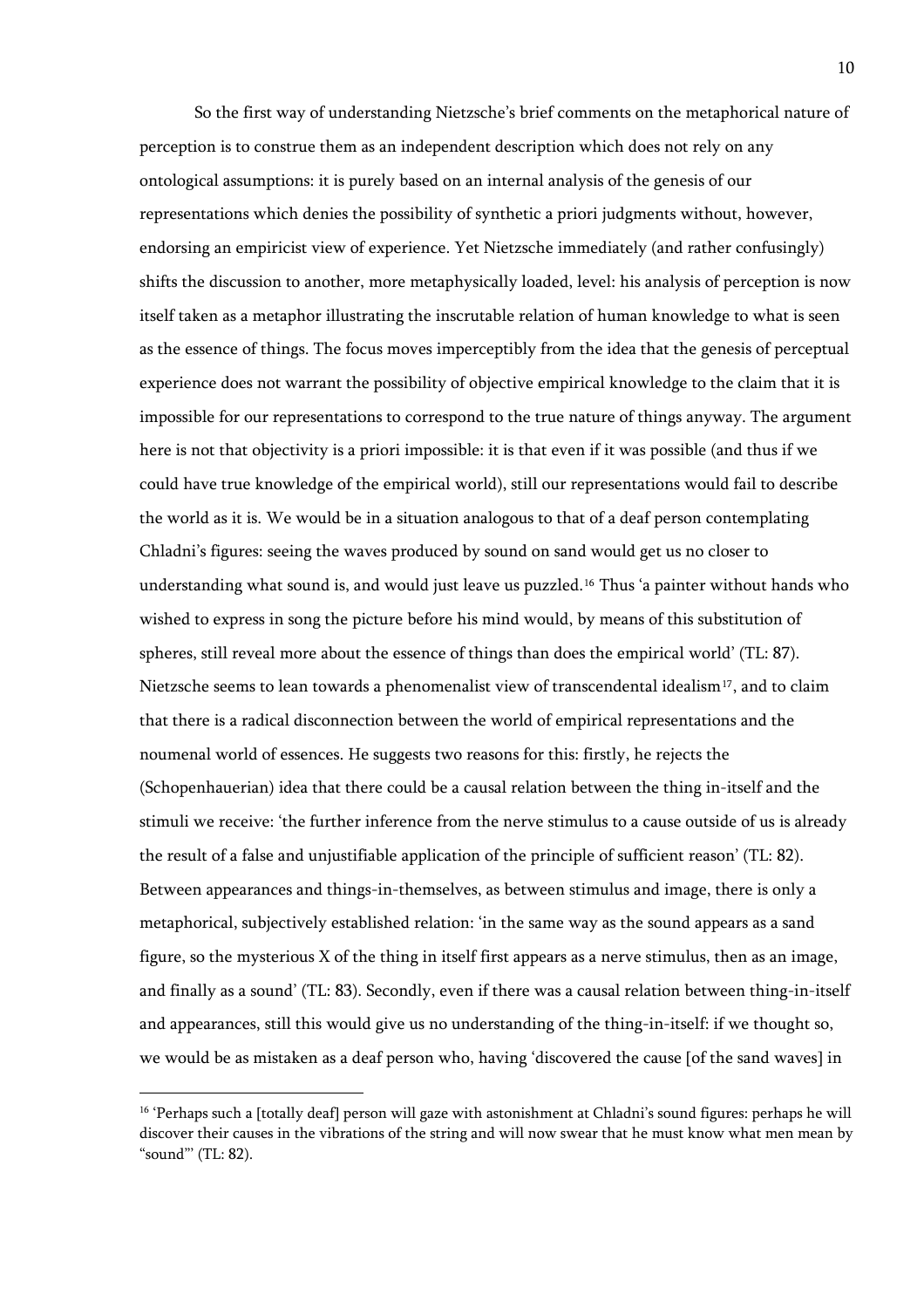the vibrations of the string', was now to 'swear that he must know what men mean by "sound"' (TL: 83). Nietzsche therefore concludes that 'nature is acquainted with no forms and no concepts, but only with an X which remains inaccessible and undefinable for us' (TL: 83).

 This second, better known, line of argument, which is based on the impossibility for human knowledge to apply to the noumenal world, is both close and substantially different from Kant's own position. Clearly, Nietzsche is committed to the ontological thesis that there is a way in which things are in themselves, independently from us, and to the epistemological claim that such things, considered from a transcendental perspective (i.e.: that of the bracketing of epistemic conditions), are by definition unknowable for us. However, the latter was not a problem for Kant's epistemology: the fact that we cannot know anything of the essence of things considered independently of epistemic conditions is a consequence of transcendental idealism, not an argument against the possibility of objectivity in the empirical world. Yet Nietzsche introduces another requirement, that of metaphysical correspondence: he thinks that in order to count as knowledge, our statements must adequately reflect the way things are independently of us. As this is by definition impossible, Nietzsche concludes that human knowledge is *necessarily* false (the so-called error theory). Like Kant, he is what I shall call an ontological metaphysical realist, in that he thinks that it makes sense to talk of things having an essence independently from the way they appear to us. But unlike Kant, he is a disappointed *epistemological* metaphysical realist: he thinks that human knowledge *should* be able to capture the essence of things-in-themselves, and argues from its inability to do so to the radical impossibility of any sort of knowledge, be it empirical or noumenal. The way in which he argues against Kant in the following quote is particularly indicative of his commitment to a (non Kantian) conception of truth as metaphysical adequation: 'there is to be sure a vicious circle here: if the sciences are right, then we are not supported by Kant's foundations. If Kant is right, then the sciences are wrong' (PT §84). What underlies the argument is the assumption that for the sciences to be right is to capture the essence of things considered in themselves. Thus if they are right, their being right is directly grounded by virtue of metaphysical correspondence. One can be a happy metaphysical realist, without any need for transcendental idealism or 'Kant's foundations'. And if Kant is right, i.e. if by definition things-in-themselves are beyond the scope of human knowledge, then the sciences are 'wrong' because they fail to capture the essence of reality. Of course, Kant would say that only if he is right can we be assured that the sciences are right too.

<sup>&</sup>lt;sup>17</sup> Thus 'from the very beginning we see the visual images only *within ourselves*; we hear the sound only within ourselves. It is a big step from this to the postulation of an external world' (PT 144).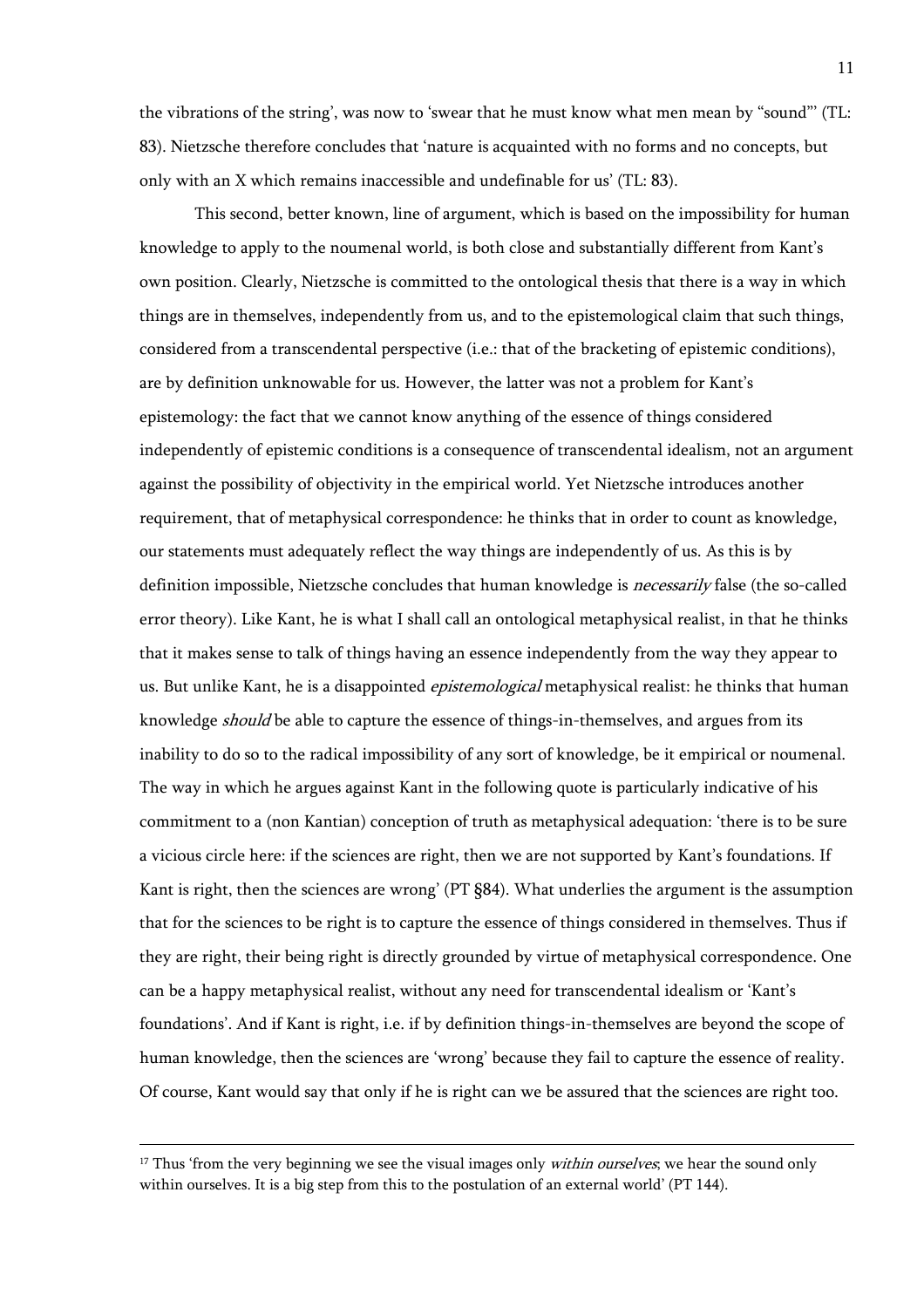The fact that Nietzsche does not see this is indicative of his implicit commitment to metaphysical correspondence, which is the first ground for his error theory.

 As should begin to emerge, this second line of argumentation does not seem particularly strong. For one thing, it rests on a misreading of Kant's intentions in the Critique of Pure Reason, and consequently on the sneaking-in of a premise (the metaphysical correspondence requirement) which a proper construal of the critical project would have shown as undesirable. Correlatively, it presupposes an undue generalisation from the impossibility of empirical knowledge to represent the in-itself to the impossibility of empirical knowledge tout court. But it does not follow from the fact that human knowledge must fail the metaphysical correspondence requirement that it must also fail to adequately reflect empirical states of affairs. Moreover, even if one granted the applicability of the metaphysical correspondence requirement to all forms of knowledge, it still would not obviously follow from the transcendental idealist's claim that things or states of affairs are unknowable from a transcendental perspective that empirical knowledge could not correspond to things as they are in themselves, although of course there would be no way we could know that such a correspondence exists, let alone ground it. In other words, our knowledge could happen to be metaphysically true (in an adequationist sense), although we could not justify why it is true. As it is well-known, this is a particularly thorny issue in Kant studies (the so-called neglected Trendelenburg alternative). Nietzsche himself is aware of this possibility, and actually criticises Kant twice for having excluded it: thus 'against Kant, it must be further objected that even if we grant all his propositions, it still remains entirely *possible* that the world is as it appears to us to be' (PT §84). Equally, 'we should not presume to claim that this contrast [between individual and species] does not correspond to the essence of things: that would of course be a dogmatic assertion and as such, would be just as indemonstrable as its opposite' (TL: 83-84). Nietzsche thus rebukes Kant for not having been *critical enough*: he should have seen that the claim that empirical knowledge cannot correspond to metaphysical states of affairs is an unwarranted synthetic a priori judgment.[18](#page-11-0) Yet strangely enough, he does not seem to be aware that the criticism would apply

<span id="page-11-0"></span><sup>&</sup>lt;sup>18</sup> There are ways of at least trying to make the claim good, in particular Allison's argument that it follows analytically from Nietzsche's considerations about space and time being conditions of possibility of representation that they cannot apply to the things-in-themselves, and that therefore the claim that thingsin-themselves are not spatio-temporal is not synthetic but analytic. But as Nietzsche himself does not consider the issue, and seems to endorse the Trendelenburg alternative, I shall leave this issue aside.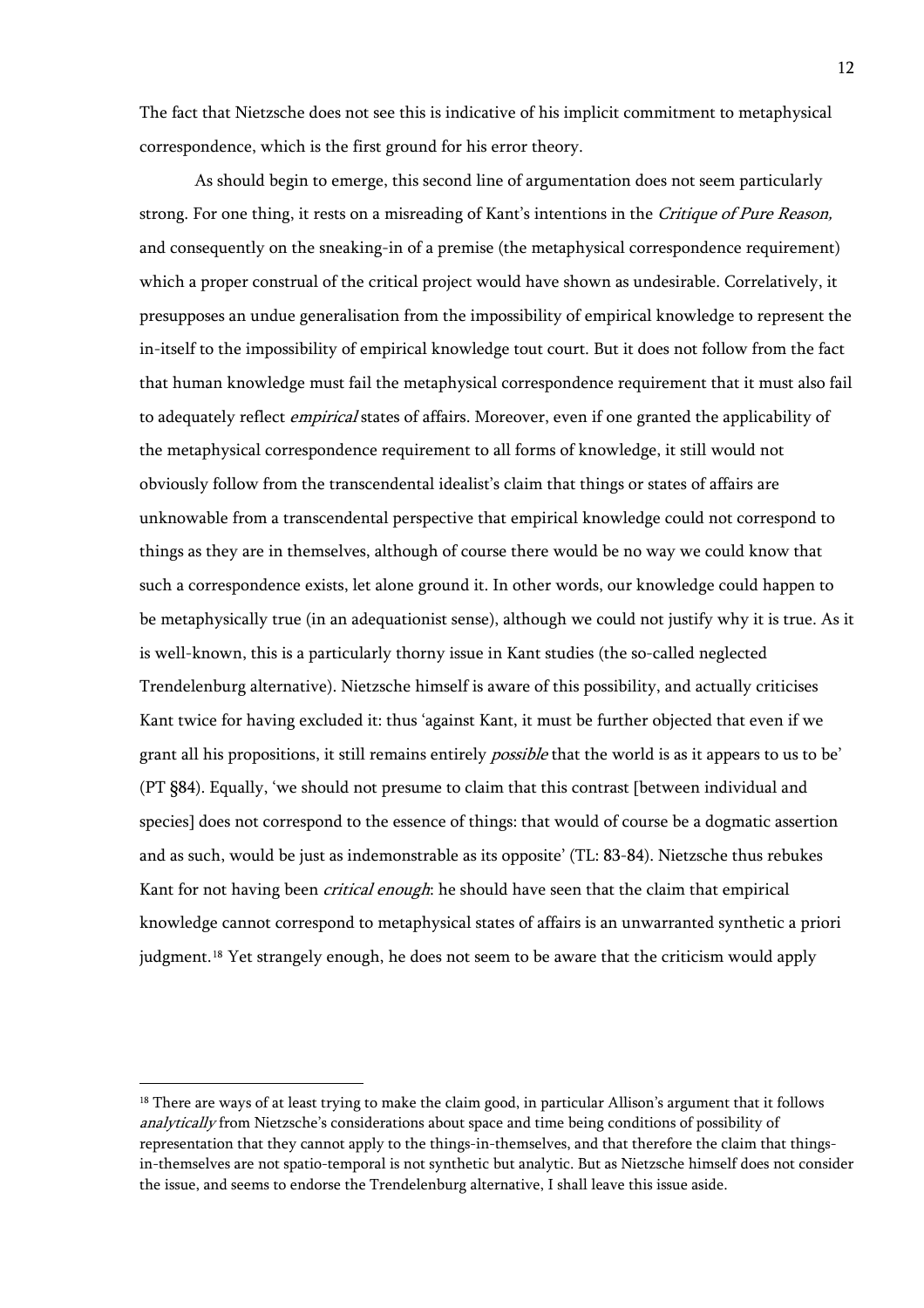equally well to his own falsification thesis, and that by the same token, he is unjustified in claiming that our knowledge necessarily fails to capture any features of things-in-themselves.[19](#page-12-0)

 At this point, it might be useful to summarise our findings, with a view to identifying the play of transcendental and naturalistic elements in the early Nietzsche's thought. I have suggested that he has two distinct arguments against the possibility of objectivity: the first one concerns the genesis of representations and is highly ambiguous in that it combines both anti-transcendentalist and anti-empiricist aspects. The second rests on his endorsement of a robust form of transcendental idealism and of the non Kantian requirement of metaphysical correspondence. However, we are not at this point in possession of all the elements in the picture, and must therefore consider the additional arguments offered by Nietzsche in TL before drawing any definitive conclusion.

 Temporarily leaving aside the issue of metaphysical correspondence, Nietzsche returns to his analysis of the genesis of representations, but this time from a diachronic perspective. The new and important element is that his former analysis of perception as metaphorical is now recontextualised within a genealogy which acknowledges that conceptualisation is now needed, and tries to explain why. Nietzsche is concerned with showing the ways in which our imagination, while originally unconstrained, has progressively been forced to operate in a fixed manner. This pre-genealogical account is distinctively Humean in that it insists on the part played by social needs and habits in the process, and thus provides naturalistic reasons for the taming (and the forgetting) of our 'primal' metaphorical power. Starting from the implicit premise that it is necessary for human beings to live in society (presumably for Rousseauist reasons having to do with the scarcity of natural resources and the natural vulnerability of the species), Nietzsche's account is developed in the following steps: a) for social order to be possible, there is a need for its members to be able to

<span id="page-12-0"></span><sup>&</sup>lt;sup>19</sup> In Nietzsche's defence, it could perhaps be said that even if our statements happened to correspond to the in-itself, the very conditions under which the problem is set would prevent them from *counting* as knowledge. Interestingly, the situation evoked here seems to anticipate on the Gettier problem: as it is well known, one of Gettier's examples is that of someone who, upon seeing a robot-dog on a lawn, says: 'there is a dog over there'. As the perceived dog is not a real dog, the statement is false (although justified), and thus cannot count as knowledge. Gettier then introduces the additional premise that there is a real dog behind the robot dog, hidden from the speaker by a bush. Gettier's conclusion is that although the statement then would turn out to be true, it would still not count as knowledge. In the same way, it could perhaps be argued (although Nietzsche doesn't) that if our statements, which are deemed by Nietzsche empirically false because of the lack of metaphysical correspondence and thus are not considered as items of knowledge, turned out to be metaphysically true, but for reasons which are unavailable to us, they still could not count as knowledge. It would just be a case of epistemic luck.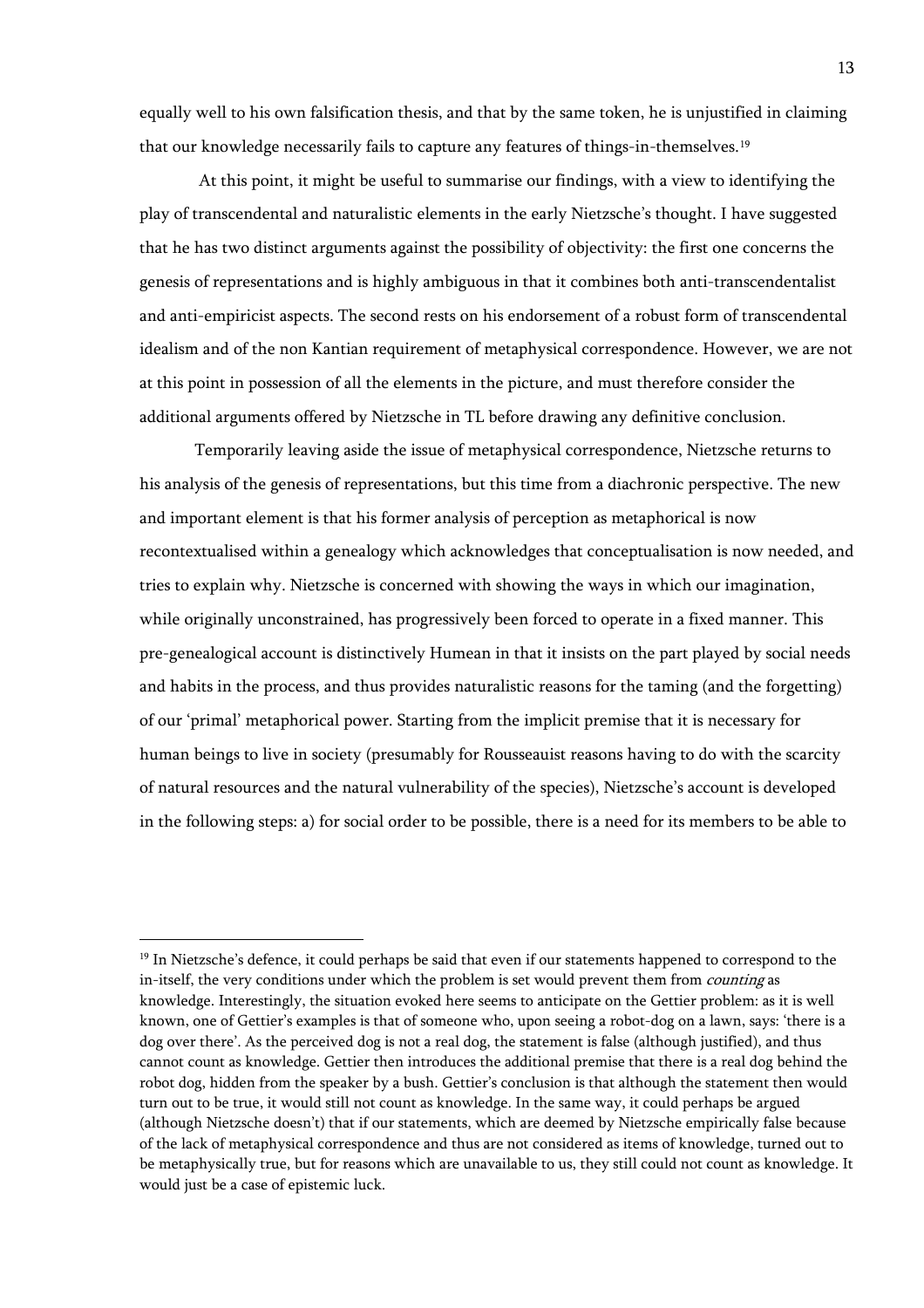be truthful. It is a 'duty which society imposes in order to exist'<sup>[20](#page-13-0)</sup> (TL: 84): otherwise it would be threatened with chaos and could not maintain itself; b) 'to be truthful means to employ the usual metaphors' (ibidem), i.e. (for Nietzsche) concepts, presumably so that statements are communicable,<sup>[21](#page-13-1)</sup> verifiable and justifiable. If there was no common reference, or no stability in the relation between meaning and reference, then no societal life would be possible; c) yet such concepts are themselves deemed false, by virtue of the process of abstraction whereby they are obtained; d) consequently, we have the 'duty to lie according to a fixed convention, to lie with the herd and in a manner binding on everyone' (TL: 84).

 Clearly, a lot hinges on step c). What is the ground for saying that conceptualisation is necessarily a form of falsification? And what exactly is being falsified? Two main reasons can be inferred from Nietzsche's text. The first one is that conceptual knowledge fails to fulfil the metaphysical correspondence requirement. This is probably Nietzsche's weakest argument in that it is the least specific (it would apply equally to the primal stream of metaphors): from this perspective, it is difficult to see why fixed metaphors would be, as Nietzsche clearly thinks they are, worse than unfixed ones. The second reason is reminiscent of the empiricists' criticism of the formation of abstract ideas: it is the claim that concepts are formed a posteriori, through an impoverishment of the original perceptual metaphors. The process can be detailed in two steps: firstly, the original, singular images are 'universalised (...) into less colourful, cooler concepts, so that [man] can entrust the guidance of his life and conduct upon them' (TL: 84). Such universalisation is in turn made possible by the forced equalisation of individual differences. Thus whereas 'each perceptual metaphor is individual and without equals and is therefore able to elude all classification' (TL: 84-5), 'every concept arises from the equalisation of unequal things: just as it is certain that one leaf is never totally the same as another, so it is certain that the concept 'leaf' is formed by arbitrarily discarding these individual differences' (TL: 83).<sup>[22](#page-13-2)</sup> Secondly, we forget about this genesis and take concepts to refer to real entities in the world. Thus the formation of universals,

<span id="page-13-0"></span><sup>&</sup>lt;sup>20</sup> The reference to 'duty' in this context could be seen as ironically reminiscent of Kant's arguments both in the *Groundwork* in 'Of the so-called right to lie'. Polemically, Nietzsche sees the empirical origin of what Kant understands as an a priori moral duty in the need for social order and cohesion.

<span id="page-13-1"></span><sup>&</sup>lt;sup>21</sup> Cf. WP §569: 'communication is necessary, and for there to be communication something has to be firm, simplified, capable of precision (above all in the so called *identical* case). For it to be communicable, however, it must be experienced as adapted, as "recognisable". The material of the senses adapted by the understanding, reduced to rough ouTL:ines, made similar'.

<span id="page-13-2"></span><sup>&</sup>lt;sup>22</sup> Nietzsche presupposes that our ability to distinguish different objects is non conceptual: yet one could argue that in order to identify a leaf as such in the first place (and thus to be able to tell two leaves apart) one already needs the concept of a leaf, and therefore that it is presupposed by the very process of which it is described as result.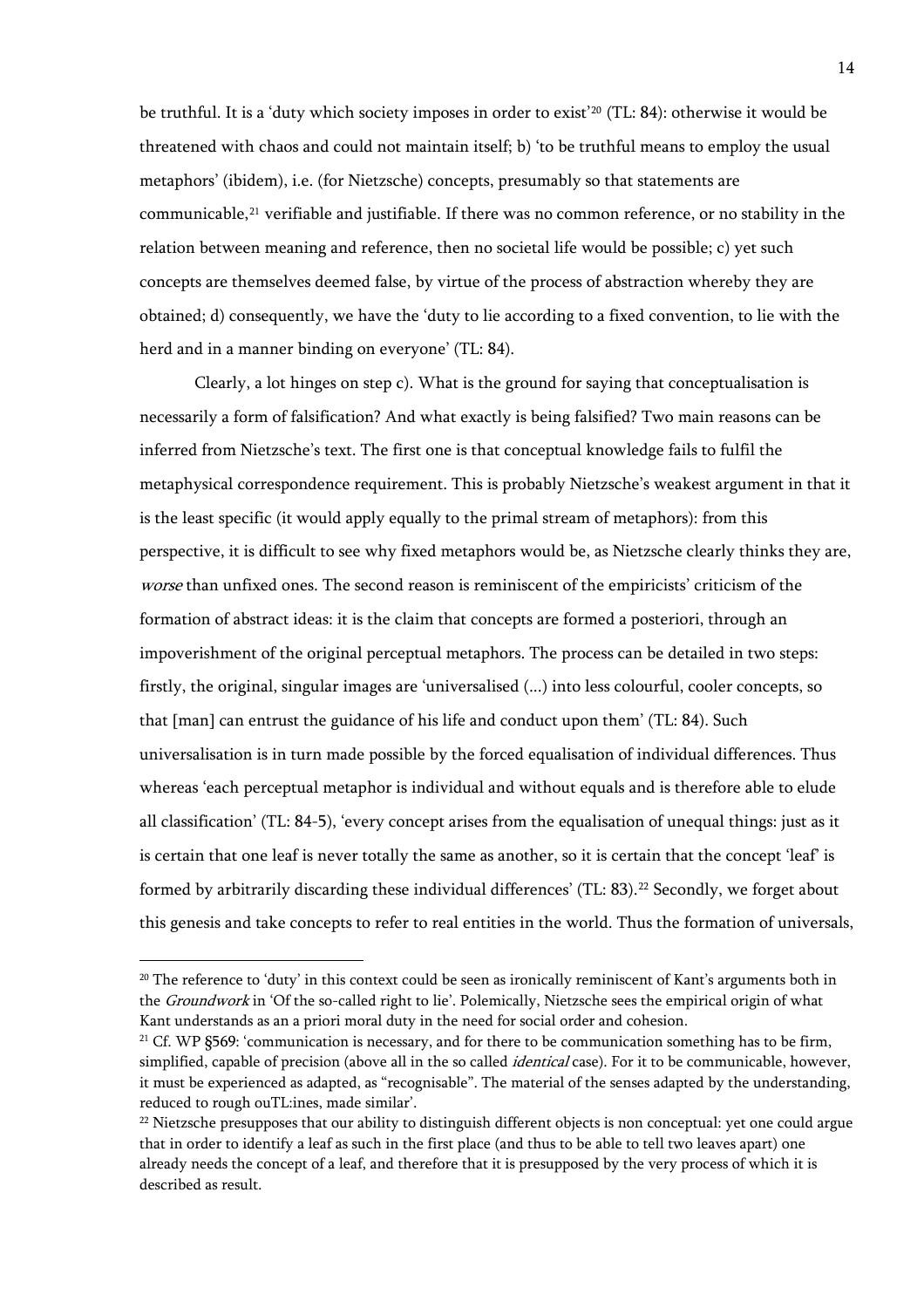conjoined with the arbitrary singling out (the 'arbitrary assignment', TL: 82) of general properties such as 'green' which are implicitly referred to substances as their bearers, gives rise to the illusion of a world of mind independent empirical entities: thus we 'proceed from the error of believing that we have these things immediately before us as mere objects. We forget that the original perceptual metaphors are metaphors and take them to be the things themselves' (TL: 86). There is therefore a double falsification at play: firstly, the original individual perceptual metaphors are solidified into concepts; secondly, this process is forgotten and we become naïve realists, believing in the independent existence of entities picked out by these concepts. Although Nietzsche does not say it explicitly, presumably this allows for the attribution of a truth value to our statements, since such entities can then serve as reference and thus make it possible to verify our statements.

 This is the first appearance of a theme (namely that concepts, and therefore conceptual knowledge, necessarily falsify) which offers a second ground for Nietzsche's error theory. Note that, like his first views about the metaphorical character of perception, it is independent from his commitment to transcendental idealism, and that therefore it will not be affected by his ulterior rejection of the thing-in-itself. Because of its importance, it is worth examining this early version of the conceptual falsification thesis in a little more detail. Perhaps the first thing to say that for all its apparent simplicity, it is deeply ambiguous in that the nature of the falsified varies implicitly: in the quotes given above, Nietzsche first identifies it with 'each original perceptual metaphor', but then goes on to say that 'every concept arises from the equalisation of unequal things' (my italics). The example of the leaf confirms that he is now talking about the equalisation of the differences between various *entities*, not perceptual metaphors (thus he talks about it being certain that 'one leaf [ not a *perceived* leaf] is never totally the same as another'). In the same way, his criticism of our picking of properties as arbitrary presupposes a similar realist view of the falsified: thus 'we speak of a "snake": this designation touches only upon its ability to twist itself and could therefore also fit a worm' (TL: 82). This would suggest that Nietzsche himself occasionally falls prey to the illusion he criticises, namely that of the belief in the existence of mind-independent entities which pre-exist our perception of them.[23](#page-14-0)

 Given the general focus of his argument in TL on perceptual metaphors, let's assume that what Nietzsche really means here is that concepts falsify our original imaginative metaphors. In this case, the falsification thesis assumes not only that we have from the start the ability to form many

<span id="page-14-0"></span> $^{23}$  I shall return to this point, and suggest an interpretation of the development of the error theory as a warning against precisely this illusion, rather than against the possibility of knowledge in general.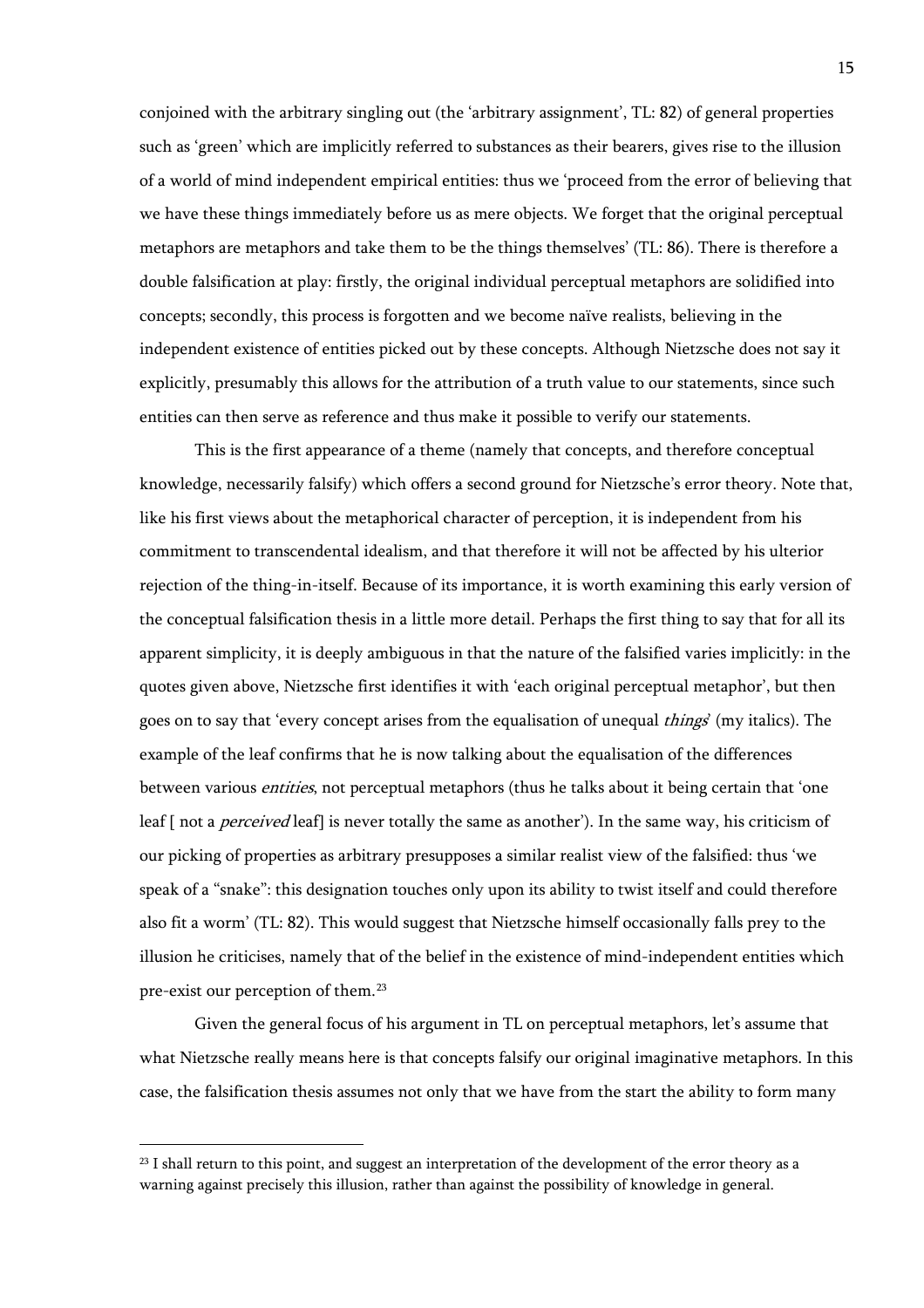perceptual metaphors, but that such metaphors can be said to differ from one another. Otherwise, the idea of original 'singular' images would make no sense, and nor would that of a subsequent conceptualisation as equalisation of differences in perceptual content — all we would have is a stream of undifferentiated perceptions which thus could not be individuated enough to be falsifiable. But Nietzsche is clear that each perceptual metaphor is 'a unique and entirely original experience' (TL: 83). Then the question arises of whether we are originally aware *that* our perceptual metaphors are different from each other (as opposed to just having different perceptual metaphors). Nietzsche is not clear on this matter, but it seems that there are two possibilities. Firstly, if the equalising process of conceptualisation is seen as conscious and intentional, then it does require that each perceptual metaphor should be perceived as different from the others from the start. Otherwise it simply would not be possible to compare them in order to form the smallest possible common denominator (the concept). In this case, the existence of such awareness reinforces the anti-empiricist aspect of Nietzsche's account of perception in the sense that the perception of difference as such cannot be accounted for by merely having different perceptual metaphors.[24](#page-15-0) Yet by the same token, one could argue (along Kantian lines) that the idea that it is possible to differentiate thus between perceptual particulars without any conceptual input at all is dubious. It would seem that in order to have a sense of difference, one needs a minimal conceptual framework, including such general concepts as, for example, quantity, unity or succession. Otherwise perceptual metaphors would merge into one another and be undistinguishable. This picks up on a problem I flagged earlier, namely the idea that it is difficult to understand how the imagination could, without the use of any concepts, have the formative and individuating activity that Nietzsche attributes to it. Although their content may not be fully articulate, the original perceptual metaphors could not stand as distinct 'images' without the use, at least of categorial concepts.

 One way out of this problem is to move to the second possibility alluded to above, and to construe the equalising process that results in the formation of concepts as *unconscious*. In this case there would be no requirement for us to be aware of the differences between perceptual metaphors. Motivated by social need, we could simply react insensibly to such differences in a manner which progressively reduces them so that we end up with conceptually structured and thus communicable representations. This would be a fully naturalistic account of the formation of concepts, in line with

<span id="page-15-0"></span> $24$  As it is well known, Kant make a similar objection to Hume about succession: having a perception of succession, as we clearly have, is not reducible to having successive perceptions.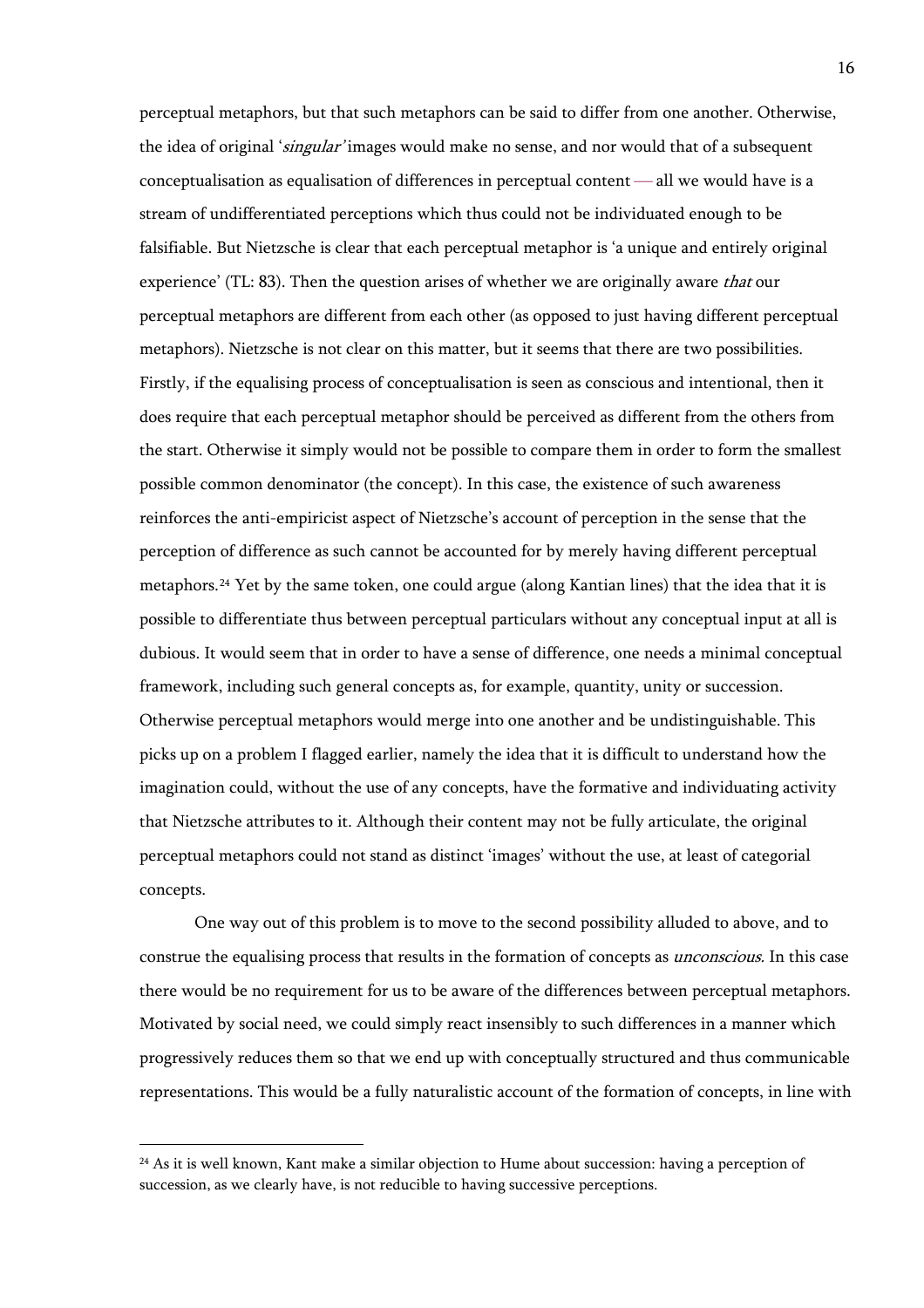Nietzsche's insistence on the role of habit and need in their genesis. However it sits uneasily with his non empiricist account of the part played by the imagination in the formation of perceptual metaphors, and also with other claims which suggest that the formation of the conceptual edifice was intentional, deliberate and conscious.[25](#page-16-0) Furthermore, if there was no awareness of the difference in perceptions from the part of the perceiver, then it is difficult to determine the perspective from which they could legitimately be said to have been different. The claim can only be made from the third person, from the point of view of the philosopher (Nietzsche) who retrospectively identifies the differences in perception and diagnoses the equalisation. But how can he be assured that such identification is legitimate, and that there really were differences in the first place? Not only is he describing a long gone, mythical past, which he says has been 'forgotten' (TL: 84, 86); he is also assuming that it is possible to describe a first person experience (having the different perceptions, although without being aware of their differences) from a third person perspective, which is made problematic by the private character of such perceptions.[26](#page-16-1) It could be argued that he is relying on an analogy between his current perceptions and the ones attributed to the original, pre-conceptual humans. But he is clearly highly aware of perceptual differences. Moreover, the simple act of describing the process would transform the original experience, if there was one. So both the language of the description and the way in which Nietzsche experiences the world are now incompatible with the primitive experience he is trying to describe. In such a case, it becomes difficult to provide any argument for the claim that there was a difference in perceptual content which would have been unconsciously equalised, because it is impossible to establish the truth of the premise. At best the whole reasoning can be seen as hypothetical, which is not the modality of Nietzsche's speech (it is assertoric).

 So Nietzsche's original two lines of argumentation, namely his characterisation of experience as 'perceptual metaphor' and his endorsement of transcendental idealism joined with the non Kantian requirement of metaphysical correspondence, are now complemented by a protogenealogical account of the ways in which conceptual use has become necessary. This seems to culminate in a rather Humean vision of experience: 'even the relationship of a nerve stimulus to the generated image is not a necessary one. But when the same image has been generated millions of times and has been handed down for many generations and finally appears on the same occasion

<span id="page-16-1"></span><span id="page-16-0"></span><sup>&</sup>lt;sup>25</sup> 'Man now *places his behaviour* under the control of abstractions. He will *no longer tolerate* being carried away by sudden (...) intuitions. First he universalises all these impressions into less colourful, cooler concepts, so that he can entrust the guidance of his life and conduct to them' (TL: 84, my italics).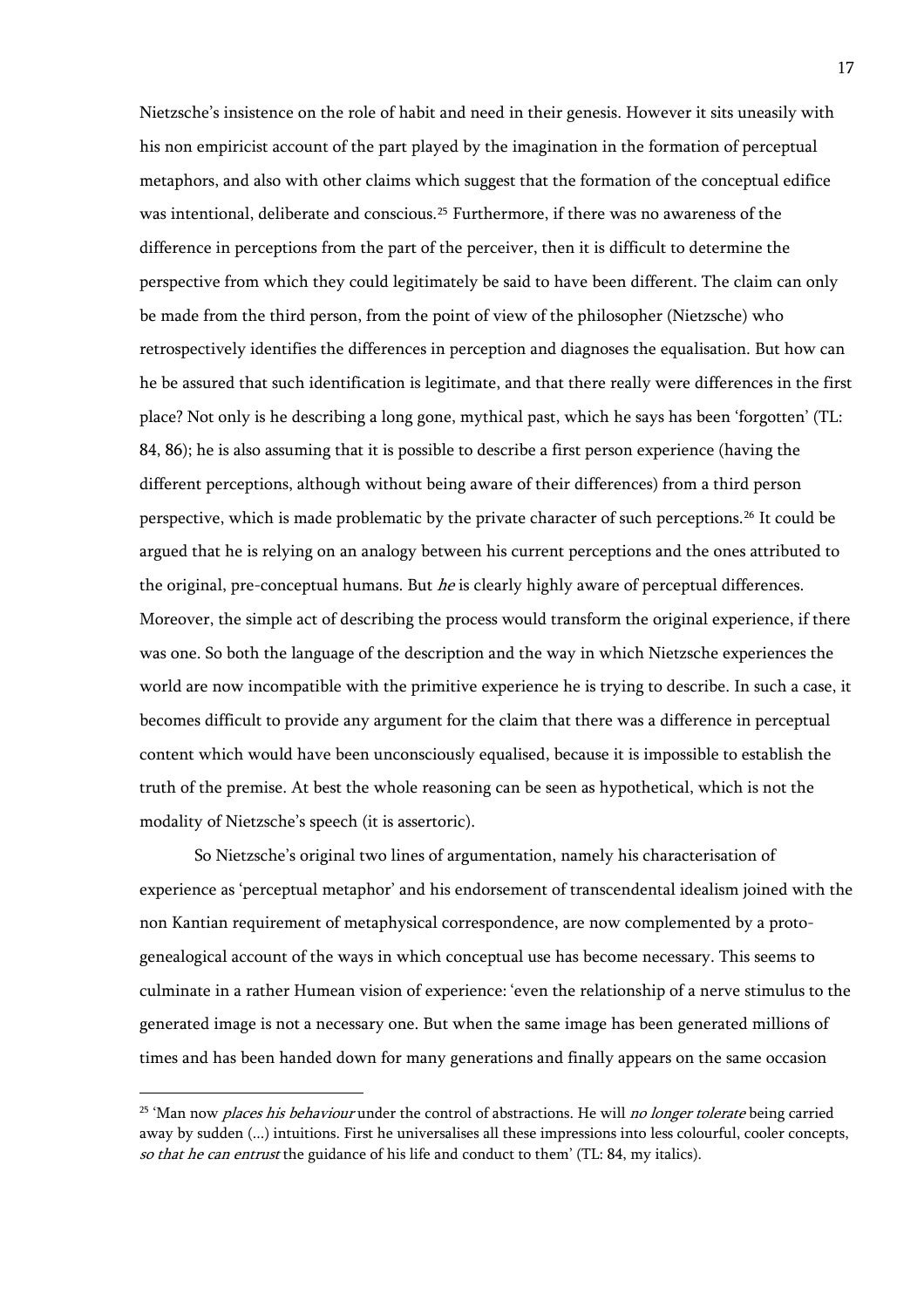every time for all mankind, then it acquires at last the same meaning for men it would have if it was the sole necessary image and if the relationship of the original nerve stimulus to the generated image were strictly a causal one' (TL: 87). Having forgotten both the part originally played by the imagination in the formation of perceptual metaphors and the reductive process whereby concepts where acquired, we have 'convinced ourselves of the eternal consistency, omnipresence and infallibility of the laws of nature' (TL: 87). Prima facie, both the genealogy and its conclusion seem to reinforce the naturalistic elements in Nietzsche's thought. However, they unexpectedly result in a substantially different and much more transcendentally inclined account of the way experience is structured now, i.e. at the end of the historical process described in TL.

 The main difference is this: whereas before Nietzsche denied the need of any kind of a priori framework constraining the formation of perceptual metaphors, he now states that 'the artistic process of metaphor formation with which every sensation begins in us *already presupposes* [these] forms and thus *occurs within them'* (TL: 87, my italics). Such forms are identified as 'time and space, and therefore relationships of succession and number<sup>'[27](#page-17-0)</sup> (TL: 87). Other passages specify that 'space, time and the feeling of causality appear to have been given along with the first sensation' (PT §80, my italics), or again that 'the perceived manifold *already presupposes* space and time, succession and coexistence' (PT §140, my italics). Two things are worth noting: firstly, such claims set Nietzsche even further apart from an empiricist account of the formation of experience in that they implicitly reject the idea of a tabula rasa. While experience does rely on some form of sensory input, it also requires the existence of a priori elements. Each time we experience something, the forms are 'already' there, 'given along with the first sensation'. The forms do not cause the sensations (as we have seen, for Nietzsche it cannot even be said that nervous stimuli do). Correlatively, their anteriority is not chronological (it would make no sense to say that the forms exist before experience as such relations of anteriority or posteriority can only be defined from the perspective of experience, i.e. from within the framework provided by such forms). Although they can be defined in isolation, they do not pre-exist experience, or exist independently from it. Nietzsche seems to think that they *shape* such experience (as opposed to experience merely happening in conformity with them): thus, because of them we 'bring to things' their properties (TL: 87). This may implicitly motivate (or at least reinforce) his claim that the world as we perceive

<sup>&</sup>lt;sup>26</sup> Remember that in this hypothesis, there is no conceptual element in perception and no common language to provide such perceptions a public character.

<span id="page-17-0"></span><sup>&</sup>lt;sup>27</sup> (possibly an implicit reference to the Axioms of Intuition, the Anticipations of Perception and the Analogies).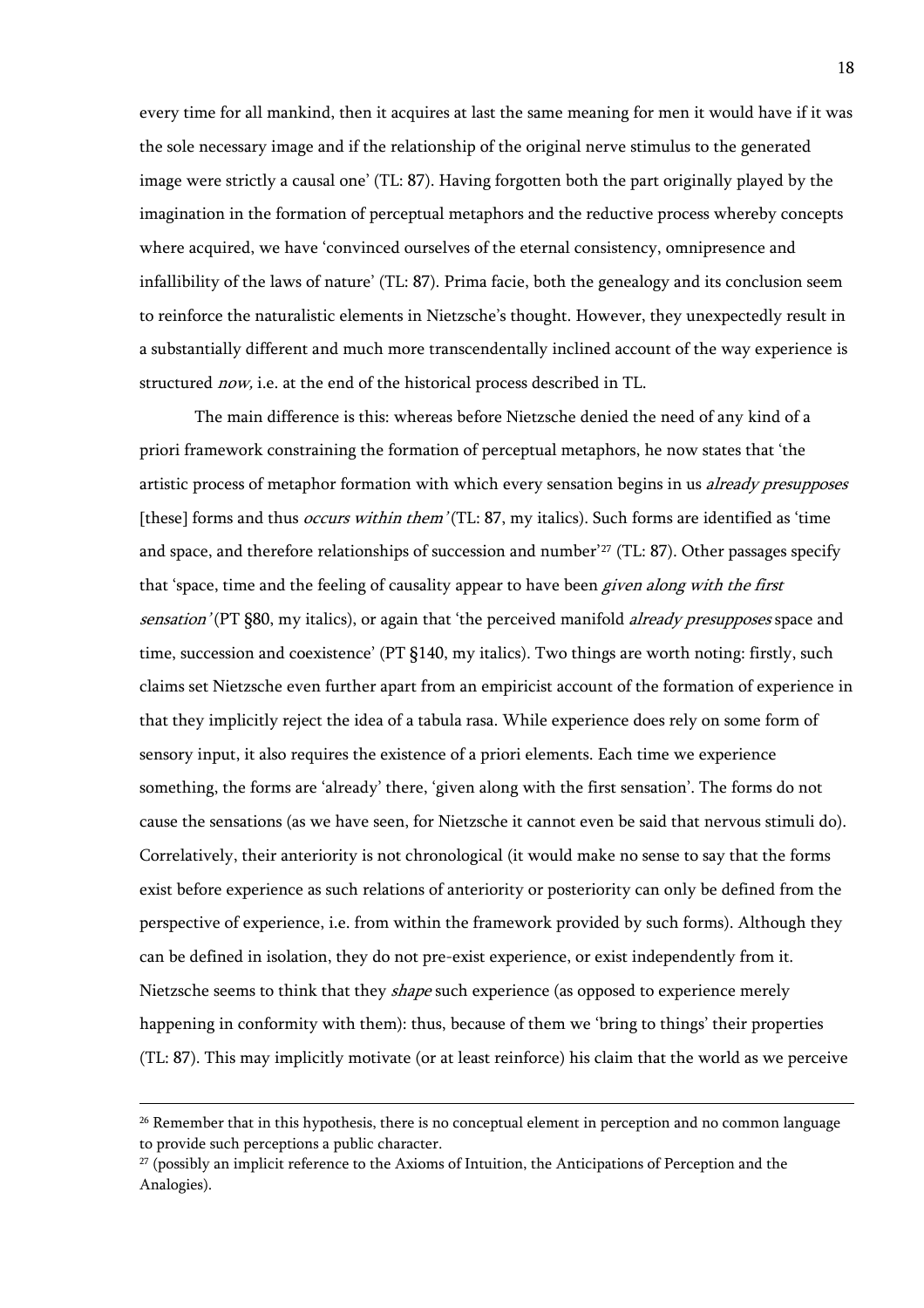it cannot be the world of things-in-themselves, and thus that human knowledge by definition fails the metaphysical correspondence requirement. Secondly, Nietzsche does not seem to distinguish strongly, as Kant does, between the a priori forms of sensibility and the pure concepts of the understanding: time, space, causality, coexistence and succession (neither of the last two being, strictly speaking, categories) are placed on an equal footing. This may be partially due to Schopenhauer's influence (since the latter included causality, along with time and space, in his definition of the principle of sufficient reason). It may also indicate that in fact, Nietzsche does not think that it is possible to consider sensory content independently from some form of conceptualisation (we have seen that this was a problem for his view of perceptual metaphors as relying purely on the imagination). Yet such conceptualisation should not be seen as requiring a full blown, verbal and consciously articulate use of concepts. By placing causality, existence and succession on the same level as time and space, Nietzsche seems to hold that perception requires minimal ordering, which cannot be provided by time and space alone. We have to be able to judge that some impressions happen after others in time, or coexist with them in space. As we shall see, this anti-empiricist aspect is reinforced in the later work.

 Yet although they look transcendental in the Kantian sense, the conditions identified by Nietzsche are not truly so. The point of his genealogical account is to show how they have been acquired, and how the way we perceive the world consequently changed. Thus by opposition to the time when our imagination ran free, we are now 'forced to comprehend all things only under these forms' (TL: 87, my italics). Moreover, Nietzsche's proto-genealogy indicates that since conceptualisation arose from need and was enforced by habits and forgetfulness (both of the singularity of the original perceptual metaphors and of the part played by the imagination), there is no rational validation for the necessity of these forms: 'we produce these representations [of time and space] in and from ourselves with the *same necessity* [i.e. presumably, natural necessity] with which the spider spins' (TL: 87). The 'transcendental' elements in perception have an empirical genesis: they have their causal conditions of possibility in the rise of new practices (such as societal life), and their necessity is only relative to these practices. Thus although Nietzsche's account of the current way we experience the world is certainly not empiricist, it is not truly transcendental either. In order to bring out its specificity, it may be useful to refer to Mark Sacks' distinction between transcendental constraints and transcendental features (Sacks 2003: 211-218). The first indicates a 'dependence of empirical possibilities on a non-empirical structure" (Sacks 2003: 213). In such a case, the conditions of the constitution of experience are definable in isolation and in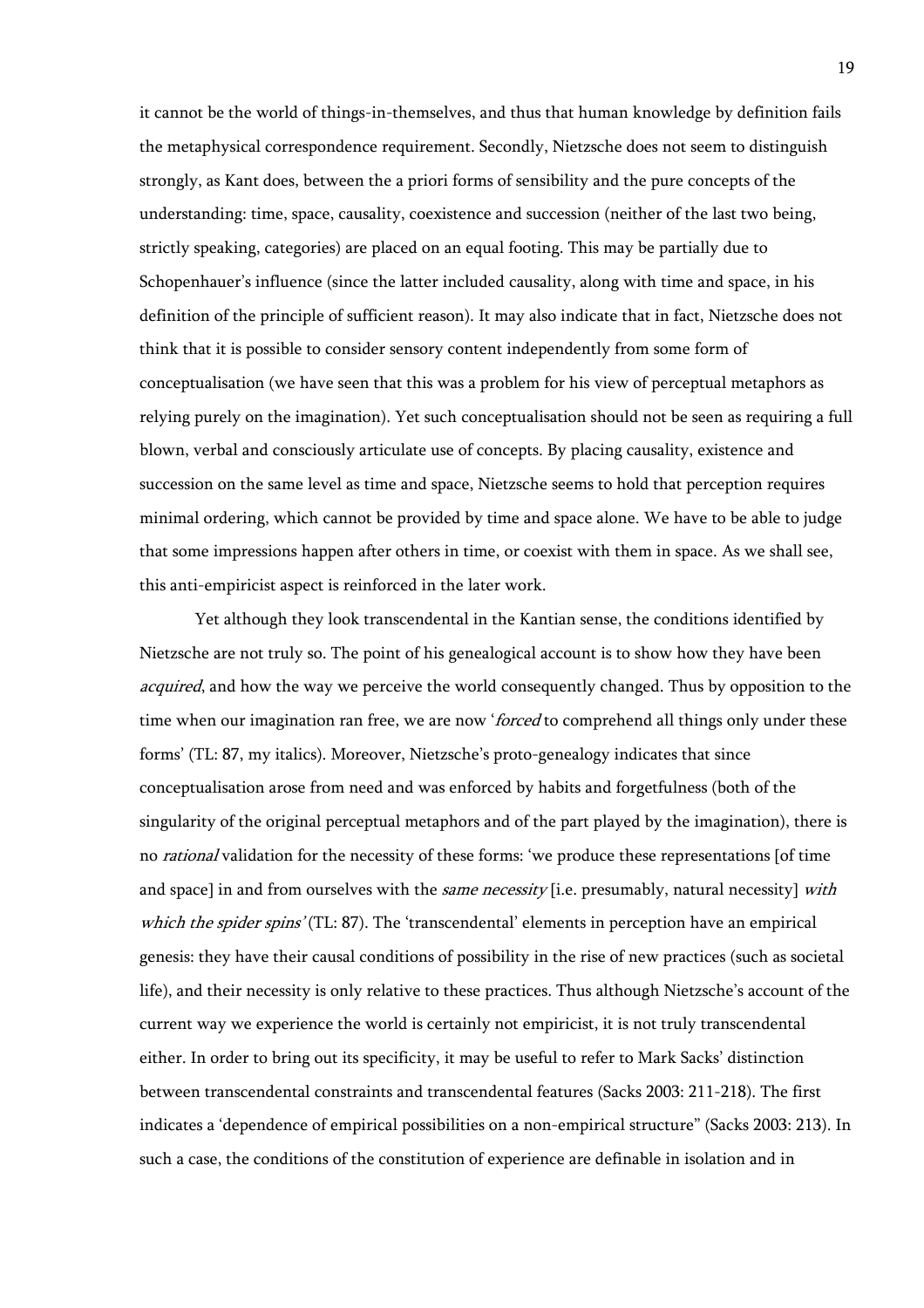anticipation of what they determine (in the way the transcendental organisation of the faculties can be spelled out completely independently of experience in Kant, and in such a way that experience must conform to them). This makes it possible, at least in theory, to secure the possibility of objective knowledge completely, i.e. in a universal way. It would not make any sense to think of a change in transcendental constraints which would result in a change in experience; on the contrary, they are what allows us to think the possibility of succession (and thus of change) and to identify it in the empirical world. By contrast, transcendental features 'indicate the limitations implicitly determined by a range of available practices (...) to which further alternatives cannot be made intelligible to those engaged in them' (Sacks 2003: 213). To claim that such features exist is to reject the empiricist (or naturalist) view that experience is the result of purely associative processes which ultimately depend on physical causes (such as changes in the environment, or in the neurophysiology of the brain). This accounts for their 'transcendental' aspect: they operate like transcendental constraints in that they delimit the structure that experience has to conform to in order to count as experience. Yet they can only be considered a priori from an artificially induced synchronic perspective, if one looks at experience at an instant T and inquires, in a decontextualised way, about the necessary structure of such experience. Ultimately they must be replaced within a diachronic account (in this case, Nietzsche's proto-genealogical project) which shows that their genesis is dependent on changes in empirical practices (such as the apparition of the need for truthfulness in TL). Thus contrary to constraints, transcendental features can only guarantee the possibility of objectivity in a limited way, within the context of a certain range of practices. If the practices change, so will the transcendental features which ultimately are 'no more than a shadow of necessity cast by whatever practices are current' (Sacks 2000: 213). This, it seems, pretty much captures the spirit of Nietzsche's view: there are some apparently non empirical conditions for knowledge, but these are ultimately dependent on empirical circumstances. On the one hand, philosophy must 'bring to light the preconditions upon which the process of reason depends' (WP §487), such as the 'categories', 'Euclidean space' (WP §515) or the 'a priori law of causality' (KSA 25  $=$  W I 1. Spring 1885. 26 [74])<sup>[28](#page-19-0)</sup>. Such preconditions work in a transcendental way insofar as their validity cannot be verified by empirical means (since such proof would presuppose their use), and because it is impossible to identify them with any particular set of practices (thus although TL suggests that they appeared along with new practices, they are not *identical* to these practices). Yet on the other hand, 'the mode under which we know and form knowledge is already itself part of

<span id="page-19-0"></span> $28$  (all the translations from the *Nachlass* are mine)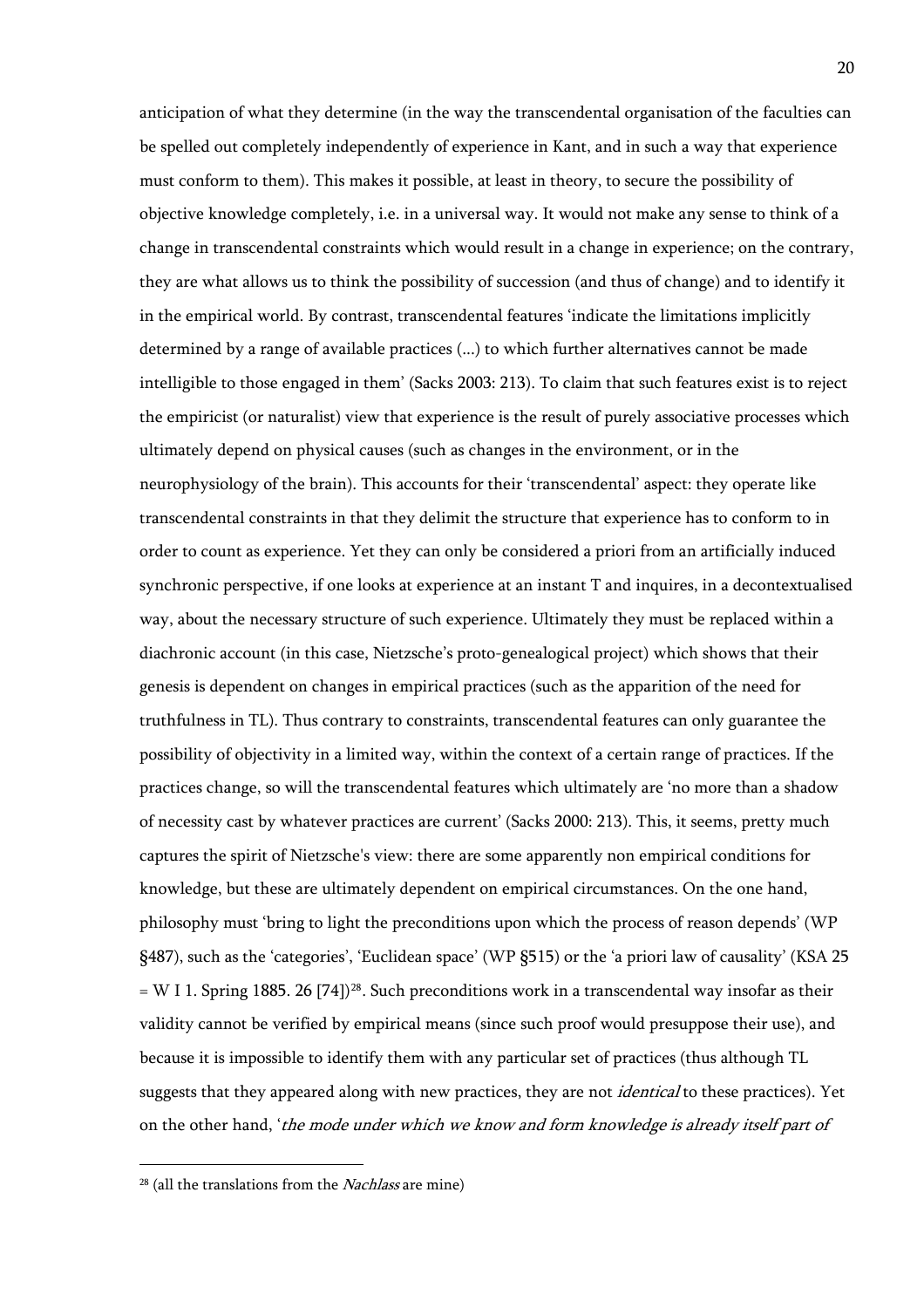our conditions of existence: but (...) this factual condition of existence may be only fortuitous and not necessary at all' (KSA: 25 = W I 1. Spring 1885. 26 [127], my translation. The first set of italics is mine, the others, Nietzsche's). Correlatively, such conditions are not rationally justified but grounded in belief: their necessity is psychological, and the truths that they provide are only 'conditional' (WP §515).

 So while both Nietzsche and Kant are transcendentally inclined in that they have a non empiricist view of experience and agree that it necessarily presupposes the use of a spatio-temporal and conceptual framework, Kant sees the latter as a constraint, and Nietzsche as a feature. This has two consequences: firstly, it makes it even more difficult to tell whether Nietzsche should be seen as a naturalist or a transcendental philosopher. The reason is that there is an intrinsic instability (or reversibility) to the notion of transcendental features: their existence can equally be seen as an argument for the transcendental philosopher (in that the constitution of experience conforms to a priori elements which are not accountable for through empirical psychology or neurophysiology) and for the naturalist (in that such elements are not a priori in the strong sense of constraints, as they ultimately depend on contingent practices which could themselves be accounted for in a naturalistic way, especially if one is a 'soft' naturalist). One can insist either on the anti-empiricist thrust of such an account of experience, or on the fact that the a priori, being empirically rooted, is neither universal nor necessary in the non causal, non psychological manner required by transcendental constraints. Furthermore, Nietzsche's proto-genealogy suggests both that the possibility of knowledge is contingent on the existence of a specific framework, and that such a framework is revisable if the conditions of experience change (and, in fact, has already been revised), something a true transcendental philosopher would not accept. Secondly (and correlatively), a similar ambiguity carries over to the relation between transcendental features and objectivity. The advantage of a transcendental approach over a purely empiricist or naturalist one is that if it succeeds, it can guarantee a priori the possibility of an agreement between experience and its objects. On such an account, experience can stop (or not happen) but not fail to conform to its a priori conditions. The possibility of such conformity is preserved by the notion of transcendental features, but in a much more limited way: they guarantee that at a given time, and under certain empirical conditions, there will be harmony between the conditions under which we know and the structure of the objects we can know. But should the empirical context change, other forms of knowledge and other objects will appear (thus in TL, causally related spatio temporal objects by opposition to the original perceptual metaphors). Objective knowledge is now possible, but it isn't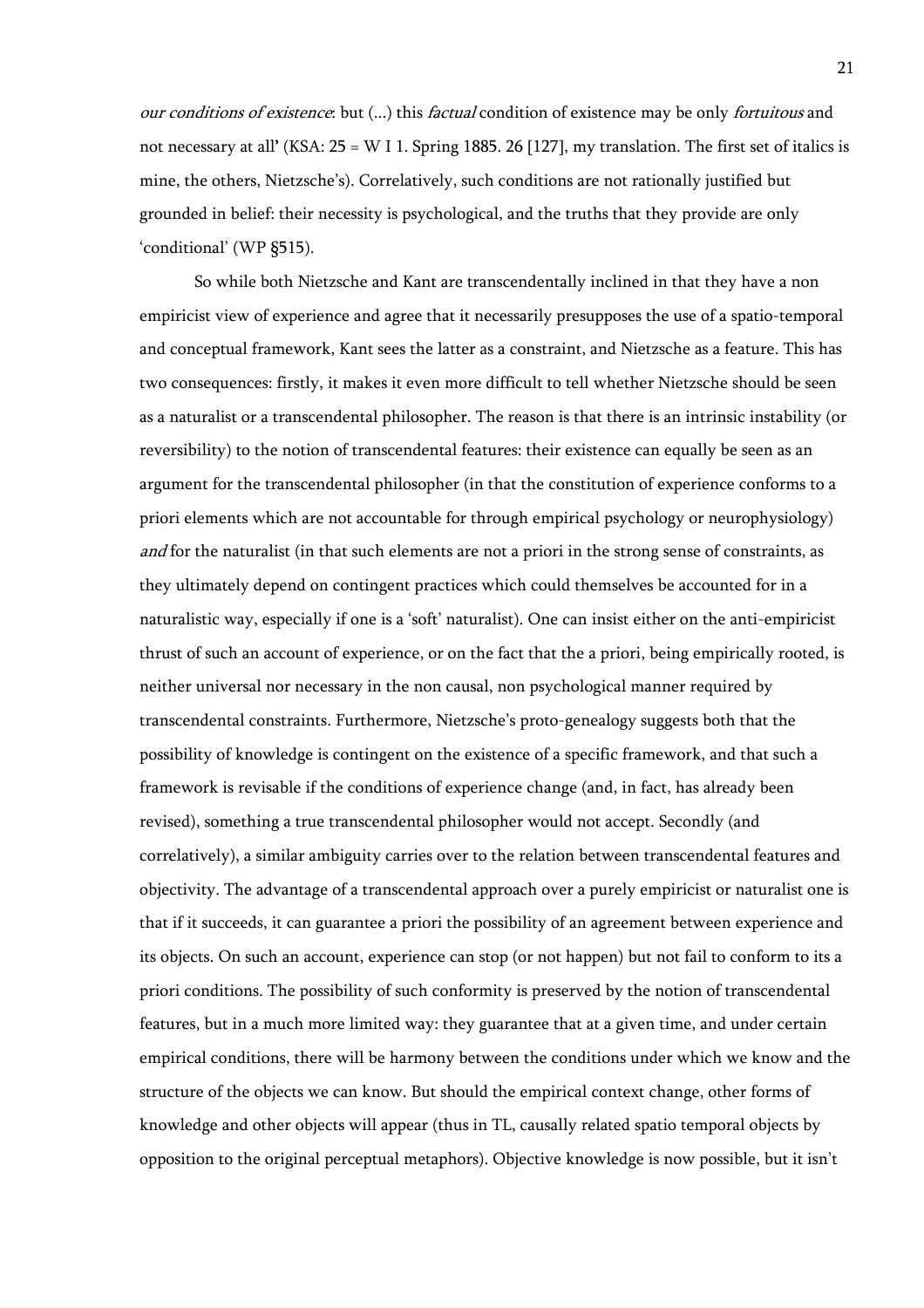truly universal. Whereas the singular and randomly formed character of perceptual metaphors made it impossible for our representations to be regulated by any rules and for us to have a shared perceptual world, now the use of both a priori forms and concepts can in principle guarantee the possibility of a agreement between the conditions under we perceive and the perceived world. Nietzsche is well aware of this: 'all that conformity to law, which impresses us so much in the movement of the stars and in chemical processes, coincides at bottom with those properties which we bring to things' (TL: 87). Or again, 'in all things we comprehend nothing but these forms. For they must all bear within themselves the laws of number' (TL: 87). Yet because of his commitment to transcendental idealism and to the metaphysical correspondence requirement on the one hand, and of the falsification thesis on the other, this tentative opening for objectivity aborts immediately: thus 'we presuppose that nature behaves in accordance with such a concept. But in this case first nature and then the concepts are anthropomorphic (...). The essence of things does not correspond to this: it is a process of knowledge which does not touch upon the essence of things' (PT 150). But should his commitment to ontological metaphysical realism and his error theory disappear, this would leave in principle leave some scope for a relativised form of objectivity within the framework of naturalised transcendental features.

 I now want to look at the ways in which the themes set in place by TL develop both in Nietzsche's middle and late period. As previously, what interests me most is the interaction between naturalistic elements, transcendental aspects and their ontological assumptions. I shall therefore focus on three main issues: a) Nietzsche's alleged rejection of transcendental idealism and the sort of ontological commitments (if there are any) that follow from it, b) his reinterpretation of transcendental features as perspectival 'conditions of life' and c) whether it can be rescued from the threat posed by the error theory.

 As pointed out by Clark and Leiter, from HH onwards Nietzsche seems increasingly distrustful of ontological claims, and presents two distinct arguments: firstly, in a quasi Allisonian way he identifies the possibility of the existence of a noumenal realm as the analytic correlate of the notion of perspectival conditions. Thus, 'it is true, there could be a metaphysical world: the absolute possibility of it is hardly to be disputed. We behold all things through the human head and cannot cut off this head; while the question nonetheless remains of what of the world would still be there, if one had cut it off [i.e.: if epistemic conditions were bracketed]' (HH I: §9, my italics). Yet Nietzsche argues that although such existence can be legitimately conceived, it is of no importance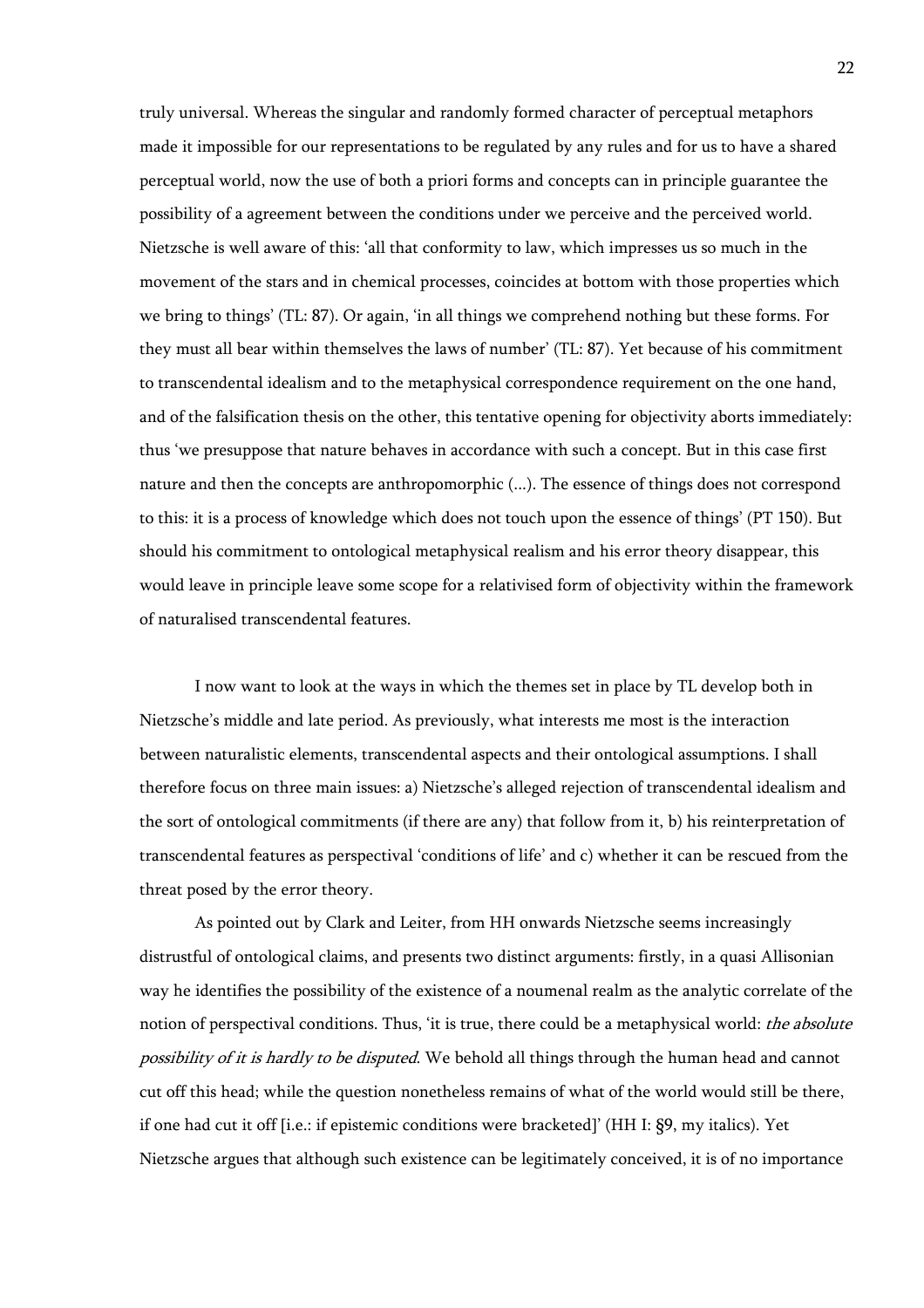whatsoever to us because by definition we cannot know anything of such a world which would make a difference to our lives: 'one could assert nothing at all of the metaphysical world except that it was a being-other, inaccessible, incomprehensible being-other; it would be a thing with negative qualities. (...) Knowledge of it would be (...) more useless even that the knowledge of the chemical composition of water must be to the sailor in danger of shipwreck' (HH I: §9). Thus Nietzsche seems to implicitly move from a robust interpretation of transcendental idealism to a more deflationary one, focused on the noumenon as a purely negative concept, and then to make the further, pragmatic point that we shouldn't concern ourselves with such a possibility because it is irrelevant to us. The underlying idea seems to be that while the robust interpretation of transcendental idealism did matter because of its nefarious moral implications (and thus had to be rejected), this deflationary view can stand because it is so empty as to be harmless. To this argument, Nietzsche adds a second, more ambiguous one: 'as though knowledge here got hold of its object purely and nakedly as the 'thing-in-itself', without any falsification on the part of either the subject and the object! But (...) the "thing-in-itself" involve[s] a *contradiction in adjecto*' (BGE I §16, Nietzsche italics). The first part of the quote suggests that the idea that we can know the thing-in-itself is contradictory (which certainly follows from its concept, unless such knowledge is inferred analytically from the definition of such a thing); but the conclusion suggests that it is the very notion of a thing-in-itself which is contradictory. Clark develops the contradiction as follows: 'we can have no conception, or only a contradictory one, of something that would be independent of all knowers, and therefore of all conceptualisation, because to conceive of something is to conceive of it as satisfying some description or other, which is to think of it as being conceptualisable in some way or other' (Clark 2000: 46-7). Yet this gloss only works at the cost of introducing implicitly a different conception of the thing-in-itself than the one indicated in HH. There Nietzsche suggested that the metaphysical world is merely the correlate of the bracketing of the transcendental features that are relevant to us (what remains if one 'cuts *our* head off'), not of the bracketing of *any* epistemic conditions. To recast this in his later vocabulary of perspective, the first idea is that things-in-themselves are things considered independently of our perspective; yet a contradiction in adjecto can only be made good if things-in-themselves are thought of as entirely extra-perspectival. Only then does it become possible to argue, as Clark does, that the very existence of the definition presupposes that of a perspective from which it originates, and therefore that there is a latent contradiction between the definiens and the nature of the definiendum.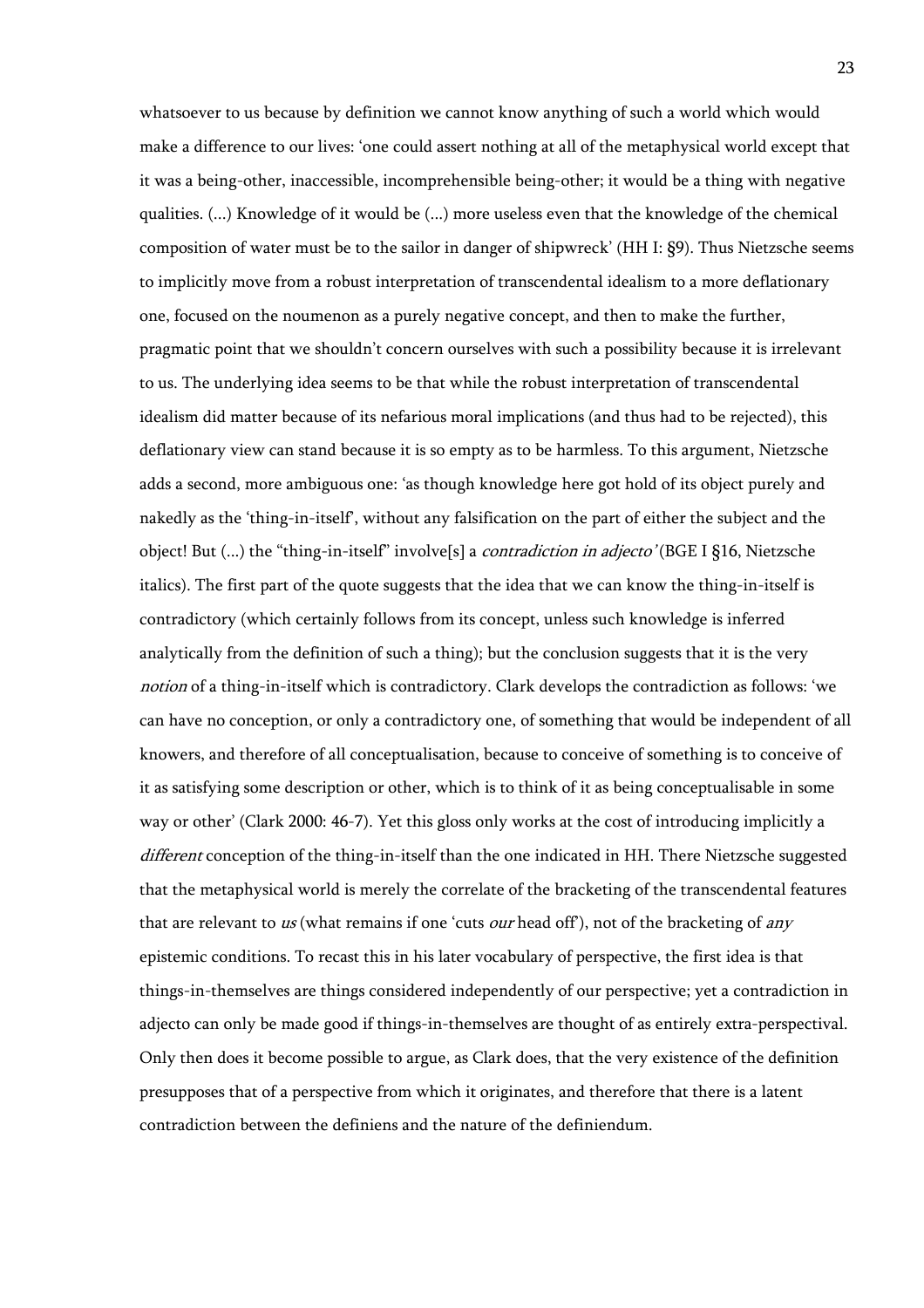Prima facie, later Nietzsche makes a move of that sort when he claims that a 'thing' (both in its traditional sense, as substance, and in its more Kantian understanding as thing-in-itself) is nothing more than 'the sum of its effects (WP §551). According to this logic, 'the "thing in-itself" is indeed nonsensical. If I remove all the relationships, all the properties, all the activities of a thing, the thing does not remain over' (WP §558). As pointed out by Poellner, it is dubious whether this argument would truly apply to Kant<sup>[29](#page-23-0)</sup>; at any rate, it is clearly designed to deny the possibility of strong metaphysical ontological realism by invalidating the claim that there is a way in which things are *in themselves*. Thus 'the in-itself" is even an absurd conception: a "constitution in-itself" is nonsense; we possess the concept "being", "thing", only as a relational concept' (WP §583). However, it does not follow from this that it would make no sense to ask again, as Nietzsche himself did in HH, whether some X would remain if *our* perspectival conditions were bracketed. Although the idea that such X could have a self-standing essence, definable independently from any perspective, has just been rejected, and although we couldn't say anything positive about it, there could be other perspectives from which such an X could be considered. Very interestingly, it is this very possibility that a passage from the *Gay Science* considers, in terms which are strikingly similar to those of HH: 'how far the perspective character of existence extends or indeed whether existence has any other character than this  $(...)$  — that cannot be decided even by the most industrious and most scrupulously conscientious analysis and self examination of the intellect: for (...) we cannot look around our own corner. (...) But I should think that today we are at least far from the ridiculous immodesty that would be involved in decreeing from our corner that perspectives are permitted only from this corner' (GS V §374). Thus the critical project (the 'scrupulously conscientious … self examination of the intellect') can only carry us to the limits of our own perspective: we cannot transcend the conditions by which our experience is structured. However such a critique also reveals that our perspective is not the only possible one, although it is the only one which we can understand. Thus 'let's say that [what 'we believe in most, all the a priori'] presents itself as a condition of existence for our species — a sort of fundamental hypothesis. This is why other beings could make other hypotheses, four dimensions for example' (KSA  $25 = W11$ . Spring 1885. 25 [307]). It is conceivable that there could be a plurality of perspectives, each with its own kind of a priori conditions (thus 'some beings might experience time backwards, or alternatively forward and backward', GS V §374), which are incommensurable: 'it is likely that there are numerous kinds of intelligences, but each has its *own laws* which make it *impossible* for it

<span id="page-23-0"></span><sup>29 (</sup>Poellner 2001: 96 note 20).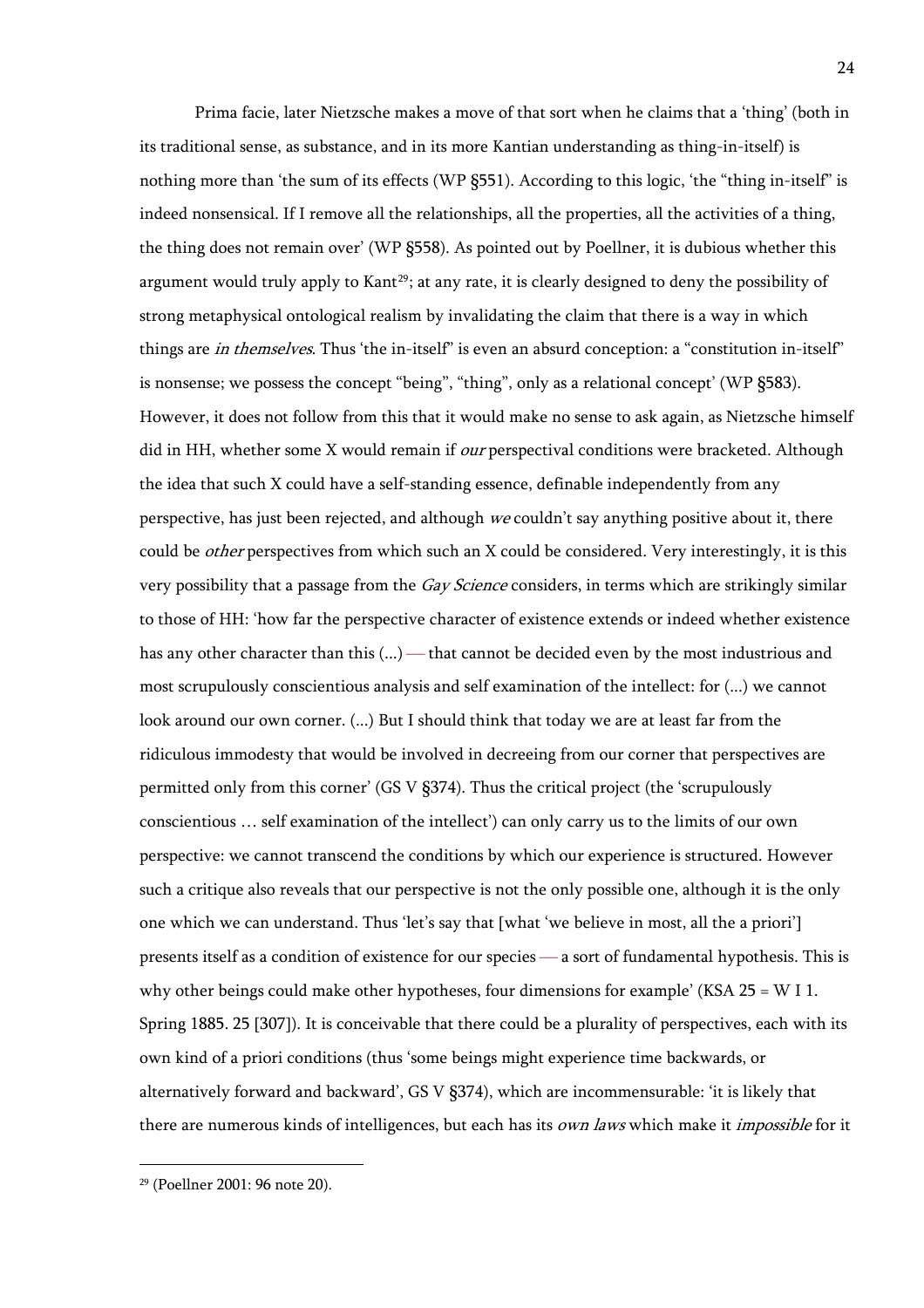to represent another law' (KSA M III 1. Spring-autumn 1881 11[291]). The existence of these other perspectives is enough to warrant a minimal ontological commitment to the possibility of there being some X considered independently from us, but not from any perspective. Most importantly, however, Nietzsche does not say that there is such an X, only that perspectivism allows us to conceive of such a possibility. Thus his position in his later work is more subtle than is usually allowed for: although he rejects the notion of things-in-themselves as over-determined, he does not make the (equally strong) claim that if the conditions that structure our experience were bracketed, nothing would remain. By contrast, his criticism of the thing-in-itself and the fact that he acknowledges the possibility of a plurality of perspectival conditions (as opposed to single, universal constraints) lead him to remains agnostic about ontological commitments. Importantly, this removes one of the grounds of his error theory: if whatever remains if our epistemic conditions are bracketed has no 'constitution in-itself', then metaphysical correspondence cannot be a requirement.[30](#page-24-0)

 This subtle reflection on the ontological commitments of transcendental idealism is accompanied by a deepening of Nietzsche's understanding of transcendental features, now reinterpreted as part of the perspectival conditions that make possible human experience and life.<sup>[31](#page-24-1)</sup> Thus 'the belief in the truth [of synthetic a priori judgments] is necessary, as a foreground belief and visual evidence belonging to the *perspective optics of life* '(BGE I §11, my italics). The existence of transcendental features is the reason why although each empirical individual's particular perspective may vary depending on this individual's idiosyncrasies, interests and situation, all the objects that are singled out by human perspectives will share a few common, structural traits  $\frac{1}{\sqrt{1-\frac{1}{n}}}$ particular, being spatio-temporal, having an objective order of succession, being interconnected by the law of causality.[32](#page-24-2) Yet just as in his early work, Nietzsche seems uneasy with this idea. This dissatisfaction is expressed by the many statements that suggest that our knowledge, although

<span id="page-24-2"></span><span id="page-24-0"></span><sup>&</sup>lt;sup>30</sup> Given the incommensurability of perspectives, it would not make sense either to require that the empirical knowledge we form should be valid cross-perspectivally. The implicit correlate of Nietzsche multiperspectivism seems to be a form of empirical pluri-realism whereby different entities will be picked out according to different sets of transcendental features. Thus instead of 'the [metaphysical] true world' we should 'assert the existence of 'x' worlds (...). But this has never been asserted.' (WP §586).

<span id="page-24-1"></span><sup>&</sup>lt;sup>31</sup> Although no human perspective would be possible without the use of transcendental features, there is more to the notion of perspective than just such use. As indicated by Poellner (following Leiter), knowing an object from a perspective also means knowing it 'from the standpoint of particular interests and needs' (Poellner 2001: 99). Thus although each specific perspective will by definition presuppose the use of the transcendental features prevalent at that particular time, the sort of objects it focuses on will depend on the interests of the representing individual.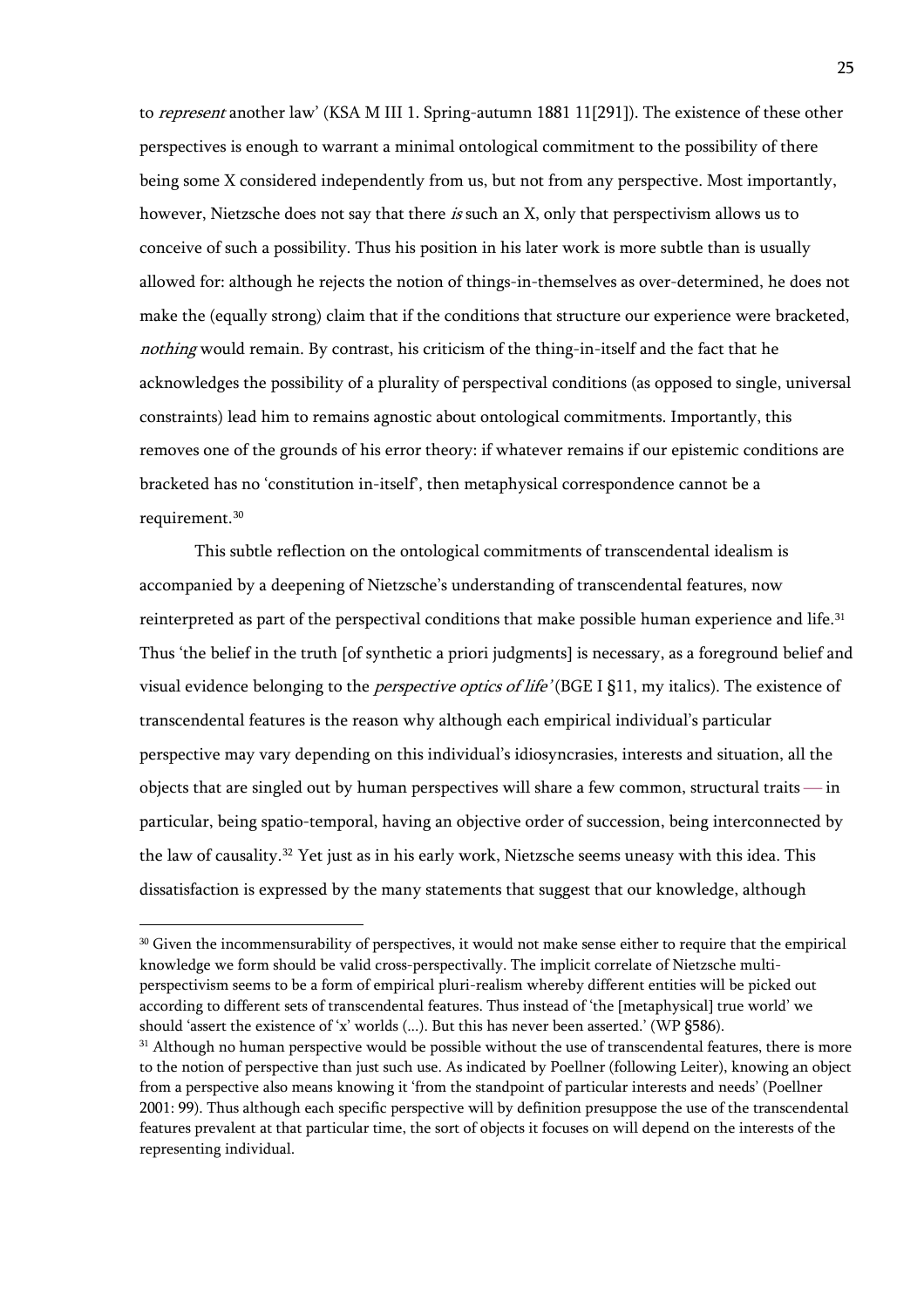grounded in unavoidable beliefs, might nevertheless be or even is an 'error'.[33](#page-25-0) Such a claim is as ambiguous as it is problematic. If read literally, it threatens Nietzsche's own position in three different ways: firstly, as seen by most commentators, it creates a potentially fatal self-reference problem. Secondly, it seems to render Nietzsche's reinterpretation of Kant and his naturalisation of transcendental constraints into features rather pointless as it makes the resulting epistemology incapable of accounting even for the possibility of limited objective representations. Thirdly (as we shall see below), a literal interpretation of the error theory would require us to reintroduce precisely the sort of substantive ontological commitments which Nietzsche tried to distantiate himself from. Given these difficulties, the temptation is strong either to dismiss it, as Clark and Leiter suggest, or to minimise it as Nehamas does (Nehamas 1985: 51).<sup>[34](#page-25-1)</sup> I shall, however, resist both temptations and suggest that the error theory should not be taken literally but seen as a deliberately hyperbolic warning against naïve forms of realism and of transcendentalism, which in turn serves to reinforce the importance of Nietzsche's own naturalisation of the transcendental.

 Before developing this argument, let us take a closer look at the literal interpretation of the error theory: it is fuelled by two separate arguments which both deepen Nietzsche's naturalisation of the transcendental. As seen by Stack, the first one rests on his use of evolutionary psychology. While he accepts that our experience presupposes certain a priori conditions without which it couldn't be the experience it is, Nietzsche now gives a Darwinian<sup>[35](#page-25-2)</sup>, twist to such conditions: they are 'conditions of life', in the dual sense that they have evolved with our form of life, and are required for such life to maintain itself and develop. Thus 'if we establish what is *necessary* according to our current way of thinking, we have proved (...) only what "makes possible" our existence by virtue of experience — and this process is so ingrained that to try and turn thought away from it is impossible. Any a priori is located there' (KSA M III 1. Spring-autumn 1881 11[286], Nietzsche's italics). So while Kant started from experience and asked about the non empirical conditions that 'made it possible' in the transcendental sense, Nietzsche recontextualises such

<sup>&</sup>lt;sup>32</sup> Cf. Poellner 2001; 88-98. All spatio-temporal objects have characteristics that mark them as represented (what he calls the 'essential representation-dependence thesis').

<span id="page-25-0"></span><sup>&</sup>lt;sup>33</sup> For the weaker version of the error theory, see for example GS 121 ('life is no argument. The conditions of life might include error'); WP 483 ('a belief can be a condition of life and nonetheless be false'), 487 ('a belief, however necessary for the preservation of a species, has nothing to do with truth'), 497 (cf. main text), 515 (idem). For a stronger version, see HH I §11 , BGE 4, 24; TI 'Reason in Philosophy', §5, WP 493 ('truth is the kind of error without which a certain species could not live'), 512 ('the will to logical truth can be carried through only after a fundamental *falsification* of all events'), 517 ).

<span id="page-25-1"></span><sup>&</sup>lt;sup>34</sup> Thus the error theory would just express the lack of a God's eye perspective.

<span id="page-25-2"></span><sup>35</sup> As argued by Richardson (2004), most of the time Nietzsche is de facto in agreement with Darwin, and only rejects vulgarised versions of Darwinism.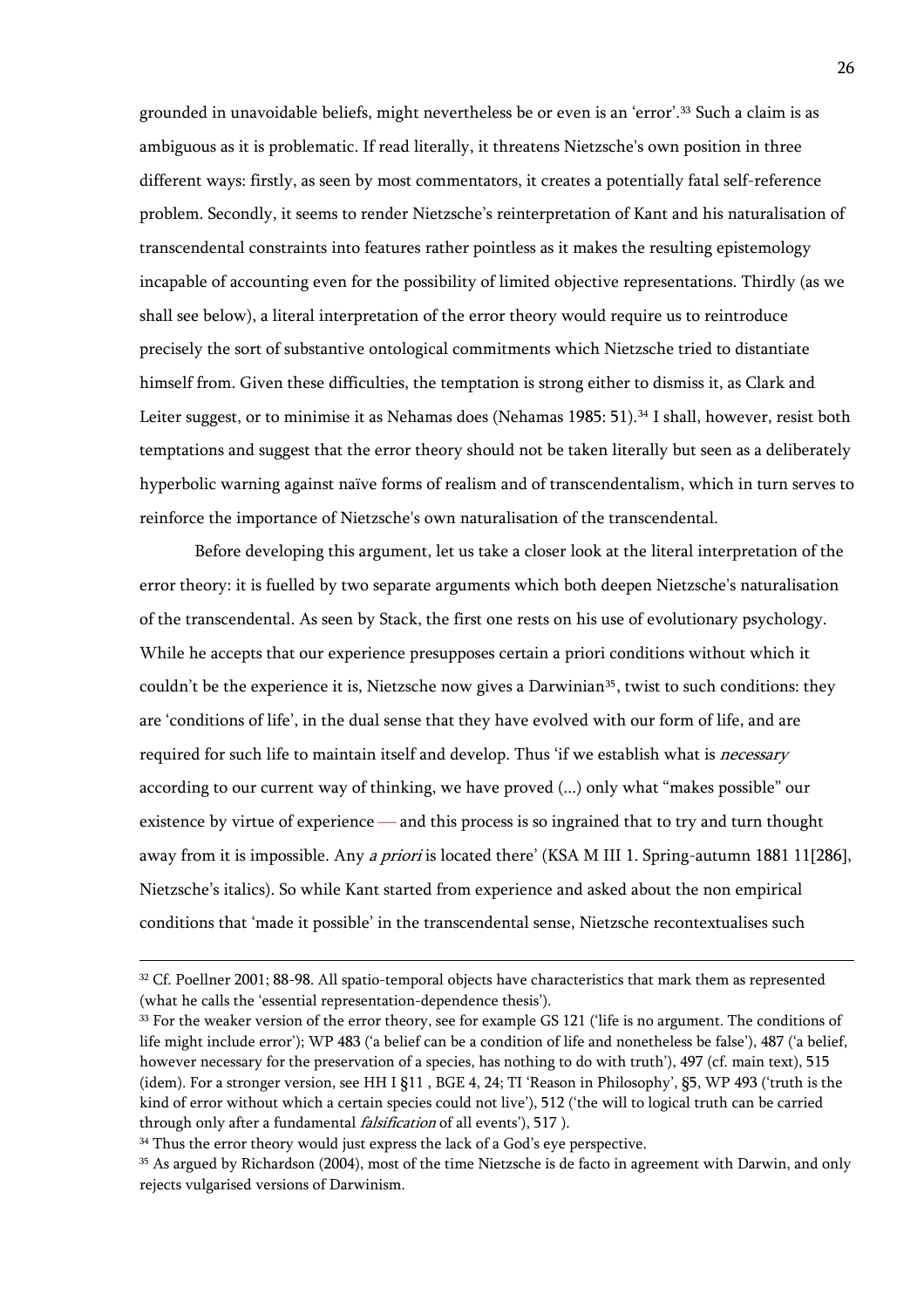conditions within an evolutionary perspective and suggests ironically that having a certain form of experience (which does presupposes these 'a priori' conditions) is what 'makes possible' (in the causal sense, this time) human life, and was therefore evolved (along with its a priori conditions) so as to preserve and enhance such life. To put it plainly, we have become 'hard-wired' to use 'a priori' concepts and forms and to believe in the reality of the resulting objects; but the existence of such hard wiring is no guarantee for the truth of the resulting judgments. Thus 'it is high time to replace the Kantian question, "how are synthetic a priori judgments possible" by another question, "why is belief in such judgments necessary" — and to comprehend that such judgments must be *believed* to be true, for the sake of the preservation of creatures like ourselves; though they might, of course, be false judgments for all that!' (BGE I §11, Nietzsche's italics). Another passage develops a similar idea: "the law of a priori causality — that it is *believed* may be a condition of existence for our species; for all this, it is not proved' (KSA 25 = W I 1. Spring 1885. 26 [74], Nietzsche's italics).[36](#page-26-0) The a priori conditions of possibility of experience are ultimately 'conditions of existence': their necessity is only relative to our need to believe in them, and their 'truth' only reflects the empirical conditions they result from. However, as such this argument is not decisive: it does not follow from this Darwinian naturalisation of the transcendental that our knowledge is  $false$  and in many passages, including all the quotes given above, Nietzsche himself is careful to only suggest that it  $might$  be the case. All that follows is that it is not true in the absolute, universal sense that would be guaranteed by the existence of transcendental constraints.

 The second argument for the literal interpretation of the error theory is grounded in a further naturalisation of the transcendental, this time through an analysis of language which naturalises the Kantian categories. Nietzsche does not dispute that such primary concepts as 'substance' or 'causality' are presupposed by the way we experience the world. Yet contrary to Kant (and in line with the spirit of his early argument in TL), he does not view such concepts as truly a priori: he traces their genesis to the existence of specific grammatical features present in all indoeuropean languages, in particular the subject/object structure and the active/passive modes (from which are respectively derived the notions of subject and substance on the one hand, and of causality on the other). Thus 'positing as "true a priori" our belief in the concept of substance (...) is simply a formulation of our grammatical custom which adds a doer to every deed' (WP 484); in other words, 'the concept of substance is a consequence of the notion of the [grammatical] subject'

<span id="page-26-0"></span> $36$  Cf. also WP497: 'the most strongly believed a priori "truths" are for me — *provisional assumptions*, e.g. the law of causality (...), so much a part of us that not to believe in it would destroy the race. But they are for that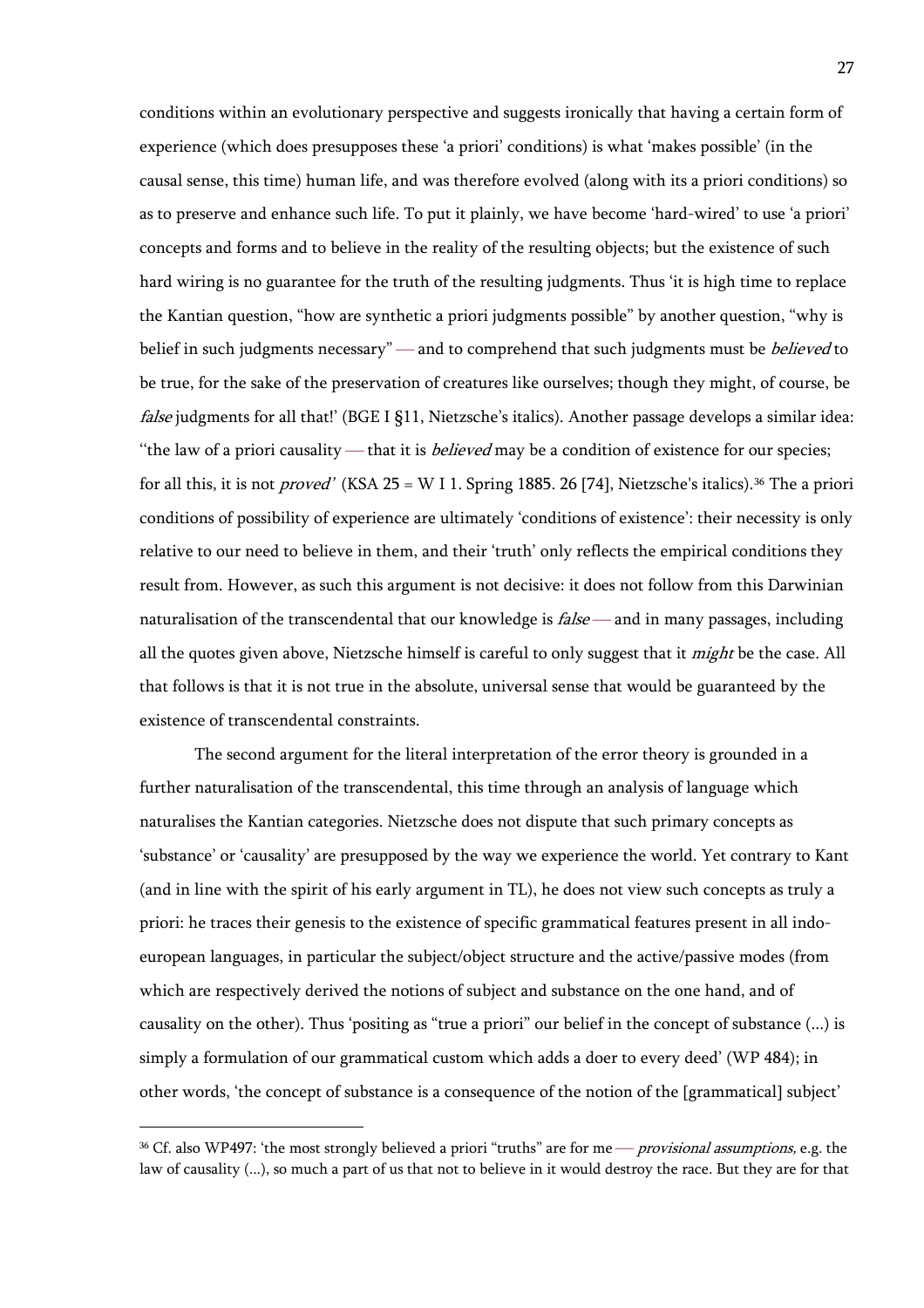(WP 485)[.37](#page-27-0) More generally, we are governed by our 'faith in grammar' (TI VI: 5; cf. also TI III: 5). Nietzsche's point is not merely that whenever we *speak* of 'things' or 'subjects' or 'causes' we project onto reality grammatical structures which may be alien to it. The idea is that the very way we experience the world and individuate objects (prior to any verbal articulation), being structured by the categories, is ultimately shaped by the grammar of a specific and contingent set of languages. 'Our thinking itself involves this belief (with its distinction of substance, accident; deed, doer, etc). To let it go means: being no longer able to think' (WP 487). In a way that anticipates the linguistic turn in analytic philosophy, Nietzsche argues that the structure of our language shapes our perception of the world. We perceive what we take to be independently existing 'things', interacting causally with each other; but such perception only reflects the fact that our experience is made possible by concepts which themselves result from the unconscious reification of grammatical structures. Thus 'we have arranged for ourselves a world in which we can live  $-$  by positing bodies (...), causes and effects, motion and rest, form and content: without these articles of faith nobody now could endure life' (GS 121). Two points are worth noting: firstly, as above this naturalisation of the categories does not yield per se the conclusion that our knowledge is erroneous, but merely that its scope and nature are dependent on the kind of linguistic conditions that determine it. The fact that we only perceive causally interacting things does not mean, per se, that our perception is wrong: it just means that it is dependent on our use of causality as a category, which itself is due to a specific characteristic of our grammar. Secondly, in many quotes what Nietzsche seems to object most to is not so much our use of grammar (and thus the existence of transcendental features), which is unavoidable, as the fact that we are unaware of the assumptions and consequences of such use. As we shall see, this may point towards a more fruitful way of interpreting the error theory.

 Still, there is no doubt that Nietzsche's naturalisation of the transcendental leads him to express skepticism about human knowledge. Yet as indicated above, none of the arguments provided yield per se the conclusion that all human knowledge is erroneous. For the literal interpretation of the error theory to validate such a conclusion, two additional premises are needed, namely a) that the world is *otherwise* than the way we construe it, and b) that our knowledge fails

reason truths? What a conclusion! As if the preservation of man was a proof of truth'.

<span id="page-27-0"></span><sup>&</sup>lt;sup>37</sup> Cf. also WP 631: 'the separation of the "deed" from the "doer", (...) of the process from something which is not process but enduring substance, thing, body, soul, etc — the attempt to comprehend an event as a sort of shifting and place — changing on the part of a "being", of something constant: this ancient mythology established the belief in "cause and effect" after it had found a firm form in the functions of language and grammar'.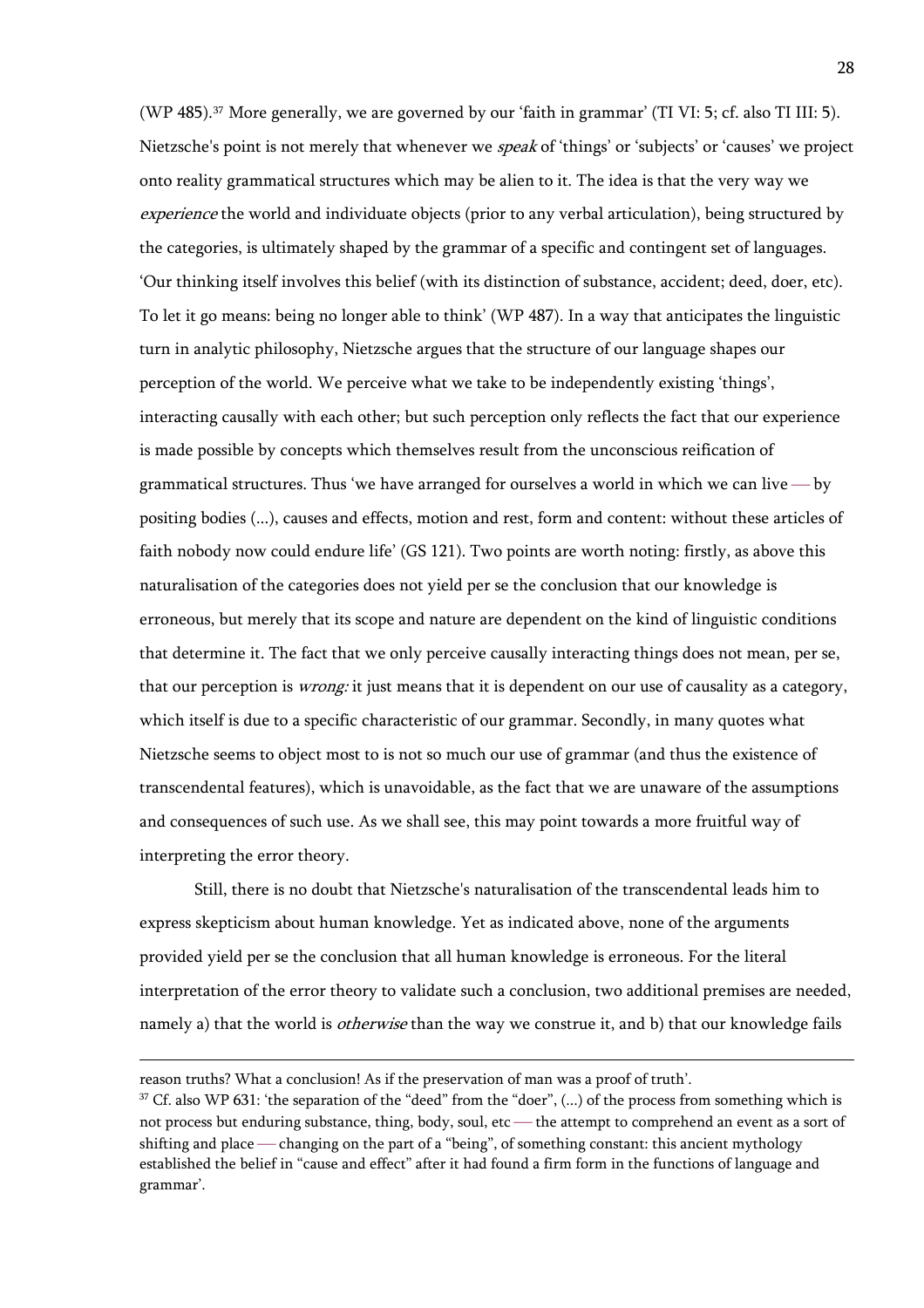to correspond to it. Whether this can be made good depends, in turn, on how premise a) is construed, i.e. on the nature of the allegedly falsified world: Nietzsche's texts lend themselves to two possible interpretations — phenomenological and ontological. Before offering in conclusion my own, non literal reading of the error theory, I shall now provide a brief reductio ad absurdum of these two possibilities by showing that neither of them can be accepted without committing Nietzsche to gross inconsistencies.

 The first, phenomenological, candidate is what Nietzsche calls the 'fuzziness and chaos of sense impressions' (WP § 569): thus 'there is in us a power to order, simplify, falsify, artificially distinguish. "Truth" is the will to be master over the multiplicity of sensations' (WP §517).<sup>[38](#page-28-0)</sup> As indicated above, the idea is that we can only perceive a world which has been ordered into selfidentical, causally related spatio-temporal objects. This 'world of "phenomena" is the adapted world which we feel to be real' (WP §569). But such reality is merely an illusion. By contrast, 'the antithesis of this phenomenal world is not the "true world" but the formless, unformulable world of the chaos of sensations (WP §569, my italics). This interpretation of the error theory does not rest on metaphysical assumptions about a mind independent reality to which our perception would fail to conform. It seems to be a new version of the idea already present in TL, according to which the use of concepts is per se falsificatory. In TL, the view was that concepts result from the equalisation of differences between various, non-conceptually formed, perceptual metaphors. Here, Nietzsche offers a reverse claim: the a priori use of concepts simplifies the primal stream of inchoate sense data which underlies conscious perception. Perhaps the best way to make sense of this idea is to think of it in Husserlian terms, and to suggest that such a primal stream of impressions could be understood as the 'hyle' of perception, 'sensation contents' (Ideen I, §85) which are associated through temporal and spatial syntheses (passive syntheses in *Experience and Judgment*), and actively unified into intentional objects through the 'sense bestowing' acts of the mind. However on Husserl's view such sensory contents are not truly sense data in the sense that they are not objects of awareness (this would require a noetic function); moreover, they are never given *on their own* (since we only apperceive intentional wholes for Husserl). They are a *dependent* aspect of conscious experience, which can only be approximated retrospectively, through introspection, and by means of such technical procedures as the epochê and the transcendental reduction. Yet try as we may, such reflective procedures can only give us access to synthetised unities. Thus while there may be such a

<span id="page-28-0"></span><sup>38</sup> Such a phenomenological reading is evoked, for example, by Granier 1977: 137, Wilcox 1974: 133, 149, and Stack 1991: 35.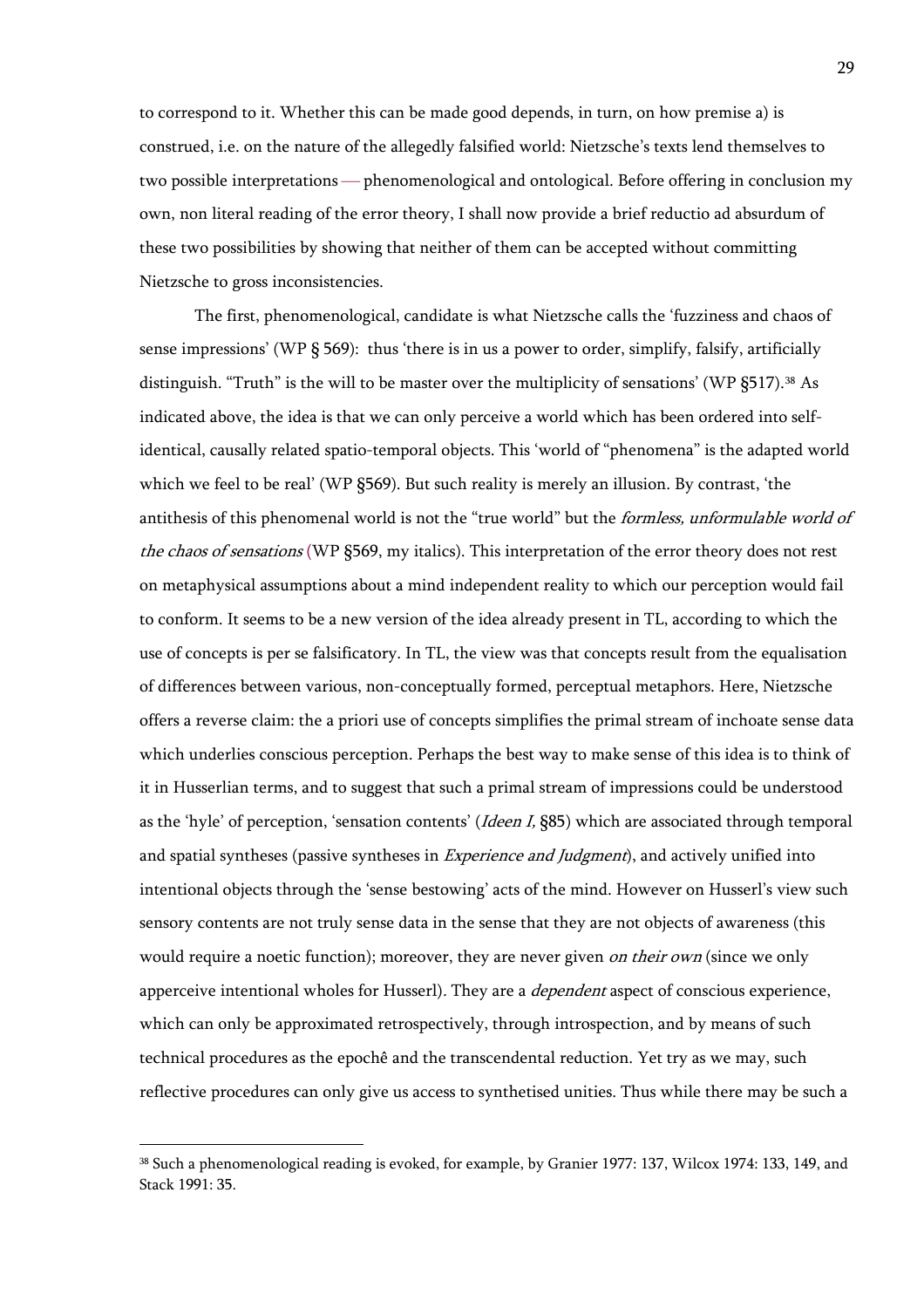thing as a hyletic layer, it has no independent existence and cannot be described adequately, only evoked by contrast to higher intentional levels, in an abstract manner. Nietzsche's views seem close to Husserl in the sense that, as we have seen, he rejects the idea that we could be aware of raw sense data passively registering on the mind. Thus 'inner experience enters our consciousness only after it has found a language the individual understands' (WP §479). As in Husserl, such process has higher level layers: for us to experience something, 'it must be experienced as adapted, as "recognisable". The material of the senses adapted by the understanding, reduced to rough outlines, made similar' (WP §569). But there are also lower layers, which seem closer to the Husserlian passive synthesis of homogeneity: 'there could be no judgment at all if a kind of equalisation were not practiced within sensation' (WP §532). As in Husserl again (and presumably for the same reason), such a primary layer is inaccessible to consciousness: it is 'another kind of phenomenal world, a kind "unknowable" for us' (WP §569). Yet if this account is correct, then it is difficult to understand how the falsification thesis can hold (and Husserl certainly did not draw this conclusion from his account of perception). The reason is that presumably something can only be falsified if it can be said to exist independently, and to have identifiable intrinsic characteristics which are later distorted in such a way that through comparison with the original, we could pinpoint the falsification. Yet neither on Nietzsche's account nor on Husserl's do the primary layers of perception exist on their own; moreover, given the way our minds work it would be impossible for us to know what they are, and therefore to judge whether and how they would have been falsified.

 The second, ontological, candidate for what knowledge allegedly falsifies is the 'world of becoming'.[39](#page-29-0) According to Nietzsche, such a world 'could not, in a strict sense, be "comprehended" or "apprehended" or "known"; only to the extent that the "comprehending" and "knowing" intellect encounters a coarse, already created world, fabricated out of mere appearances but become firm to the extent that this kind of appearance has preserved life, only to this extent is there "knowledge"' (WP §520). This second version of the falsification thesis both differs from and complements the previous one. It has in common the idea that our experience presents us with a world of idealities, the stability of which is made necessary by our practical needs: thus 'our needs have made our senses so precise that the "same apparent world" always reappears and has thus acquired a semblance of reality' (WP §521). The new element is that this time, the object of falsification is not immanent to experience anymore, in the way the 'chaos of sensations' was supposed to be. What is

<span id="page-29-0"></span><sup>39</sup> For ontological readings of the 'world of becoming', see Danto 1965: 89, 96-97), Grimm 1977: 30, 32, and Magnus 1978: 25, 169.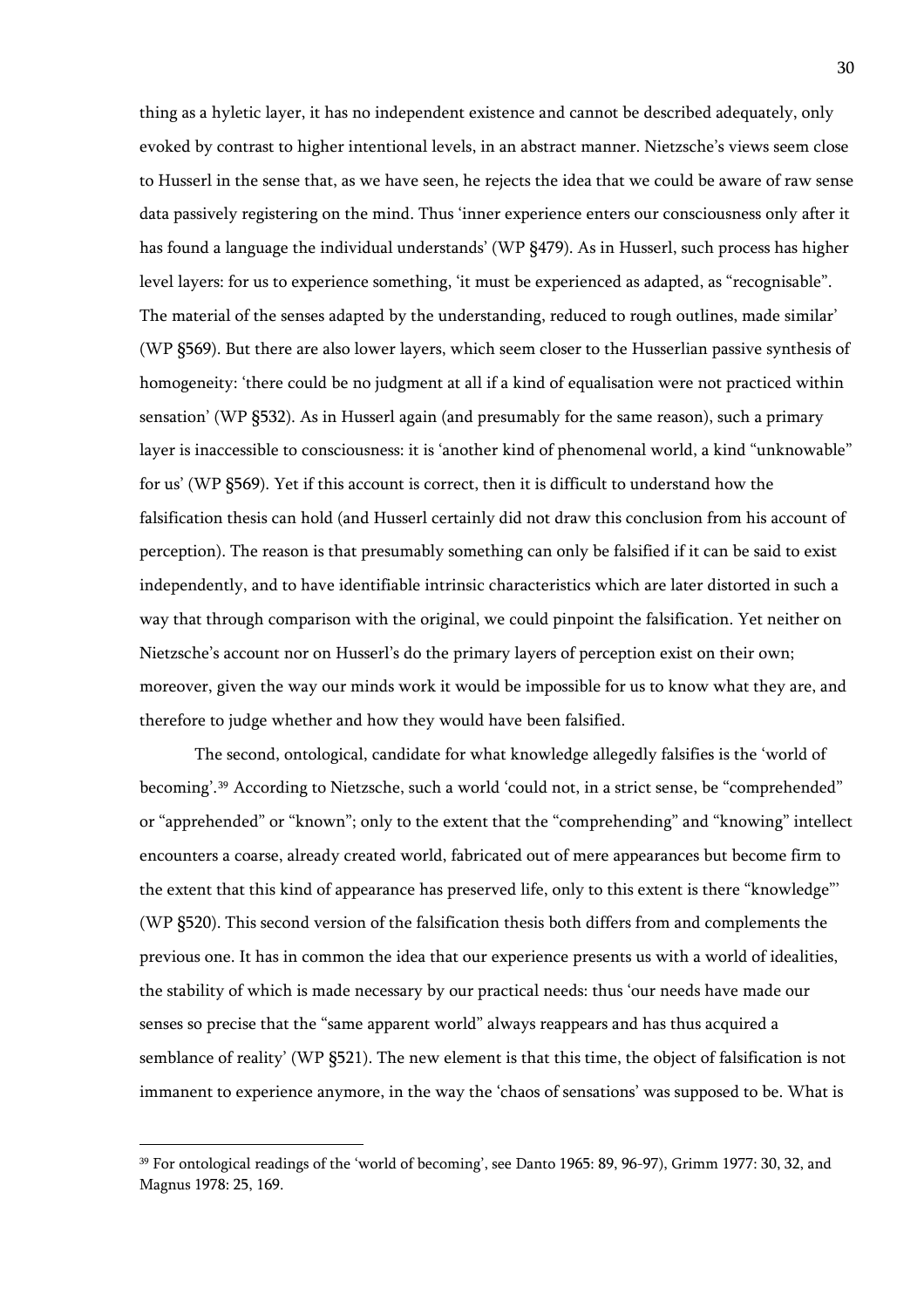falsified is a mind independent world, a Heraclitean world of perpetual flux, which changes so fast that nothing can even be said to be identical to itself<sup>[40](#page-30-0)</sup>: 'the total character of the world, however, is in all eternity chaos' (GS III §109). So the idea is now that there is a fundamental incompatibility between our sensory and conceptual apparatus on the one hand, and the 'real' world on the other. Thus 'logic too depends on presuppositions to which nothing in the real world corresponds, for example on the presupposition that there are identical things, that the same thing is identical at different points in time<sup>'[41](#page-30-1)</sup> (HH I §11). The result of such falsification is an imaginary world of spatio-temporal objects, causes and effects, which we wrongly believe to be real: '"reality" is always only a simplification for practical ends, or a deception through the coarseness of organs' (WP §580). However, the problem with this reading is that its intrinsic dualism (which contrasts the world of stable appearances with the 'real' world of becoming) seems to rest precisely on the sort of ontological commitments rejected by Nietzsche. It is difficult to see how such a world, which supposedly has an independent existence and can only appear to us through the simplifications of our minds, and is thus deemed by definition 'unknowable', is different from the in-itself criticised by Nietzsche. On this interpretation then, later Nietzsche would end up in a worse position that his younger self, since at the time of TL he refrained from making any assumptions about the nature of the 'mysterious X', and pointed out against Schopenhauer that none of the concepts or categories used to structure empirical experience could be applied to it. Yet if the 'real' world is identified with the world of becoming (i.e.: a concept of empirical origin), Nietzsche would be making both these mistakes, which seems strange given the care he has taken to move away from the ontological assumptions of transcendental idealism. The only way out of this dilemma is to move away from metaphysical commitments and to understand the world of becoming as a mind independent empirical world. Thus Cox claims that the world of becoming is 'the world we inhabit and know: the natural, physical world, the world of "appearance" (Cox 184). He asserts that this world is 'empirically evident' (188), that it is the 'physical, natural world that we inhabit and with which we

<span id="page-30-1"></span><span id="page-30-0"></span><sup>40 (</sup>One may argue, along Kantian lines, that on such a construal, it would be impossible for us to notice any changes, or even to have the concept of change. For unless *something* can be said to change, we would be unable to identify any modifications in the flux of becoming, and thus to even have a notion of becoming). <sup>41</sup> See also: 'without a constant falsification of the world by means of numbers, man could not live' (BGE I  $\S 4$ ), or again 'the will to logical truth can only be carried through only after a fundamental falsification of all events is assumed' (WP §512). Some interesting insights about Nietzsche's views on logic can be found in Hales & Welshon 2000, p. 43 sq. The authors argue that while syntactic logic, which provides the rules for the manipulation of the operators, connectives, quantifiers etc. of a formal system, does not need such presuppositions, semantic logic, which specifies domains of entities, does. Thus 'in order for the symbols and formulas of logic to mean anything or have any applicability, there must be sets of things to which they refer' (Hales & Welshon 2000: 43).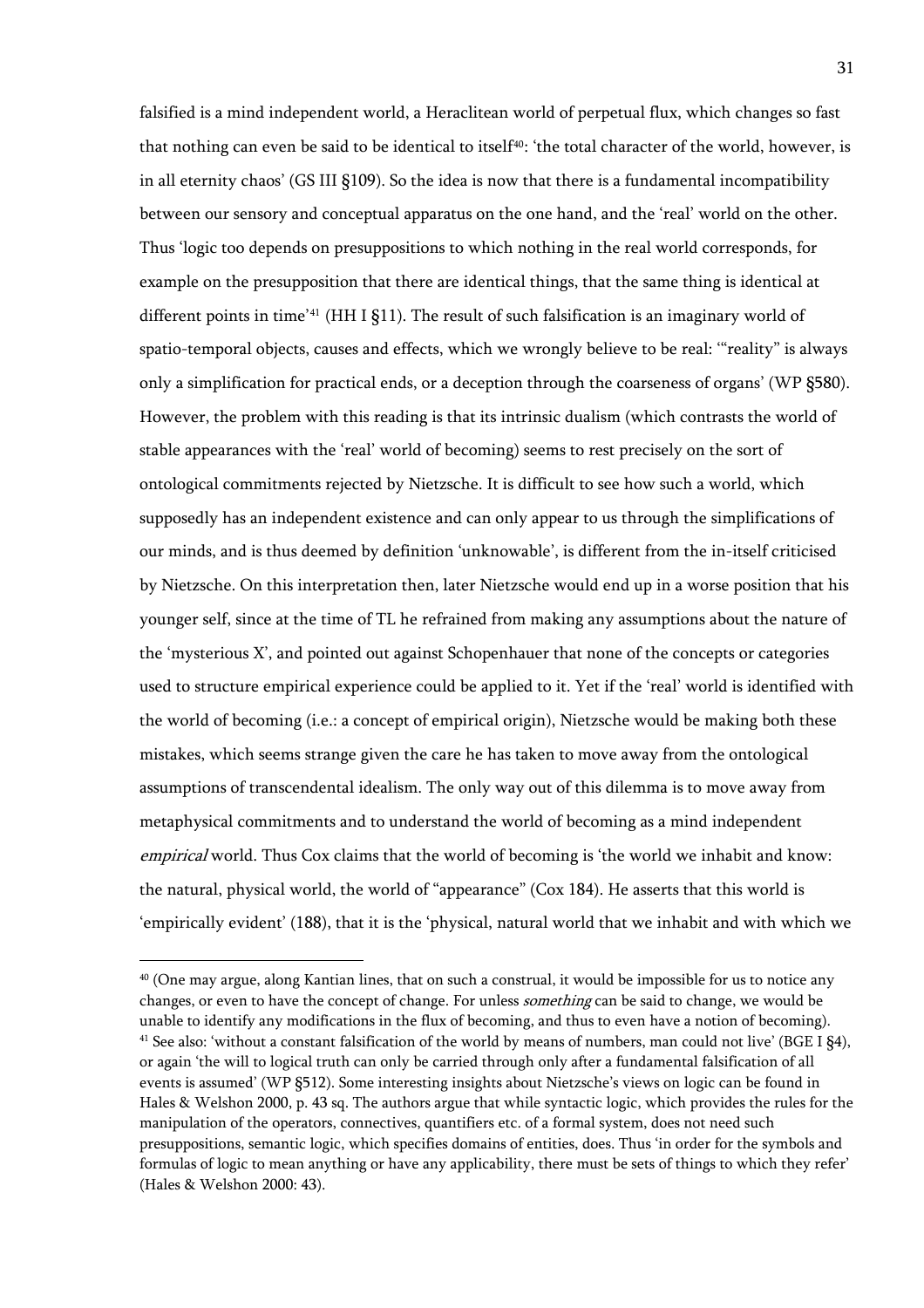are familiar' (193) and which must be understood with reference to Heraclitus. Yet this option seems very counter-intuitive, not to say implausible: one would think that the very point of Nietzsche's claims about the world of becoming being chaotic and incomprehensible is to bring out the fact that there is nothing 'empirically evident' or familiar about it. What is empirically evident is precisely its opposite, i.e. the world of stable objects we encounter in experience, and which Nietzsche contrasts with the 'real' world.

 Thus the literal reading of the error theory, whether construed phenomenologically or ontologically, is met with insurmountable difficulties. Yet perhaps something valuable can be gleaned from this failure: it may be taken as an indication that the problem, in this case, lies with literalness itself. I shall therefore turn to a non literal construal which, I should hasten to say, is intended as a tentative answer only: the incompatibility of some of the passages cited removes the possibility of a univocal solution to the epistemological quandary resulting from the error theory. My hypothesis is that the real target of Nietzsche's skepticism about knowledge may not be so much the possibility of limited objectivity resulting from the use of perspectival conditions as two kinds of illusions: on the one hand, our inclination, motivated by the drive for survival, to ignore the fact that our experience is determined by transcendental features, which results in metaphysical realism or in naïve empirical realism; on the other, the tendency of some philosophers (in particular Kant) to take what is merely features for constraints, and to think that universal and necessary knowledge is possible, when in fact only relative forms of objectivity are legitimate. To use the vocabulary of the quotes given above, the problem may not be so much with our having a grammar, or with the world we experience according to it, as with our lack of awareness of such grammar and our blind 'faith' in the mind independent reality of the entities that surround us and which we instinctively 'feel to be real' (WP §569). In that case, we should not read the 'world of becoming' literally, as an expression describing the true state of the world, but metaphorically, as pointing towards an irrepresentable object. The function of such an object would not be to serve as a problematic referent for the falsification thesis, but to make us reflect both on the workings of our own minds and on our assumptions about the empirical world: the irrepresentability of the 'world of becoming' draws our attention (a contrario) on the fact that both perception and the perceived objects are structured by some naturalised transcendental features, without which no representation is possible. By pointing toward the limits of human representation, it allows its structural conditions to emerge for reflection.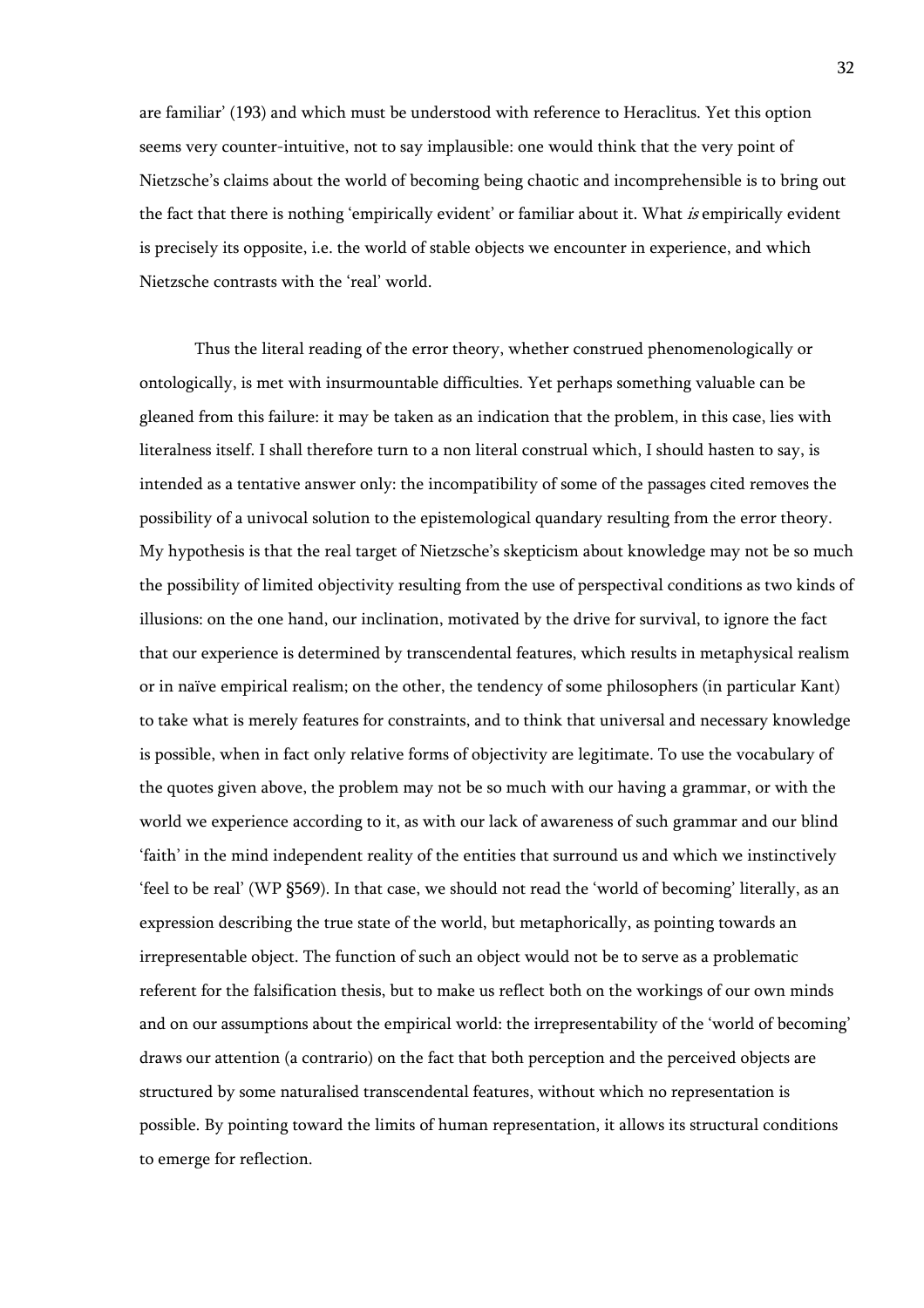This suggestion has the advantage of minimising the self reference problem and of complementing the main strands of Nietzsche's thought previously identified: his qualified endorsement of transcendental determination, his naturalisation of transcendental constraints into transcendental features, and his deliberate agnosticism about ontological commitments. It is clearly compatible with, and helps make sense of, the weaker formulations of the error theory; as for the stronger formulations, they can more fruitfully be regarded as a deliberately hyperbolic rhetorical device meant to signal that what is problematic is not so much the existence of such transcendental features (after all they are just the expression of our finitude), but the fact that we have a natural tendency to be unaware of their existence. We tend to behave either as metaphysical realists, i.e. as if our knowledge was unconditioned and we had direct access to the in-itself, or as naïve common sense realists, i.e. as if we could just encounter pre-existing, mind-independent objects in the world, without realising that there is an a priori (in Nietzsche's revised sense) agreement between the structure of such objects and the conditions under which we know them, and that therefore such objects are constituted, not found. In other words, the real target of the error theory would not be the possibility of (limited) knowledge itself, but a certain naiveté about its scope and its objects. This warning is clearly expressed in the following passage: 'our knowledge is no knowledge in-itself (...). It is our own laws that we project in the world  $-even$  though appearance teaches us the opposite and seems to point towards us as consequences of this world, and to point towards these laws in their action upon us' (KSA, M III 1. Spring-autumn 1881 15[9], my italics). Given the ineluctability and the strength of the 'teaching of appearances', we need the stronger formulations of the error theory to help us resist our natural tendency to believe in the pre-existence and independence both of the empirical world (of which we appear to be 'consequences') and of its laws. What we must beware of is not so much the conditioned character of our knowledge as our ignorance of the 'poetico-logical power' from which it results, and by 'virtue of which we keep ourselves alive' (KSA III 1. Spring-autumn 1881 15[9]): 'it is we alone who have devised cause, sequence (...) and when we project and mix this symbol world into things as if it existed 'in-itself', we act once more as we always have acted — mythologically' (BGE I §21, Nietzsche's italics). On the reading I suggest, the error theory points out that the problem is not so much the projection, since it is constitutive of the way human experience works, as our lack of awareness of our own activity, and our corresponding belief in the independent existence of the projected.

 If this is right, then it becomes possible to interpret Nietzsche's views on knowledge in a way which does not make it self-undermining, but on the contrary brings out two interesting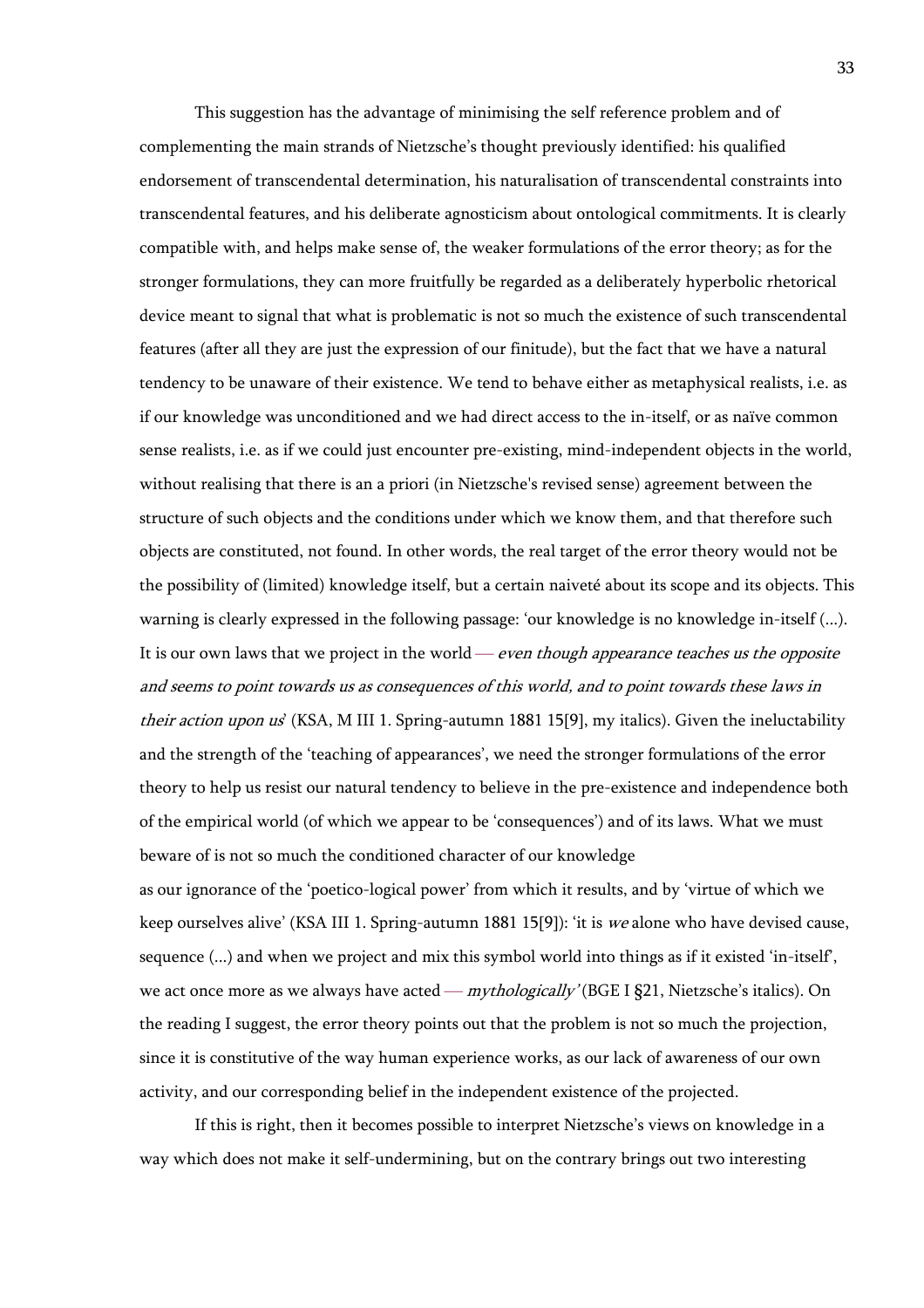aspects: firstly, the intertwining of naturalistic and transcendental aspects in his account of the formation of human experience, which culminates in the notion of naturalised a priori conditions (transcendental features) and makes it impossible (contra both Green on the one hand, Clark, Cox and Leiter on the either) to define him either as a transcendental philosopher or as a naturalist. In this, Nietzsche anticipates on later Continental philosophers such as Foucault, who shares both his anti-empiricist assumptions about the constitution of experience and his skepticism about the possibility of truly necessary, universal a priori constraints. The Foucaldian notion of a historical a priori, rooted in and yet distinct from contingent historical practices, presents a similar ambiguity (and interest) as Nietzsche's own naturalisation of the transcendental in that both its necessity and its scope are dependent on practices to which it is, however, not reducible, and which presuppose its existence be intelligible. The second important aspect resides in the highly critical dimension of Nietzsche's thought, which manifests itself at two distinct levels: ontologically speaking, through his rejection of the formerly endorsed robust, two-world version of transcendental idealism in favour of a minimalist, perspectivist ontology according to which it makes no sense to talk about things-in-themselves, let alone to attribute them a self-standing essence. All that can be said is that should our own perspectival conditions be bracketed, it is possible that others would apply, according to which different, incommensurable worlds would be constituted. But what they apply to could not be defined independently from these other perspectives, and thus could not be said to have any essence in-itself: reality is perspectival through and through. Moreover, while this possibility has to be acknowledged, one must be more cautious than Kant himself was and remain agnostic about the actual existence of such conditions and worlds. In Kantian terms, the critical impact of Nietzsche's thought here is that the status of the ontological commitments of transcendental idealism must be considered as problematic, not assertoric (let alone apodictic). Epistemologically speaking, this critical dimension is expressed by the role played by his so-called error theory. As we have seen, part of the thrust of his naturalisation of the transcendental is to emphasise the fact that a priori conditions do not have any rational validation, but are entailed by practices which are necessary for the survival of our species. Thus in order to preserve and develop their lives, human beings have to believe in the existence of an ordered, relatively stable world of mind-independent entities, with which they can interact causally, and on which they can act and obtain results with a sufficient degree of predictability. Correlatively, we instinctively tend to view knowledge as the non perspectival identification of the properties of such pre-existing entities. On this background, I have argued that the function of the error theory is not to suggest that there is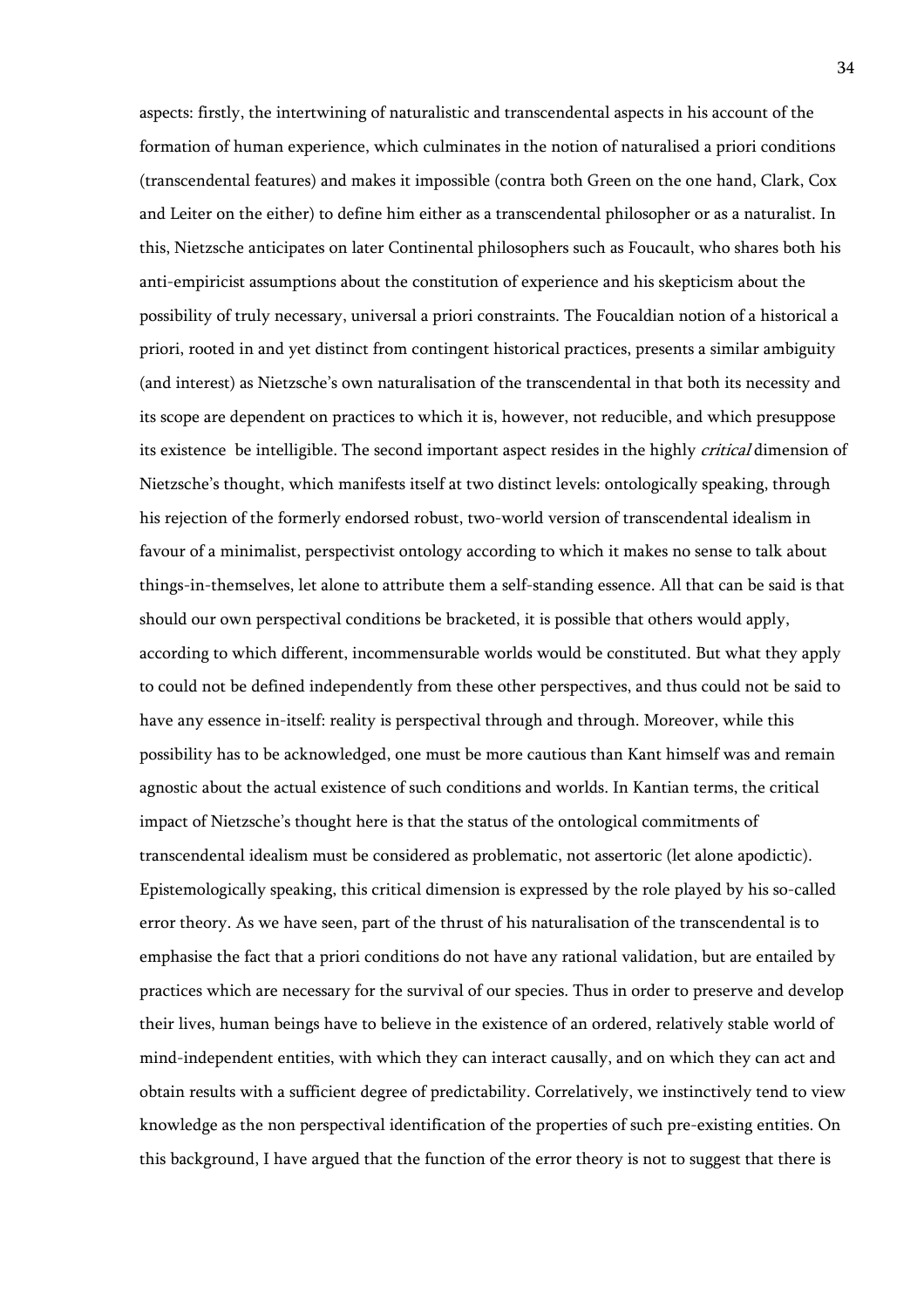something wrong with perception, or that the perceived world is fictitious, but to draw our attention to the dependency of both on naturalised transcendental conditions. It is not so much an error theory stricto sensu as a hyperbolic warning against uncritical forms of realism. It is not aimed against the possibility of a statement being true within a set of perspectival conditions, but rather at a set of implicit beliefs: that there are no such conditions (naïve realism), or that our statements can be true of all possible perspectives (which would require the existence of universal transcendental constraints), or worse, extra-perspectivally (by virtue of metaphysical correspondence). Thus the error theory is meant to counterbalance our hard wired tendency to be naïve realists about the world and about knowledge.<sup>[42](#page-34-0)</sup> While such a tendency cannot be eradicated (precisely for the sort of naturalistic reasons pointed out above), it is possible to limit its effects in two ways: on the one hand, by exposing it, although in order to do so one will have to constantly fight against our nature — hence the deliberately hyperbolic character of the error theory. On the other, by openly indexing one's own statements to their conditions of possibility (hence Nietzsche's constant emphasis on the perspectival aspect of his claims). Thus what makes Nietzsche's views on knowledge particularly interesting, in my view, is that while they clearly very strongly influenced both by transcendental and naturalistic concerns, they present a position which tends to overcome the opposition between the two trends while taking up one of the most valuable insights of the Kantian legacy, namely its critical spirit.

> Béatrice Han-Pile University of Essex Philosophy Department

\*

<span id="page-34-0"></span><sup>&</sup>lt;sup>42</sup> Thus it is meant to deter us from adopting precisely the sort of 'common sense realism' advocated by both Clark and Leiter. In this regard, the thrust of Nietzsche argument is to suggest that such realism is far from being devoid from metaphysical assumptions about the nature of reality. It impliciTL:y relies on the claim that empirical objects are mind-independent and have intrinsic properties which can be defined independenTL:y from the way we access them. Leiter's gloss of the well known passage about perspectivism in GM III §12 is illustrative of this belief: 'consider a useful analogy. If we wanted to get knowledge of a particular geographic area by making a map of it, the kind of map we would make would necessarily be determined by our interests. (...) The map corresponding to each set of interests would give us genuine knowledge of the area, and the more interests embodied in maps, the more we would know about the area.' (Leiter 2002: 273-4). The striking thing about the analogy is that it presupposes that the area to be charted by the various perspectival maps (i.e.: the real) pre-exists to and is independent from the charting itself, which is exacTL:y the sort of naïve belief Nietzsche warns us against by means of the error theory.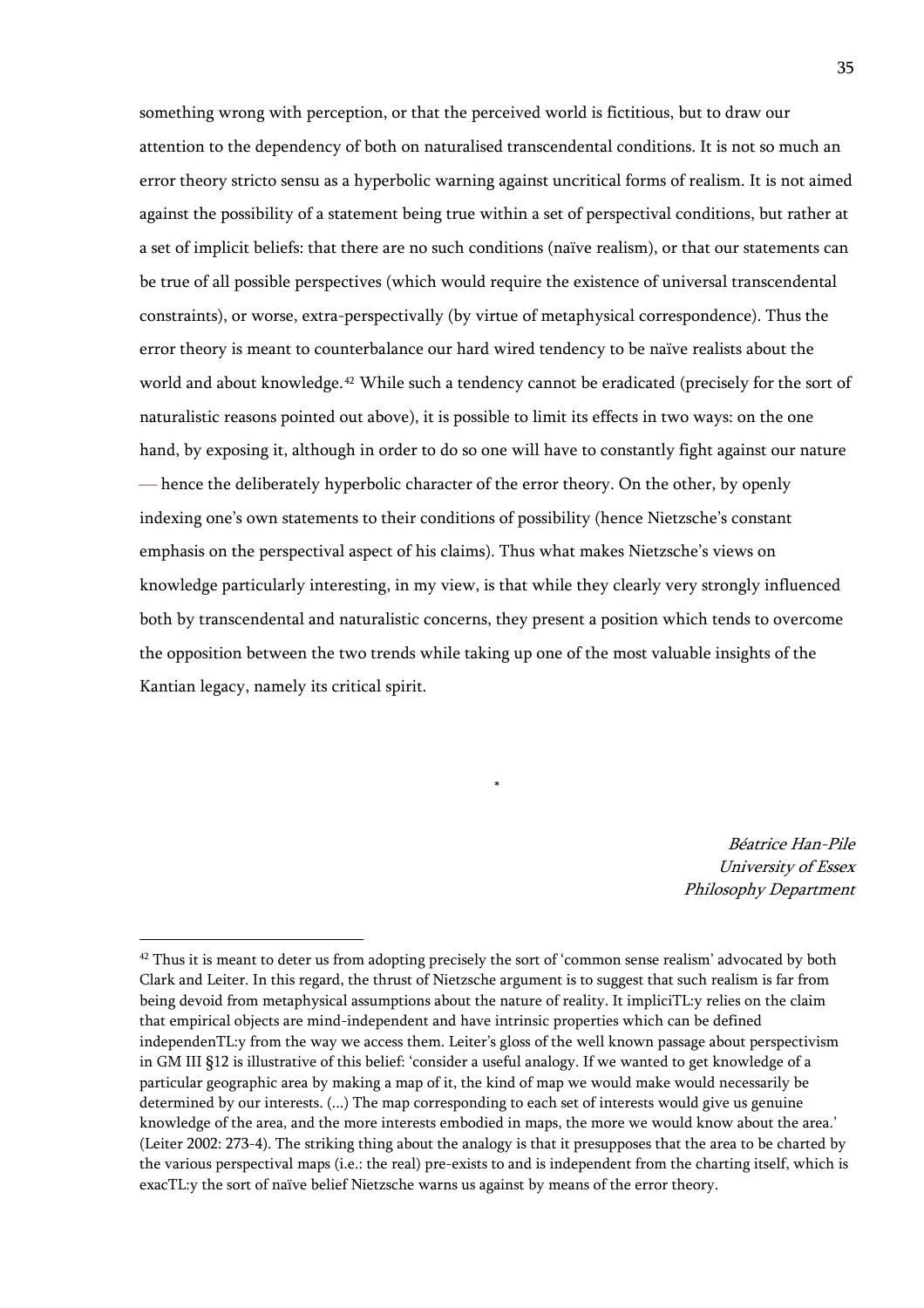### BIBLIOGRAPHY:

#### Works by Nietzsche:

- TL:: 'Truth and Lies', in Philosophy and Truth: Selections from Nietzsche's Notebooks of the Early 1870's , D. Breazeale ed., London : Humanities Press, 1979.
- KSA: Nachgelassene Fragmente, Herbst 1869 bis Herbst 1872. Berlin: Walter de Gruyter, 1978.
- HH: Human, All Too Human, transl. R. J. Hollingdale, Cambridge: Cambridge UP, 1968.
- GS: Gay Science, trans. W. Kaufmann. New York : Vintage books, 1974.
- BGE: Beyond Good and Evil, transl. W. Kaufmann. New York : Vintage books, 1989.
- GP: Genealogy of Morals, transl. W. Kaufman, New York: Vintage books, 1967.
- TI: Twilight of the Idols, transl. R. Polt. Hackett Publishing: Indianapolis, 1997.
- WP: The Will to Power, transl. W. Kaufmann, New York : Vintage books, 1968.

### Commentators:

- ALLISON, Henry, Kant's Transcendental idealism: an Interpretation and Defense, New Haven & London: Yale UP, 1983.
- BIRD, Graham, Kant's Theory of Knowledge, London: Routledge, 1962.
- CLARK Maudemarie, Nietzsche on Truth and Philosophy, Cambridge: Cambridge UP, 1990. Also, 'The Development of Nietzsche's Later Position on Truth', in Nietzsche, J. Richardson and B. Leiter eds, Oxford: OUP (Oxford Readings in Philosophy), 2001, p.59-84.
- KOFMAN Sarah, Nietzsche and Metaphor, transl. Duncan Large, London, Athlone Press, 1993.
- COX Christoph, Nietzsche : naturalism and interpretation, Berkeley : University of California Press, 1999.
- DANTO Arthur, Nietzsche as a Philosopher, New York: Mc Millan, 1965.
- DE MAN Paul, Allegories of Reading : Figural Language in Rousseau, Nietzsche, Rilke, and Proust, New Haven : Yale University Press, 1979.
- DERRIDA Jacques, Spurs : Nietzsche's Styles, transl. Barbara Harlow, Chicago : University of Chicago Press, 1979.
- GRANIER Jean, 'Nietzsche's Conception of Chaos', in D. Allison (ed), The New Nietzsche, Cambridge: MIT Press, 1977.
- GREEN Michael, Nietzsche and the transcendental tradition, Urbana and Chicago: university of Illinois Press, 2002.